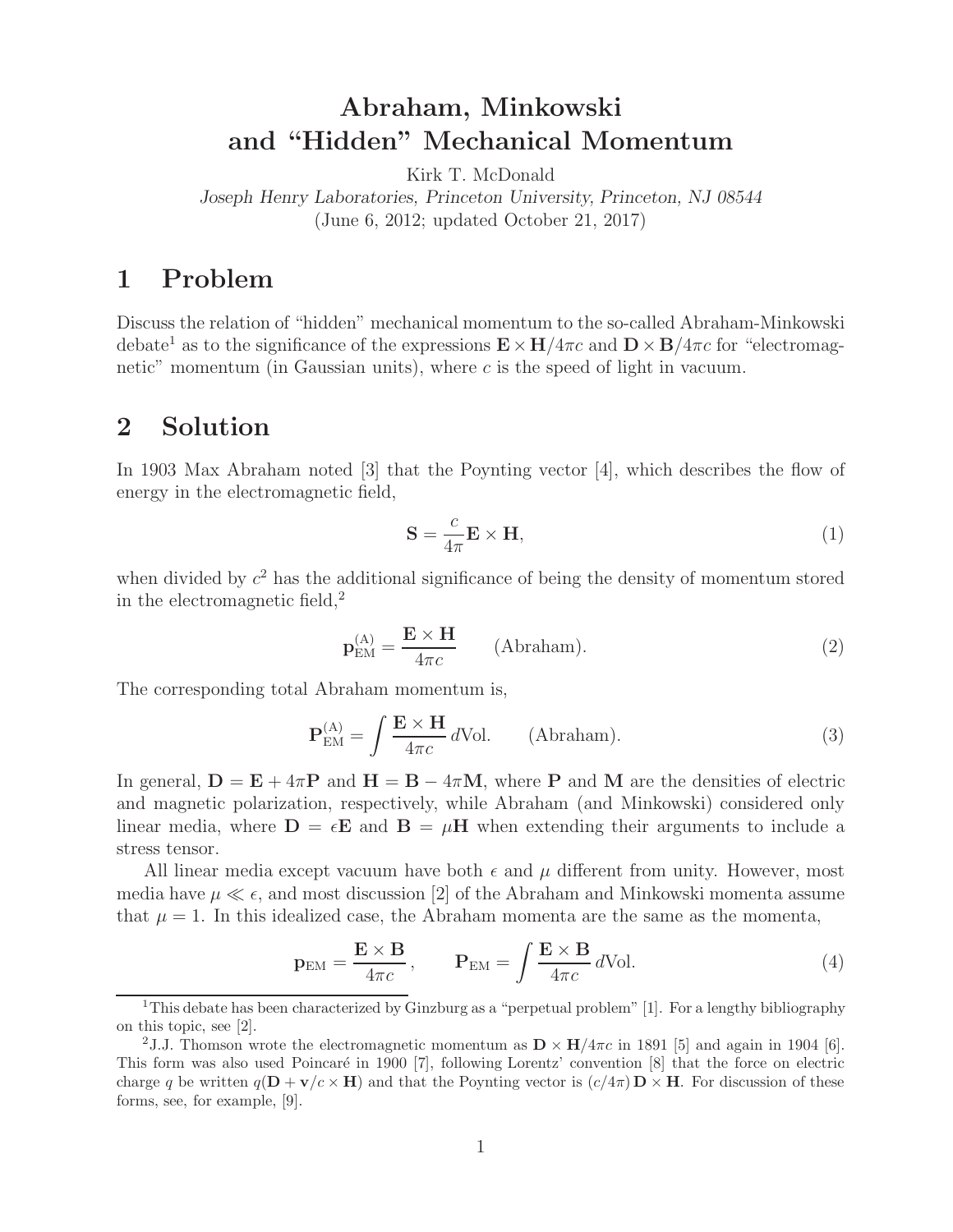As such, most discussion of the Abraham momentum actually concerns the momentum (4).

In 1908 Hermann Minkowski gave an alternative derivation [10] that the electromagneticmomentum density is,  $3,4$ 

$$
\mathbf{p}_{\text{EM}}^{(\text{M})} = \frac{\mathbf{D} \times \mathbf{B}}{4\pi c} \qquad \text{(Minkowksi)},\tag{5}
$$

and the debate over the merits of these two expressions continues to this day. Minkowski died before adding to the debate, while Abraham published several times on it [15, 16, 17]. For recent reviews, see, for examples [18, 19, 20].

A general consensus has emerged that in dielectric media (with  $\mu = 1$ ) the Abraham momentum  $(2)$  is indeed the momentum stored in the electromagnetic field,<sup>5,6</sup> while the Minkowski momentum (5) includes the momentum of matter that interacts with the electromagnetic fields.<sup>7</sup> This suggests that the quantity,

$$
\mathbf{P}_{\text{hidden}}^{(A-M)} \stackrel{?}{=} \int \left( \mathbf{p}_{\text{EM}}^{(M)} - \mathbf{p}_{\text{EM}}^{(A)} \right) dVol = \int \frac{\mathbf{D} \times \mathbf{B} - \mathbf{E} \times \mathbf{H}}{4\pi c} dVol = \int \frac{\mathbf{P} \times \mathbf{B} + \mathbf{E} \times \mathbf{M}}{c} dVol, \tag{6}
$$

might have the significance of mechanical momentum "hidden" within the system.<sup>8</sup>

Note that in systems where all materials have permittivity  $\epsilon_0$  and permeability  $\mu_0$ ,  $\mathbf{p}_{\text{EM}}^{(A)}$  $p<sub>EM</sub><sup>(M)</sup>$ , so that according to eq. (6), such systems would contain no "hidden" momentum. However, the concept of "hidden" momentum was developed to characterize unusual features of exactly such systems.

### **2.1 Shockley's Version of "Hidden" Mechanical Momentum**

The term "hidden" mechanical momentum is more commonly associated with a different context, first noted by Shockley [25], in which a system whose center of mass/energy is at rest but for which the electromagnetic field momentum,  $P_{EM}$ , is nonzero. The total

<sup>7</sup>A similar issue arises in acoustics, where one sometimes speaks of the "pseudomomentum" of sound waves, which is analogous to the Minkowski momentum in electrodynamics. See [23] and references therein.

<sup>8</sup>This conjecture was endorsed in [24].

<sup>&</sup>lt;sup>3</sup>Heaviside gave the form  $(5)$  in 1891, p. 108 of [11], and a derivation (1902) essentially that of Minkowski on pp. 146-147 of [12].

<sup>4</sup>See also, for example, sec. 2.1 of [14].

 ${}^{5}$ However, this author considers that the nonmechanical, electromagnetic momentum is given by eq.  $(4)$ ,  $P_{EM} = \int \mathbf{E} \times \mathbf{B} dVol/4\pi c$ .<br><sup>6</sup>When dealing with waves of angular frequency  $\omega$  in a dispersive medium with index  $n(\omega)$  it is useful

to introduce the quantity  $n_q = c/v_q = c \frac{dk}{d\omega} = \frac{d(\omega n)}{d\omega} = n + \frac{\omega}{dn}/d\omega$ , which is sometimes called the group-velocity index. This velocity is positive in a passive medium, but can be negative in a gain medium [21]. The emerging consensus [13, 14, 18, 19, 20] is that the Abraham momentum density (for media with  $\mu = 1$ ) corresponds to the momentum of a photon of angular frequency  $\omega$  in a dielectric medium of groupvelocity index  $n_g$  being  $\hbar \omega / c n_g$ , and is sometimes called the kinetic momentum density [13]. The Minkowski momentum density (in a dielectric) corresponds to the momentum  $n^2\hbar\omega/cn_g$  of a photon of angular frequency  $\omega$ , and is sometimes called the pseudomomentum or the quasimomentum. The momentum of a photon most often used in quantum theory is  $\hbar \mathbf{k} = n \hbar \omega \hat{\mathbf{k}}/c$ , which is often called the **canonical** momentum. In a nondispersive medium with  $n > 0$  the Minkowski momentum is the same as the canonical momentum. For discussion of negative-index materials, see [22].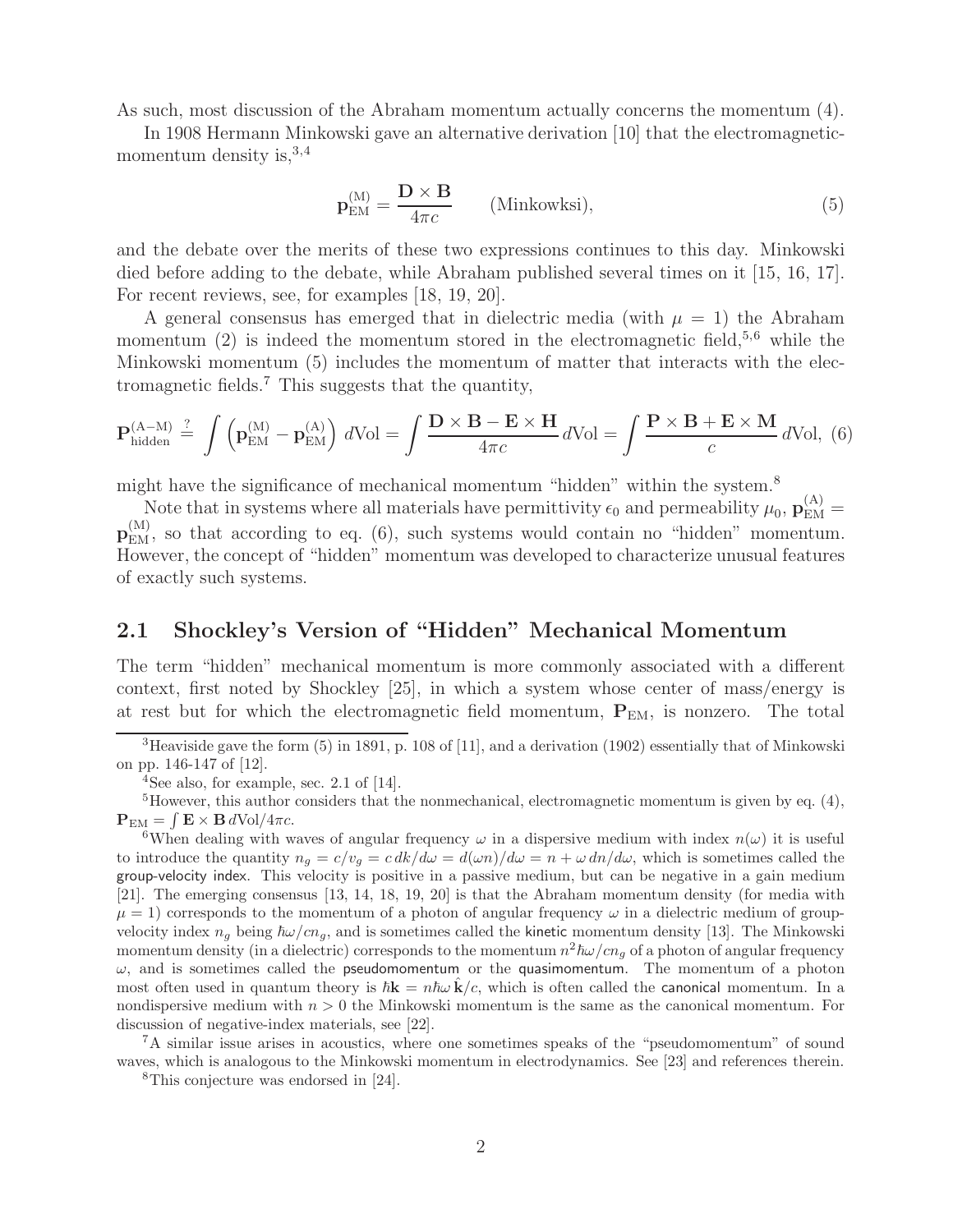momentum of such a system must be zero [26], so there must be an equal an opposite "hidden" mechanical momentum, 9

$$
\mathbf{P}_{\text{hidden,mech}} = -\mathbf{P}_{\text{EM}}.\tag{7}
$$

The Abraham-Minkowski debate over the meaning of  $P_{EM}$  indicates that the meaning of "hidden momentum" is also ambiguous if it is only defined by eq. (7). A more general definition of "hidden momentum" for any subsystem of a possibly larger system is given in [28],

$$
\mathbf{P}_{\text{hidden}} \equiv \mathbf{P} - M\mathbf{v}_{\text{cm}} - \oint_{\text{boundary}} (\mathbf{x} - \mathbf{x}_{\text{cm}}) (\mathbf{p} - \rho \mathbf{v}_b) \cdot d\mathbf{A} \mathbf{r} \mathbf{e} \mathbf{a} = -\int \frac{f^0}{c} (\mathbf{x} - \mathbf{x}_{\text{cm}}) d\text{Vol}, \quad (8)
$$

where **P** is the total momentum of the subsystem,  $M = U/c^2$  is its total "mass", U is its total energy,  $\mathbf{x}_{cm}$  is its center of mass/energy,  $\mathbf{v}_{cm} = d\mathbf{x}_{cm}/dt$ , **p** is its momentum density,  $\rho = u/c^2$  is its "mass" density, u is its energy density,  $\mathbf{v}_b$  is the velocity (field) of its boundary, and,

$$
f^{\mu} = \frac{\partial T^{\mu\nu}}{\partial x_{\nu}},\tag{9}
$$

is the 4-force density exerted by the subsystem on the rest of the system, with  $T^{\mu\nu}$  being the stress-energy-momentum 4-tensor of the subsystem.

The definition (8) indicates that the value of the "hidden" momentum depends on the subsystem under consideration. In the classic examples considered by Shockley and others, the entire system was partitioned into two subsystems that occupied that same volume, the electromagnetic fields **E** and **B**, and the "mechanical" components of the system; the (relative) permittivity  $\epsilon$  and the (relative) permeability  $\mu$  were both unity.

For an isolated, closed system with total stress-energy-momentum tensor  $T^{\mu\nu}$ , the 4divergence of the latter is zero,  $\partial T^{\mu\nu}/\partial x^{\nu} = 0$ . If the system contains two subsystems A and B which occupy the same volume, then  $f_A^{\mu} = \frac{\partial T_A^{\mu\nu}}{\partial x^{\nu}} = -\frac{\partial T_B^{\mu\nu}}{\partial x^{\nu}} = -f_B^{\mu}$ , where  $f_B^{\mu}$  is the 4-force density exerted by subsystem A on  $B$ . Hence, according to the last form of the definition  $(8)$ , subsystems A and B have equal and opposite "hidden" momenta. In particular, if the entire system is partitioned into "electromagnetic" and "mechanical" subsystems, we have that,

$$
\mathbf{P}_{\text{hidden,EM}} = -\mathbf{P}_{\text{hidden,mech}}.\tag{10}
$$

For the electromagnetic subsystem the macroscopic electromagnetic energy-momentumstress tensor (secs. 32-33 of [29], sec. 12.10B of [30]) is, in a linear medium,<sup>10</sup>

$$
\mathsf{T}^{\mu\nu}_{EM} = \left(\begin{array}{c|c} u_{EM} & c \mathbf{p}_{EM} \\ \hline c \mathbf{p}_{EM} & -T^{ij}_{EM} \end{array}\right),\tag{11}
$$

 $9$ Classical systems with nonzero "hidden" mechanical momentum have moving parts, as noted in [27]. If magnetic charges existed, a system of static electric and magnetic charges would have no "hidden" mechanical momentum, and its total field momentum must also be zero.

<sup>&</sup>lt;sup>10</sup>For a nonlinear medium, Minkowski's stress tensor [10] is not symmetric, whereas Abraham's [15] is.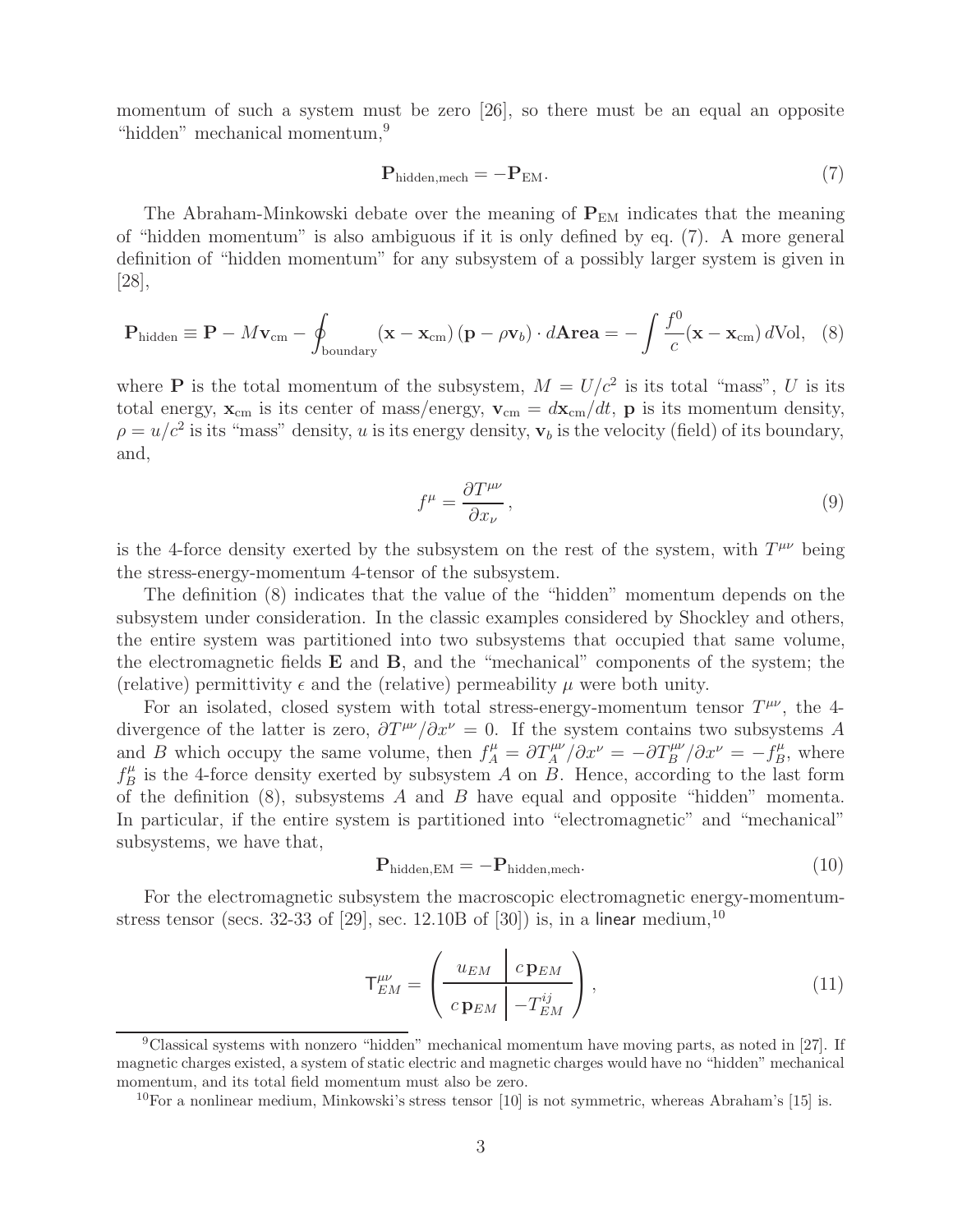where  $u_{EM}$  is the electromagnetic field energy density,  $\mathbf{p}_{EM}$  is the electromagnetic momentum density, and  $T_{EM}^{ij}$  is the 3-dimensional (symmetric) electromagnetic stress tensor. If the tensor (11) is independent of time (as, for example, in the rest frame of a medium with static charge and steady current distributions), then the quantity  $f^0$  in eq. (8) is,

$$
f^{0} = \frac{\partial T^{\nu}}{\partial x_{\nu}} = c \nabla \cdot \mathbf{p}_{\text{EM}},
$$
\n(12)

for the electromagnetic subsystem, and hence,

$$
\mathbf{P}_{\text{hidden,EM}} = -\int \frac{f^0}{c} (\mathbf{x} - \mathbf{x}_{\text{cm}}) d\text{Vol} = -\int \mathbf{x} (\nabla \cdot \mathbf{p}_{\text{EM}}) d\text{Vol} + \mathbf{x}_{\text{cm}} \int \nabla \cdot \mathbf{p}_{\text{EM}} d\text{Vol}. \tag{13}
$$

The last integral in eq. (13) transforms into a surface integral at infinity that is negligible for a system with bounded charge and current distributions. The term  $-\int \mathbf{x}(\nabla \cdot \mathbf{p}_{EM}) dVol$  can be integrated by parts, with the resulting surface integral at infinity also being negligible, such that,

$$
\mathbf{P}_{\text{hidden,EM}} = \int \mathbf{p}_{\text{EM}} \, d\text{Vol} = \mathbf{P}_{\text{EM}}.\tag{14}
$$

Then, together with eq. (10) we have that,

$$
\mathbf{P}_{\text{hidden,EM}} = \mathbf{P}_{\text{EM}} = -\mathbf{P}_{\text{hidden,mech}}.\tag{15}
$$

For a "static" case, the "visible" mechanical momentum is zero in the rest frame of the medium, and any mechanical momentum is "hidden". that is,

$$
\mathbf{P}_{\text{hidden,EM}} = \mathbf{P}_{\text{EM}} = -\mathbf{P}_{\text{hidden,mech}} = -\mathbf{P}_{\text{mech}},\tag{16}
$$

and the total momentum of the system is zero,

$$
\mathbf{P}_{\text{total}} = \mathbf{P}_{\text{EM}} + \mathbf{P}_{\text{mech}} = 0. \tag{17}
$$

Thus, the definition (8) is consistent with concept of "hidden" momentum as discussed by Shockley and others as explaining how/why the total momentum of an electromechanical system "at rest" is zero.

The result (17) holds for any (valid) form of the electromagnetic field momentum density  $p_{EM}$  and the associated stress-energy-momentum tensor  $T^{\mu\nu}_{EM}$ , so the present considerations of "hidden" momentum cannot resolve the Abraham-Minkowski debate. That is, if one accepts either the Abraham or the Minkowski form of the stress-energy-momentum tensor, the definition (8) leads one to a computation of the "hidden" mechanical momentum that is consistent with eqs.  $(16)-(17)$ <sup>11</sup> One the other hand, one expects that mechanical momentum, "hidden" or not, is uniquely specifiable for a given system, so that two different values for the "hidden" mechanical momentum cannot both be correct. If, by some argument other than that presented here, the value of the "hidden" mechanical momentum in a medium with electric and magnetic polarization could be determined, this could provide a resolution of the Abraham-Minkowski debate, as least for "static" examples.

In any case, the definition  $(8)$  is not consistent with the conjecture  $(6)$ , as further illustrated in the examples below.

<sup>&</sup>lt;sup>11</sup>This conclusion appears to differ from that in [36].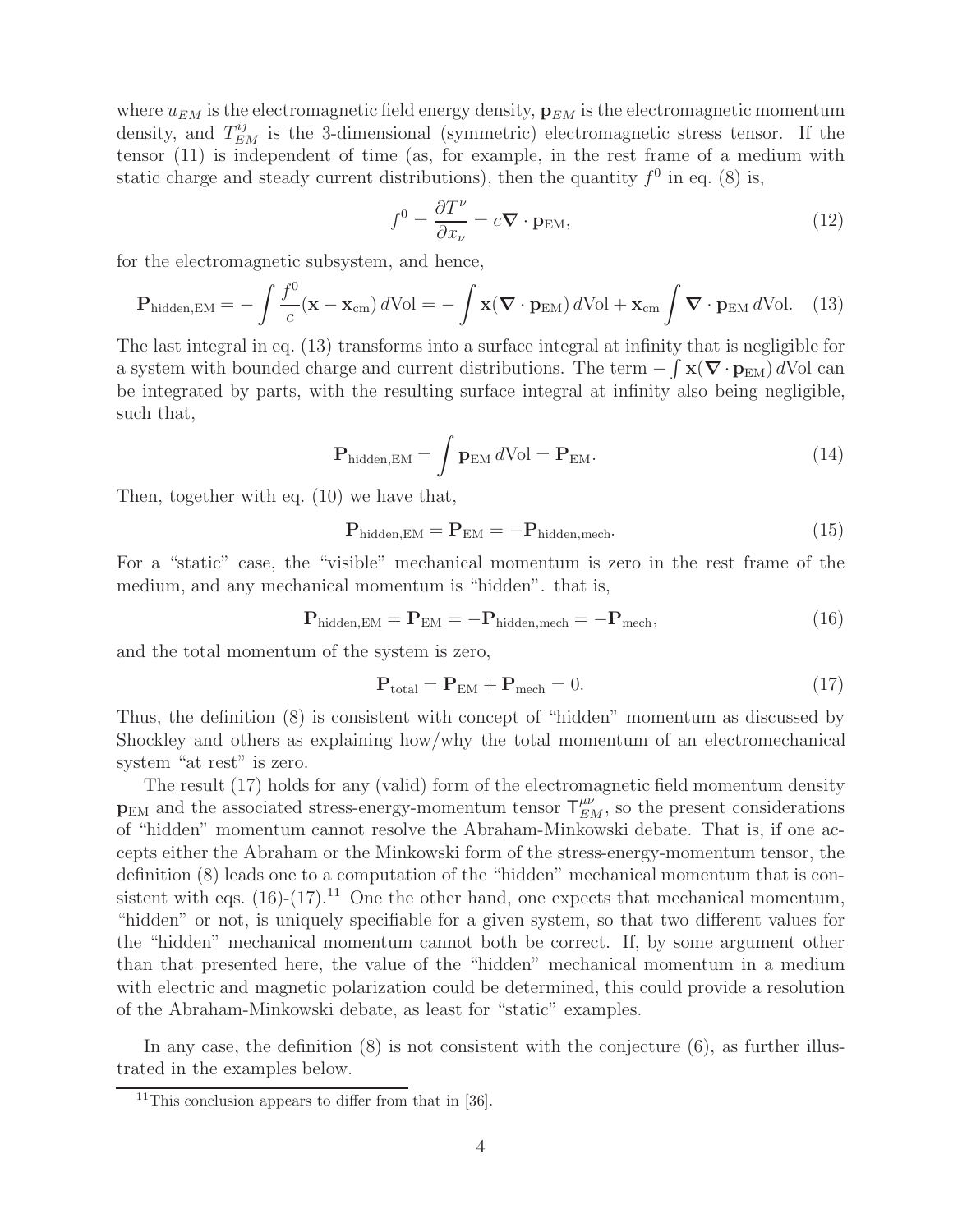### **2.2 Romer's Example**

Following Romer  $[31]$ ,<sup>12</sup> we consider a spherical shell of radius a with free surface-charge density proportional to  $\cos \theta$  (with respect to the *z*-axis), such that the free charge distribution has electric dipole moment  $p_{\text{free}}$  and the electric field  $E_{\text{free}}$  has the form,

$$
\mathbf{E}_{\text{free}} = \begin{cases} -\frac{\mathbf{p}_{\text{free}}}{a^3} & (r < a), \\ \frac{3(\mathbf{p}_{\text{free}} \cdot \hat{\mathbf{r}}) \hat{\mathbf{r}} - \mathbf{p}_{\text{free}}}{r^3} & (r > a), \end{cases}
$$
(18)

for which the tangential component of  $\mathbf{E}_{\text{free}}$  is continuous across  $r = a$ <sup>13</sup>. The system also includes an electrically neutral spherical shell of radius  $b$  with free surface currents proportional to  $\sin \theta'$  (with respect to the z'-axis), such that the free current distribution has magnetic dipole moment  $m_{\text{free}}$ , and the magnetic field  $B_{\text{free}}$  has the form,

$$
\mathbf{B}_{\text{free}} = \begin{cases} \frac{2\mathbf{m}_{\text{free}}}{b^3} & (r < b), \\ \frac{3(\mathbf{m}_{\text{free}} \cdot \hat{\mathbf{r}}) \hat{\mathbf{r}} - \mathbf{m}_{\text{free}}}{r^3} & (r > b), \end{cases}
$$
(19)

for which the normal component of **B** is continuous across  $r = b$ . The system is in vacuum.

We consider the case that  $a > b$ .

The usual argument in vacuum is that the electromagnetic-field momentum  $P_{EM}$  can be computed as,

$$
\mathbf{P}_{\text{EM}} = \mathbf{P}_{\text{EM}}^{(\text{A})} = \mathbf{P}_{\text{EM}}^{(\text{M})} = \int \frac{\mathbf{E} \times \mathbf{B}}{4\pi c} d\text{Vol}
$$
\n
$$
= \int_{r\n
$$
+ \int_{r>a} \frac{[3(\mathbf{p}_{\text{free}} \cdot \hat{\mathbf{r}}) \hat{\mathbf{r}} - \mathbf{p}_{\text{free}}] \times [3(\mathbf{m}_{\text{free}} \cdot \hat{\mathbf{r}}) \hat{\mathbf{r}} - \mathbf{m}_{\text{free}}]}{4\pi r^6 c} d\text{Vol}
$$
\n
$$
= \frac{-2\mathbf{p}_{\text{free}} \times \mathbf{m}_{\text{free}}}{3a^3 c} - \frac{\mathbf{p}_{\text{free}} \times \mathbf{m}_{\text{free}}}{a^3 c} \ln \frac{a}{b} + \frac{\mathbf{p}_{\text{free}} \times \mathbf{m}_{\text{free}}}{a^3 c} \ln \frac{a}{b} - \frac{2\mathbf{p}_{\text{free}} \times \mathbf{m}_{\text{free}}}{3a^3 c} + \frac{\mathbf{p}_{\text{free}} \times \mathbf{m}_{\text{free}}}{3a^3 c} \tag{20}
$$
$$

If  $a < b$  the result is  $P_{EM} = m_{free} \times p_{free}/b^3c$ .

This system is at rest and must have zero total momentum [26], which leads to eq. (7). Hence, we infer that the system also contains "hidden" mechanical momentum,

$$
\mathbf{P}_{\text{hidden,mech}} = -\mathbf{P}_{\text{EM}} = \frac{\mathbf{p}_{\text{free}} \times \mathbf{m}_{\text{free}}}{a^3 c},\tag{21}
$$

when  $a > b$ . However,  $\mathbf{P}_{EM}^{(A)} - \mathbf{P}_{EM}^{(M)} = 0$  in this case.

<sup>&</sup>lt;sup>12</sup>A precursor to Romer's example, with  $a = b$  and a uniform surface-charge density, was discussed in [32], where it is attributed to J.J. Thomson around 1904. This example has zero field momentum but the field angular momentum is  $\mathbf{L} = 2QM/2ac$ , where Q is the total electric charge and M is the magnetic moment of the sphere.

<sup>13</sup>Another example of this type has been considered in [33].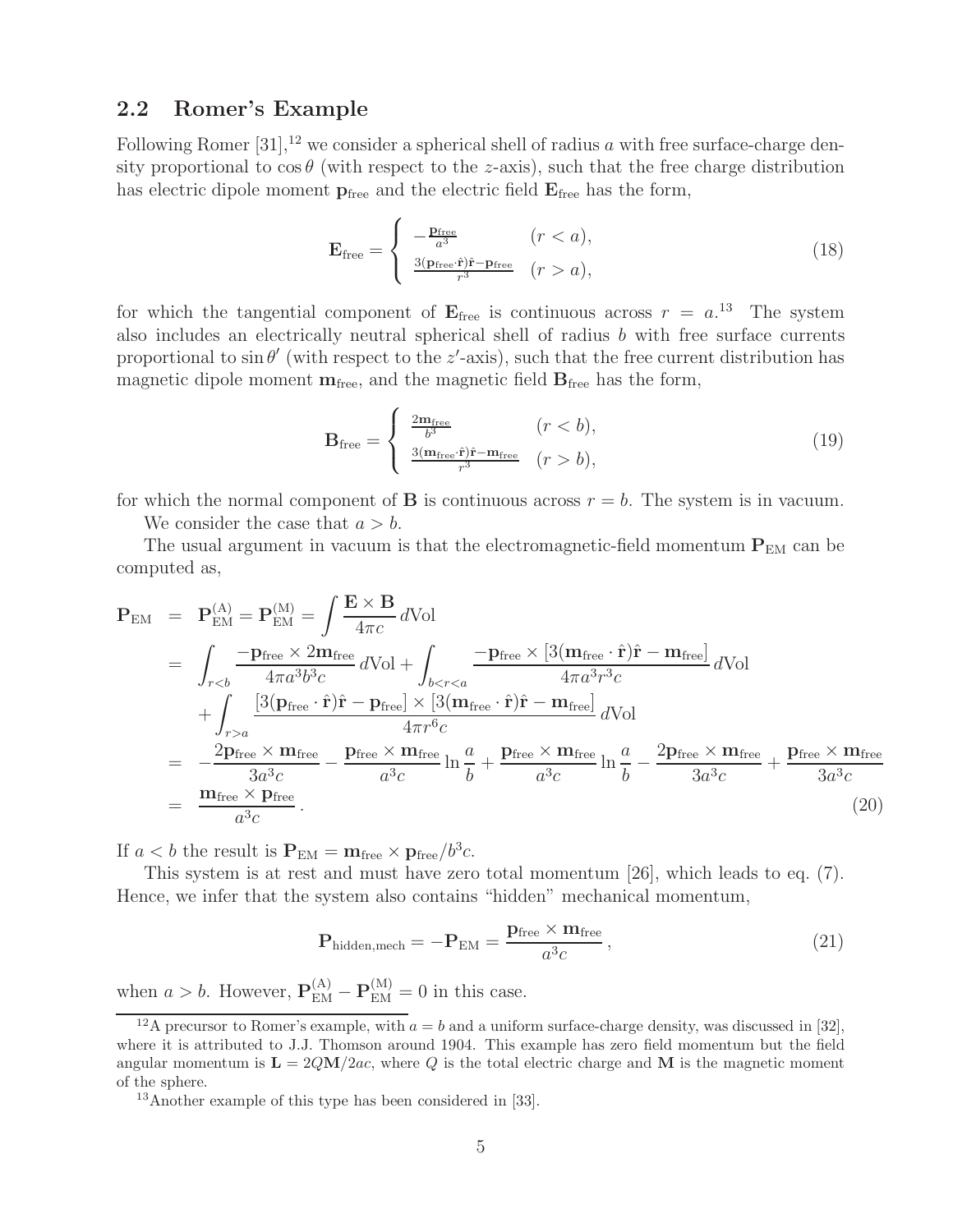Rather than supposing the fields to be due to free charges and currents, we can consider the cases that there exist uniform electric polarization density  $P = 3p_{\text{free}}/4\pi a^3$  for  $r <$ a (electret), and/or uniform magnetic polarization density  $\mathbf{M} = 3\mathbf{m}_{\text{free}}/4\pi b^3$  for  $r < b$ (permanent magnet). Then, the fields **E** and **B** are identical to those of eqs. (18)-(19), so we suppose that the field-only momentum is still given by eq. (20).

So, in addition to Romer's original examples with charge and current densities, we now have three more variants. We consider these only for the case that  $a > b$ .

#### **2.2.1 Electric Polarization Density and Electric Current Density**

Here,  $\rho = 0$ ,  $P \neq 0$ ,  $J \neq 0$ ,  $M = 0$ , and  $B = H$ .

$$
\mathbf{P}_{\text{EM}}^{(\text{A})} = \int \frac{\mathbf{E} \times \mathbf{H}}{4\pi c} d\text{Vol} = \int \frac{\mathbf{E} \times \mathbf{B}}{4\pi c} d\text{Vol} = \mathbf{P}_{\text{EM}},
$$
\n
$$
\mathbf{P}_{\text{EM}}^{(\text{M})} = \mathbf{P}_{\text{EM}} + \int_{r < a} \frac{\mathbf{P} \times \mathbf{B}}{c} d\text{Vol}
$$
\n
$$
= \frac{\mathbf{m}_{\text{free}} \times \mathbf{p}_{\text{free}}}{a^3 c} + \frac{1}{c} \int_{r < b} \frac{3\mathbf{p}_{\text{free}}}{4\pi a^3} \times \frac{2\mathbf{m}_{\text{free}}}{b^3} d\text{Vol} + \frac{1}{c} \int_{b < r < a} \frac{3\mathbf{p}_{\text{free}}}{4\pi a^3} \times \frac{3(\mathbf{m}_{\text{free}} \cdot \hat{\mathbf{r}}) \hat{\mathbf{r}} - \mathbf{m}_{\text{free}}}{r^3} d\text{Vol}
$$
\n
$$
= -\frac{\mathbf{m}_{\text{free}} \times \mathbf{p}_{\text{free}}}{a^3 c} = -\mathbf{P}_{\text{EM}}.
$$
\n(23)

$$
\mathbf{P}_{\text{EM}}^{(A)} - \mathbf{P}_{\text{EM}}^{(M)} = 2\mathbf{P}_{\text{EM}} = -2\mathbf{P}_{\text{hidden,mech}}.\tag{24}
$$

#### **2.2.2 Charge Density and Magnetization Density**

Here,  $\rho \neq 0$ ,  $\mathbf{P} = 0$ ,  $\mathbf{J} = 0$ ,  $\mathbf{M} \neq 0$ , and  $\mathbf{D} = \mathbf{E}$ .

$$
\mathbf{P}_{\text{EM}}^{(\text{A})} = \mathbf{P}_{\text{EM}} - \int_{r  

$$
\mathbf{P}_{\text{EM}}^{(\text{M})} = \int \mathbf{D} \times \mathbf{B}_{\text{AVol}} \mathbf{A}_{\text{Vol}} = \int \mathbf{E} \times \mathbf{B}_{\text{AVol}} = \mathbf{D}
$$
$$

$$
\mathbf{P}_{\text{EM}}^{(M)} = \int \frac{\mathbf{D} \times \mathbf{B}}{4\pi c} d\text{Vol} = \int \frac{\mathbf{E} \times \mathbf{B}}{4\pi c} d\text{Vol} = \mathbf{P}_{\text{EM}},\tag{26}
$$

$$
\mathbf{P}_{\text{EM}}^{(A)} - \mathbf{P}_{\text{EM}}^{(M)} = -\mathbf{P}_{\text{EM}} = \mathbf{P}_{\text{hidden,mech}}.
$$
\n(27)

#### **2.2.3 Electric Polarization Density and Magnetization Density**

Here,  $\rho = 0$ ,  $\mathbf{P} \neq 0$ ,  $\mathbf{J} = 0$ ,  $\mathbf{M} \neq 0$ .

$$
\mathbf{P}_{\text{EM}}^{(\text{A})} = \mathbf{P}_{\text{EM}} - \int_{r\n
$$
\mathbf{P}_{\text{EM}}^{(\text{M})} = \mathbf{P}_{\text{EM}} + \int_{r\n
$$
= \frac{\mathbf{m} \times \mathbf{p}}{a^3 c} + \frac{1}{c} \int_{r\n
$$
= -\frac{\mathbf{m}_{\text{free}} \times \mathbf{p}_{\text{free}}}{a^3 c} = -\mathbf{P}_{\text{EM}}.
$$
\n(29)
$$
$$
$$

$$
\mathbf{P}_{\text{EM}}^{(A)} - \mathbf{P}_{\text{EM}}^{(M)} = \mathbf{P}_{\text{EM}} = -\mathbf{P}_{\text{hidden,mech}}.
$$
\n(30)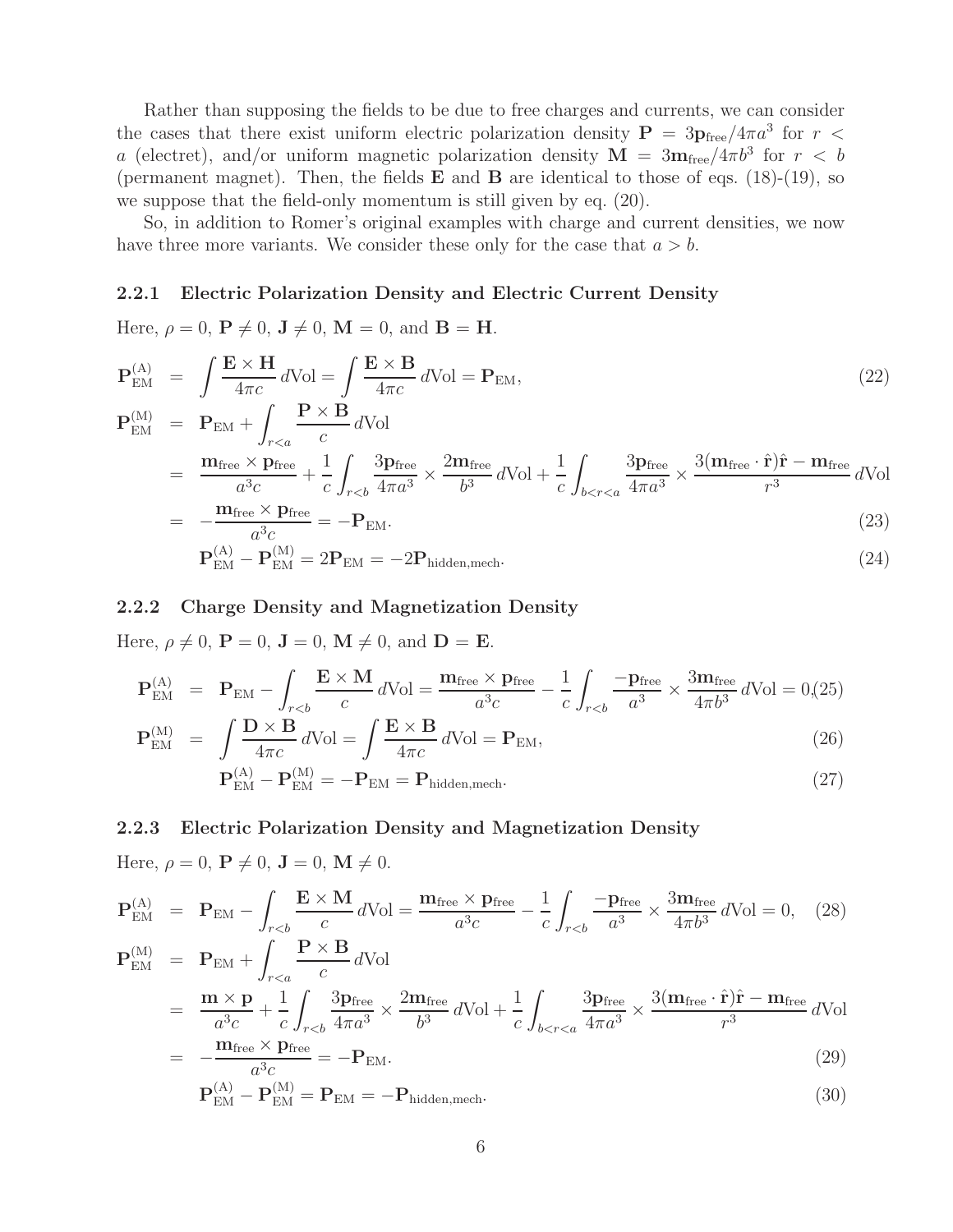#### **2.2.4 Romer's Example with Linear Media** *(October, 2017)*

Since Abraham and Minkowski considered only linear media, where  $\mathbf{D} = \epsilon \mathbf{E}$  and  $\mathbf{B} = \mu \mathbf{H}$ , it may not be so surprising that their expressions for field momentum are not particularly relevant to examples with permanent electric and magnetic dipoles. So, we now consider Romer's example where the sphere of radius a has constant (relative) permittivity  $\epsilon \neq 1$  and the sphere of radius b has constant (relative) permeability  $\mu \neq 1$ .

For there to be nonzero field momentum, the electric and magnetic fields must both be nonzero, which would not be the case if either the free surface-charge density  $\sigma_{\text{free}}$  or the free surface-current density  $\mathbf{K}_{\text{free}}$  were zero. Hence, we suppose that these densities have the forms assumed at the beginning of this section, and that the corresponding dipole moments are **p**free and **m**free. Then, bound charges and currents are induced, with the same spatial dependences as for the free charges and currents, which lead to dipole moments  $\mathbf{p}_{\text{bound}}$ and  $m_{\text{bound}}$ , and total moments  $p_{\text{total}}$  and  $m_{\text{total}}$ , that are parallel to the free moments, respectively. The (total) electric and magnetic fields have the same form as eqs. (18)-(19), with  $p \rightarrow p_{total}$  and  $m \rightarrow m_{total}$ ,

$$
\mathbf{E} = \begin{cases} -\frac{\mathbf{p}_{\text{total}}}{a^3} & (r < a), \\ \frac{3(\mathbf{p}_{\text{total}} \cdot \hat{\mathbf{r}}) \hat{\mathbf{r}} - \mathbf{p}_{\text{total}}}{r^3} & (r > a), \end{cases} \qquad \mathbf{B} = \begin{cases} \frac{2\mathbf{m}_{\text{total}}}{b^3} & (r < b), \\ \frac{3(\mathbf{m}_{\text{total}} \cdot \hat{\mathbf{r}}) \hat{\mathbf{r}} - \mathbf{m}_{\text{total}}}{r^3} & (r > b). \end{cases} \tag{31}
$$

To determine the field  $\mathbf{D} = \epsilon \mathbf{E}$ , we note that the free and total surface-charge densities at  $r = a$  have the forms,

$$
\sigma_{\text{free}} = \frac{3}{4\pi a^3} \mathbf{p}_{\text{free}} \cdot \hat{\mathbf{r}}, \qquad \sigma_{\text{total}} = \frac{3}{4\pi a^3} \mathbf{p}_{\text{total}} \cdot \hat{\mathbf{r}}.
$$
 (32)

Then, the boundary condition for **D** at  $r = a$  is,

$$
4\pi\sigma_{\text{free}} = \frac{3}{a^3} \mathbf{p}_{\text{free}} \cdot \hat{\mathbf{r}} = D_r(r = a^+) - D_r(r = a^-) = E_r(r = a^+) - \epsilon E_r(r = a^-)
$$
  
= 
$$
\frac{2\mathbf{p}_{\text{total}} \cdot \hat{\mathbf{r}}}{a^3} + \frac{\epsilon \mathbf{p}_{\text{total}} \cdot \hat{\mathbf{r}}}{a^3},
$$
(33)

from which we infer that,

$$
\mathbf{p}_{\text{total}} = \frac{3}{2 + \epsilon} \mathbf{p}_{\text{free}}, \qquad \mathbf{p}_{\text{bound}} = \mathbf{p}_{\text{total}} - \mathbf{p}_{\text{free}} = \frac{\epsilon - 1}{2 + \epsilon} \mathbf{p}_{\text{free}}.
$$
 (34)

To determine the field  $\mathbf{H} = \mathbf{B}/\mu$ , we note that the free, bound and total surface-charge densities at  $r = b$  all have the forms,

$$
\mathbf{K} = \frac{3c}{4\pi b^3} \mathbf{m} \times \hat{\mathbf{r}}.\tag{35}
$$

Then, the boundary condition for **H** at  $r = b$  is,

$$
\frac{4\pi}{c}\mathbf{K}_{\text{free}} = \frac{3}{b^3}\mathbf{m}_{\text{free}} \times \hat{\mathbf{r}} = -\mathbf{H}(r = b^+) \times \hat{\mathbf{r}} + \mathbf{H}(r = b^-) \times \hat{\mathbf{r}}
$$
\n
$$
= -\mathbf{B}(r = b^+) \times \hat{\mathbf{r}} + \frac{\mathbf{B}(r = b^-) \times \hat{\mathbf{r}}}{\mu}
$$
\n
$$
= \frac{\mathbf{m}_{\text{total}} \times \hat{\mathbf{r}}}{b^3} + \frac{2\mathbf{m}_{\text{total}} \times \hat{\mathbf{r}}}{\mu b^3},
$$
\n(36)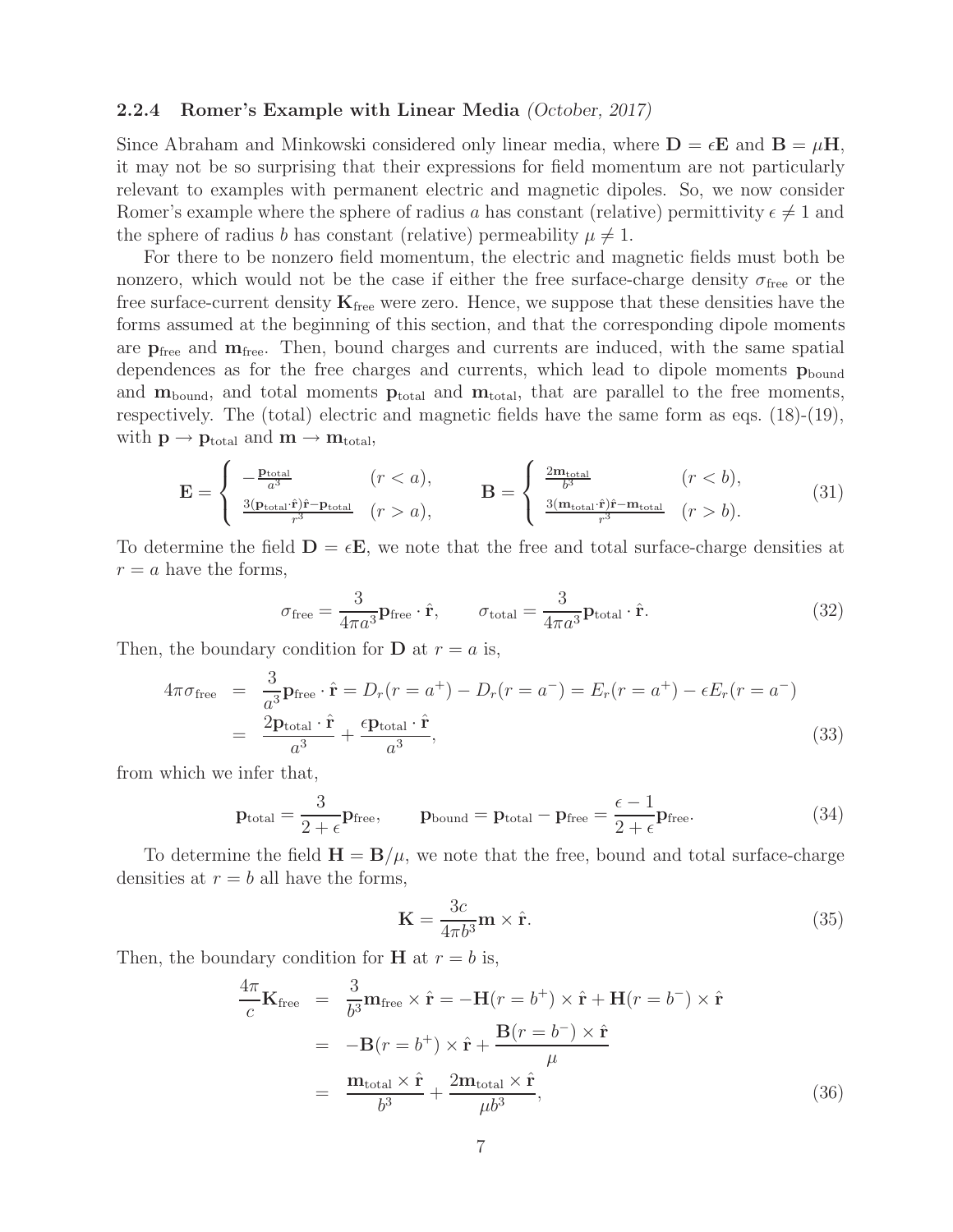from which we infer that,

$$
\mathbf{m}_{\text{total}} = \frac{3\mu}{2 + \mu} \mathbf{m}_{\text{free}}, \qquad \mathbf{m}_{\text{bound}} = \mathbf{m}_{\text{total}} - \mathbf{m}_{\text{free}} = 2\frac{\mu - 1}{2 + \mu} \mathbf{m}_{\text{free}}.
$$
 (37)

We could also determine the field  $\mathbf{H} = \mathbf{B}/\mu$ , by supposing that the magnetic fields are due to fictitious magnetic charges, whose free, bound and total surface-charge densities at  $r = b$ all have the forms,

$$
\tilde{\sigma} = \frac{3}{4\pi b^3} \mathbf{m} \cdot \hat{\mathbf{r}}.\tag{38}
$$

The **B** field is determined by the total fictitious charge, while the **H** field is determined by the bound fictitious charge (or alternatively by the free currents) Then, the boundary condition for **H** at  $r = b$  is,

$$
4\pi\tilde{\sigma}_{\text{bound}} = \frac{3}{b^3}\mathbf{m}_{\text{bound}} \cdot \hat{\mathbf{r}} = H_r(r = b^+) - H_r(r = b^-) = B_r(r = b^+) - \frac{B_r(r = b^-)}{\mu}
$$

$$
= \frac{2\mathbf{m}_{\text{total}} \cdot \hat{\mathbf{r}}}{b^3} - \frac{2\mathbf{m}_{\text{total}} \cdot \hat{\mathbf{r}}}{\mu b^3},
$$
(39)

from which we infer that,

$$
\mathbf{m}_{\text{bound}} = \frac{2(\mu - 1)}{3\mu} \mathbf{m}_{\text{total}}, \qquad \mathbf{m}_{\text{free}} = \mathbf{m}_{\text{total}} - \mathbf{m}_{\text{bound}} = \frac{2 + \mu}{3\mu} \mathbf{m}_{\text{total}},
$$

$$
\mathbf{m}_{\text{total}} = \frac{3\mu}{2 + \mu} \mathbf{m}_{\text{free}}, \qquad \mathbf{m}_{\text{bound}} = 2\frac{\mu - 1}{2 + \mu} \mathbf{m}_{\text{free}}.
$$
(40)

With these expressions for the total moments in terms of the free moments, the electromagnetic fields can now be written as,

$$
\mathbf{D} = \begin{cases} -\frac{3\epsilon}{2+\epsilon} \frac{\mathbf{p}_{\text{free}}}{a^3}, & \mathbf{E} = \begin{cases} -\frac{3}{2+\epsilon} \frac{\mathbf{p}_{\text{free}}}{a^3} & (r < a), \\ \frac{3}{2+\epsilon} \frac{3(\mathbf{p}_{\text{free}} \cdot \hat{\mathbf{r}}) \hat{\mathbf{r}} - \mathbf{p}_{\text{free}}}{r^3}, & \frac{3(\mathbf{p}_{\text{free}} \cdot \hat{\mathbf{r}}) \hat{\mathbf{r}} - \mathbf{p}_{\text{free}}}{r^3} & (r > a), \end{cases} \end{cases} (41)
$$

$$
\mathbf{H} = \begin{cases} \frac{3}{2+\mu} \frac{2m_{\text{free}}}{b^3}, & \mathbf{B} = \begin{cases} \frac{3\mu}{2+\mu} \frac{2m_{\text{free}}}{b^3} & (r < b), \\ \frac{3\mu}{2+\mu} \frac{3(m_{\text{free}} \cdot \hat{\mathbf{r}})\hat{\mathbf{r}} - m_{\text{free}}}{r^3}, & (r > b). \end{cases} \tag{42}
$$

For  $a > b$ , the various field momenta are, recalling from eq. (20) that the momentum density  $p_{EM}$  sums to zero in the region  $b < r < a$ , and that for  $r > a$  the momentum  $P_{EM}$ now is  $3/(2 + \epsilon)3\mu/(2 + \mu)$  times that in eq. (20), *i.e.*,  $-\mathbf{p}_{\text{free}}/(2 + \epsilon)a^3c \times 3\mu \mathbf{m}_{\text{free}}/(2 + \mu)$ ,

$$
\mathbf{P}_{\text{EM}} = \int \frac{\mathbf{E} \times \mathbf{B}}{4\pi c} d\text{Vol} = \int_{r\n= \frac{2\mathbf{p}_{\text{free}}}{(2+\epsilon)a^3 c} \times \frac{3\mu \mathbf{m}_{\text{free}}}{2+\mu} - \frac{\mathbf{p}_{\text{free}}}{(2+\epsilon)a^3 c} \times \frac{3\mu \mathbf{m}_{\text{free}}}{2+\mu} = -\frac{3\mathbf{p}_{\text{free}}}{(2+\epsilon)a^3 c} \times \frac{3\mu \mathbf{m}_{\text{free}}}{2+\mu} \n= \frac{\mathbf{E}(r < a) \times \mathbf{m}_{\text{total}}}{c},
$$
\n(43)

$$
\mathbf{P}_{\text{EM}}^{(\text{A})} = \int \frac{\mathbf{E} \times \mathbf{H}}{4\pi c} d\text{Vol} = \int_{r
$$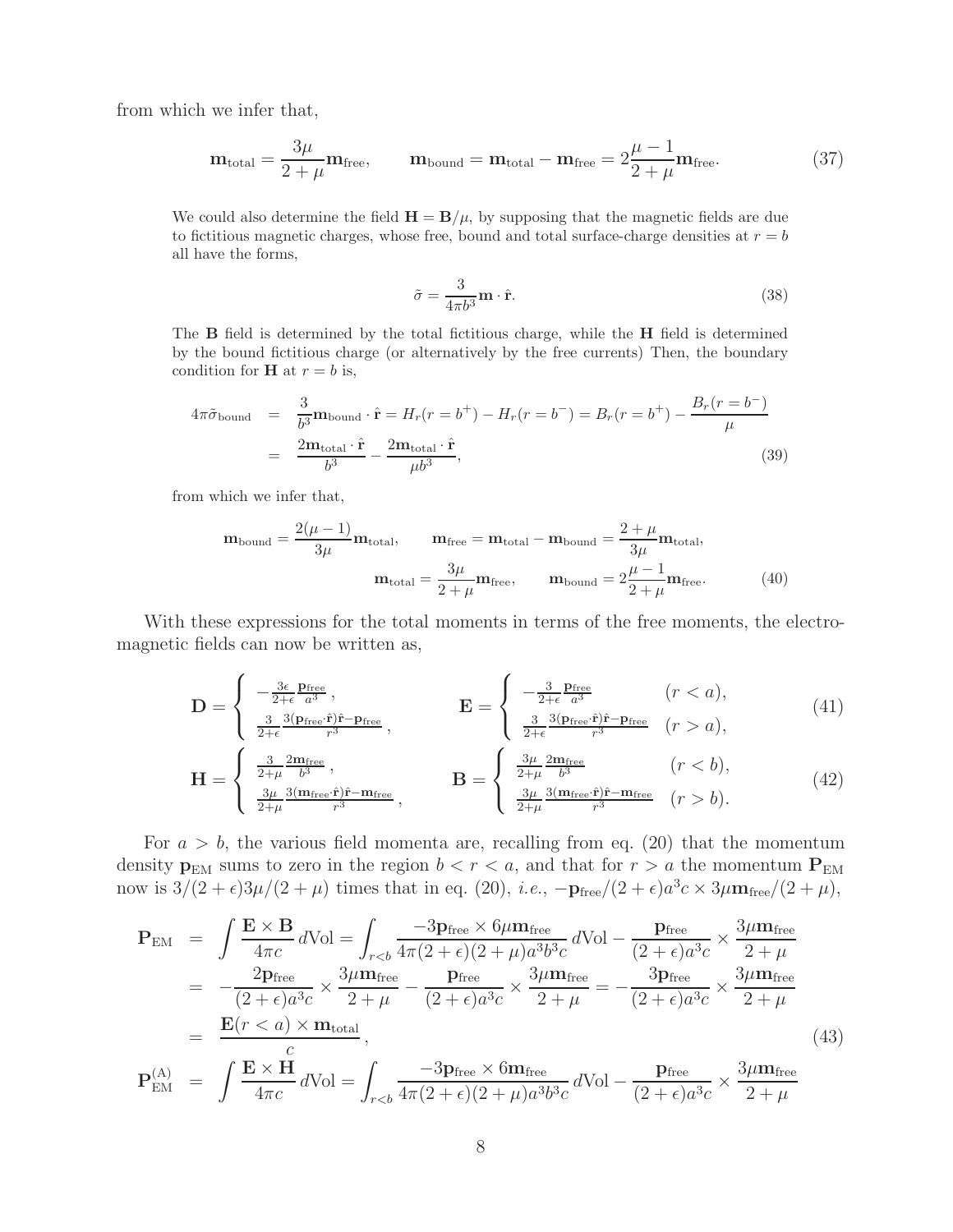$$
= -\frac{2p_{\text{free}}}{(2+\epsilon)a^3c} \times \frac{3m_{\text{free}}}{2+\mu} - \frac{p_{\text{free}}}{(2+\epsilon)a^3c} \times \frac{3\mu m_{\text{free}}}{2+\mu} = -\frac{3p_{\text{free}}}{(2+\epsilon)a^3c} \times m_{\text{free}}, \qquad (44)
$$
  
\n
$$
\mathbf{P}_{\text{EM}}^{(M)} = \int \frac{\mathbf{D} \times \mathbf{B}}{4\pi c} d\text{Vol} = \int_{r  
\n
$$
\mathbf{P}_{\text{EM}}^{(A)} - \mathbf{P}_{\text{EM}}^{(M)} = (\epsilon\mu - 1)\frac{3p_{\text{free}}}{(2+\epsilon)a^3c} \times \frac{2m_{\text{free}}}{2+\mu}.
$$
 (46)
$$

*For completeness, note that,*

$$
\mathbf{P}_{\text{EM}}^{(\text{DH})} \equiv \int \frac{\mathbf{D} \times \mathbf{H}}{4\pi c} d\text{Vol} = \int_{r\n
$$
= -\frac{2\epsilon \mathbf{p}_{\text{free}}}{(2+\epsilon)a^3 c} \times \frac{3\mathbf{m}_{\text{free}}}{2+\mu} - \frac{\mathbf{p}_{\text{free}}}{(2+\epsilon)a^3 c} \times \frac{3\mu \mathbf{m}_{\text{free}}}{2+\mu} = -\frac{(6\epsilon + 3\mu)\mathbf{p}_{\text{free}}}{(2+\epsilon)a^3 c} \times \frac{\mathbf{m}_{\text{free}}}{2+\mu} (47)
$$
$$

#### **Hidden Momentum**

Romer's example with linear media contains "hidden" mechanical momentum associated both with the free and bound current densities.

As discussed, for example, in [34, 35], the "hidden" momentum associated with a magnetic moment **m** due to electrical currents is given by  $\mathbf{m} \times \mathbf{E}/c$  if the electric field is uniform over the currents. In the present example, the electric field on the both the free and bound electrical currents (at  $r \leq b$ ) is  $\mathbf{E} = -3\mathbf{p}_{\text{free}}/(2+\epsilon)a^3$ , so the corresponding "hidden" mechanical momenta are,

$$
\mathbf{P}_{\text{hidden,free}} = \int \frac{\mathbf{m}_{\text{free}} \times \mathbf{E}}{c} d\text{Vol} = \mathbf{m}_{\text{free}} \times \frac{-3\mathbf{p}_{\text{free}}}{(2+\epsilon)a^3c},\tag{48}
$$

$$
\mathbf{P}_{\text{hidden,bound}} = \int \frac{\mathbf{m}_{\text{bound}} \times \mathbf{E}}{c} d\text{Vol} = \mathbf{m}_{\text{bound}} \times \frac{-3\mathbf{p}_{\text{free}}}{(2+\epsilon)a^3c} \n= \frac{2(\mu-1)\mathbf{m}_{\text{free}}}{\mu+2} \mathbf{m}_{\text{free}} \times \frac{-3\mathbf{p}_{\text{free}}}{(2+\epsilon)a^3c}.
$$
\n(49)

The total "hidden" mechanical momentum is,

$$
\mathbf{P}_{\text{hidden,total}} = \mathbf{P}_{\text{hidden,bound}} + \mathbf{P}_{\text{hidden,bound}} = \frac{3\mu \mathbf{m}_{\text{free}}}{2 + \mu} \times \frac{-3\mathbf{p}_{\text{free}}}{(2 + \epsilon)a^3c}
$$

$$
= \frac{\mathbf{m}_{\text{total}} \times \mathbf{E}(r < b)}{c} = -\mathbf{P}_{\text{EM}} = -\int \frac{\mathbf{E} \times \mathbf{B}}{4\pi c} d\text{Vol.}
$$
(50)

The "hidden" mechanical momentum is equal and opposite to the field momentum based only on **E** and **B**.

In this static example, the only mechanical momentum is the "hidden" momentum (50), and the total momentum is zero (in the frame in which the two spheres are at rest).

Note that bound "hidden" momentum (49) can exist for  $\epsilon = 1$ , but not for  $\mu = 1$ , since bound "hidden" momentum is associated with bound electric currents (which exist in linear media only for  $\mu \neq 1$ ).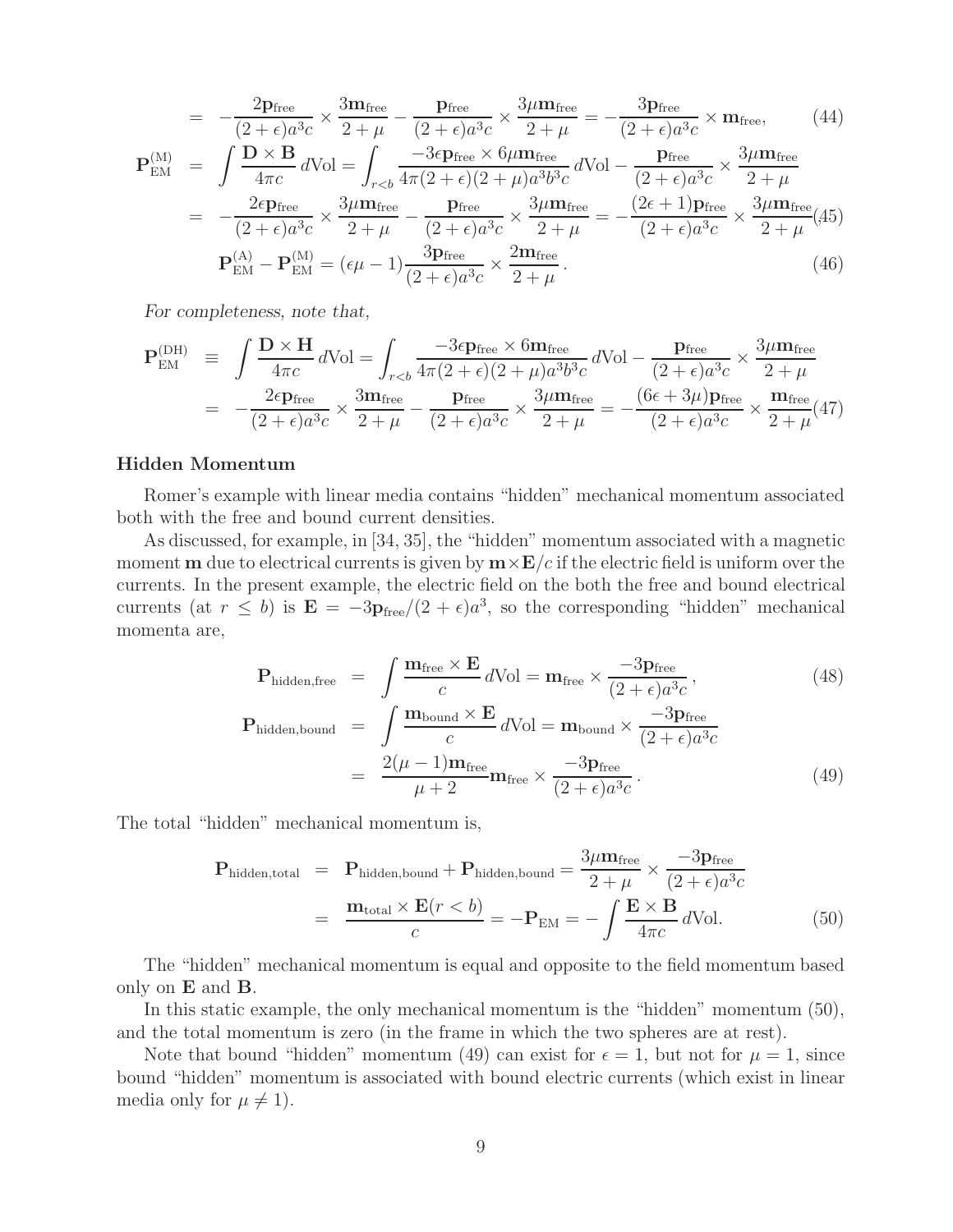Neither the Abraham momentum (44) nor the Minkowski momentum (45) are equal and opposite to the (hidden) mechanical momentum. Hence, both of these momentum are a combination of field momentum (based on  $\mathbf{E} \times \mathbf{B}$ ) and mechanical momentum. As such, they do not have a crisp physical interpretation, as least for examples that contain "hidden" mechanical momentum.

Note that the Abraham momentum can be written as,

$$
\mathbf{P}_{\text{EM}}^{(A)} = \int \frac{\mathbf{E} \times \mathbf{H}}{4\pi c} d\text{Vol} = \int \frac{\mathbf{E} \times \mathbf{B}}{4\pi c} d\text{Vol} + \int \frac{\mathbf{E} \times \mathbf{M}}{c} d\text{Vol} = \mathbf{P}_{\text{EM}} - \mathbf{P}_{\text{hidden,bound}}
$$
\n
$$
= -\mathbf{P}_{\text{hidden,free}} - 2\mathbf{P}_{\text{hidden,bound}}.
$$
\n(51)

For the present example with an idealized, linear dielectric medium, with  $\epsilon \neq 1$  but  $\mu = 1$ ,  $\mathbf{P}_{\text{hidden,bound}} = 0$ , and  $\mathbf{P}_{\text{EM}}^{(A)} = \mathbf{P}_{\text{EM}} = -\mathbf{P}_{\text{hidden,free}}$ .

In the case of electromagnetic waves, rather than static fields, in and around media, it can be that there is no "hidden" mechanical momentum, and the Abraham and/or Minkowski momentum has more "overt" physical significance.

All the various results of this section confirm that eq. (6) is not, in general, a suitable expression for the hidden mechanical momentum (21) of the system.

Still, it may be useful to consider another example.

## **2.3 Hnizdo's Example: Uniformly Magnetized Toroid**

V. Hnizdo notes that a toroid with uniform azimuthal magnetization  $\mathbf{M} = M \hat{\boldsymbol{\phi}}$  (in cylindrical coordinates  $(\rho, \phi, z)$ ) has  $\mathbf{H} = \mathbf{B} - 4\pi \mathbf{M} = 0$  everywhere and  $\mathbf{B} = 4\pi \mathbf{M}$  inside the toroid.<sup>14</sup> If this toroid is subject to a radial electric field **E**, then  $\mathbf{E} \times \mathbf{B}$  is nonzero inside the toroid and parallel to z-axis while  $\mathbf{E} \times \mathbf{H}$  is zero everywhere. If we accept that this example contains "hidden" mechanical momentum, then the Abraham momentum cannot be the "correct" one (in the sense of being equal and opposite to the "hidden" mechanical momentum such that the total momentum of the system, which is "at rest", is zero).

A body with uniform magnetization is a collection of identical Ampèrian magnetic dipoles.<sup>15</sup> As noted in [38], an Ampèrian magnetic dipole  $m$  in an external electric field  $E$  is a system "at rest" with nonzero field momentum  $\mathbf{E} \times \mathbf{m}/c$  (computed from  $\int \mathbf{E} \times \mathbf{B} dVol/4\pi c$ ), and so this system must contain "hidden" mechanical momentum in the direction of  $m \times E$ . We infer that a collection such as Hnizdo's example of identical magnetic dipoles, all in an external electric field such that  $m \times E$  is always in the same direction, also contains nonzero "hidden" mechanical momentum.

Hence, it appears that neither the Abraham nor the Minkowski momenta are the "correct" field momenta in the sense of being equal and opposite to the "hidden" mechanical momentum of such systems "at rest" that possess this.

<sup>&</sup>lt;sup>14</sup>For uniform magnetization **M**, the volume density  $\rho_m = -\nabla \cdot \mathbf{M}$  of "fictitious" magnetic charges is zero. For a toroid with azimuthal magnetization, the surface density  $\sigma_m = \mathbf{M} \cdot \hat{\mathbf{n}}$  of "fictitious" magnetic charges is also zero (where **n**ˆ is normal to the surface). Then, there are no sources for the **H**-field, which is hence zero.

 $15$ Experimental evidence that magnetization is due to Ampèrian magnetic dipoles is reviewed in [37].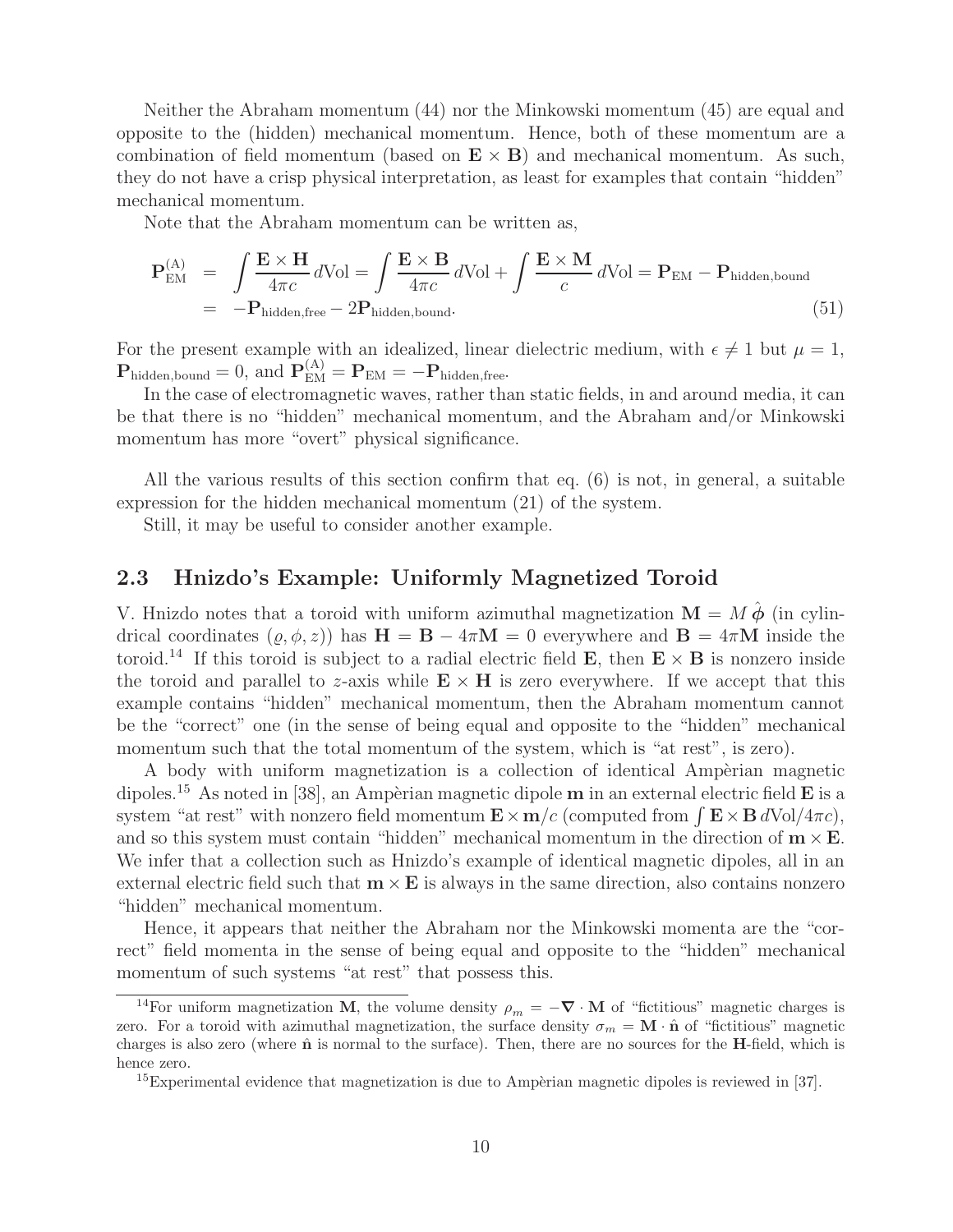It seems to this author that only the form  $\int \mathbf{E} \times \mathbf{B} dVol/4\pi c$  should be called the electromagnetic field momentum, and that both the Abraham and Minkowski momenta represent combinations of electromagnetic field momentum with mechanical momentum associated with electric and/or magnetic polarization.

#### **2.3.1 The Toroid is Also an Electret**

We record two examples of radial electric fields as discussed above. First, we consider the toroid also to be an electret with uniform radial electric polarization  $P = P \hat{\rho}$ .

We suppose the toroid has a rectangular cross section  $a < \varrho < b$ ,  $|z| < l$  and that the toroid is long,  $l \gg b$ . The surface density of bound electric charge is then,

$$
\sigma_e(\varrho = a) = -P, \qquad \sigma_e(\varrho = b) = P. \tag{52}
$$

The electric field inside the long toroid, at locations not close to its ends, is approximately radial, and follows from Gauss' law as,

$$
E_r(a < \varrho < b) = -4\pi P \frac{a}{\varrho},\tag{53}
$$

and hence the interior **D**-field is,

$$
D_r(a < \varrho < b) = E_r + 4\pi P_r = 4\pi P \left( 1 - \frac{a}{\varrho} \right) \,. \tag{54}
$$

#### **2.3.2 The Toroid is a Cylindrical Capacitor**

Alternatively, the surfaces  $\rho = a$  and b could be conductors, forming a cylindrical capacitor, and the medium of the toroid could be a (linear) dielectric with (relative) permittivity  $\epsilon$  such that  $\mathbf{D} = \epsilon \mathbf{E}$ . These conductors can support densities of free charge given by eq. (52) such that the electric field inside the toroid is again given by eq. (53). In this case, the **D**-field inside the toroid is given by,

$$
D_r(a < \varrho < b) = \epsilon E_r = -4\pi P \frac{a}{\varrho} \,. \tag{55}
$$

#### **Forces and Momenta If the Magnetization Goes to Zero**

This variant permits a noteworthy phenomenon if the electrically charged conductors are physically isolated from the magnetized toroid, and that magnetization goes to zero at some time.

When the magnetization is  $\mathbf{M} = M \hat{\boldsymbol{\phi}}$ , the (field only) electromagnetic momentum per unit length in  $z$  associated with the (long) system is,

$$
\mathbf{P}_{\text{EM}} = \int \frac{\mathbf{E} \times \mathbf{B}}{4\pi c} d\text{Area} \approx \int_{a}^{b} \frac{-(4\pi Pa/\varrho) \hat{\mathbf{r}} \times 4\pi M \hat{\boldsymbol{\phi}}}{4\pi c} 2\pi \varrho d\varrho = -\frac{8\pi^2 MPa(b-a)}{c} \hat{\mathbf{z}}, \tag{56}
$$

where  $\mp P$  is the surface density of electric charge on the conductors (at  $\rho = a^-$  and  $b^+$ ). At this time, there is an equal and opposite "hidden" mechanical momentum per unit length,

$$
\mathbf{P}_{\text{hidden,mech}} = -\mathbf{P}_{\text{EM}} = \int \frac{\mathbf{B} \times \mathbf{E}}{4\pi c} d\text{Area} = \int \frac{\mathbf{M} \times \mathbf{E}}{c} d\text{Area},\tag{57}
$$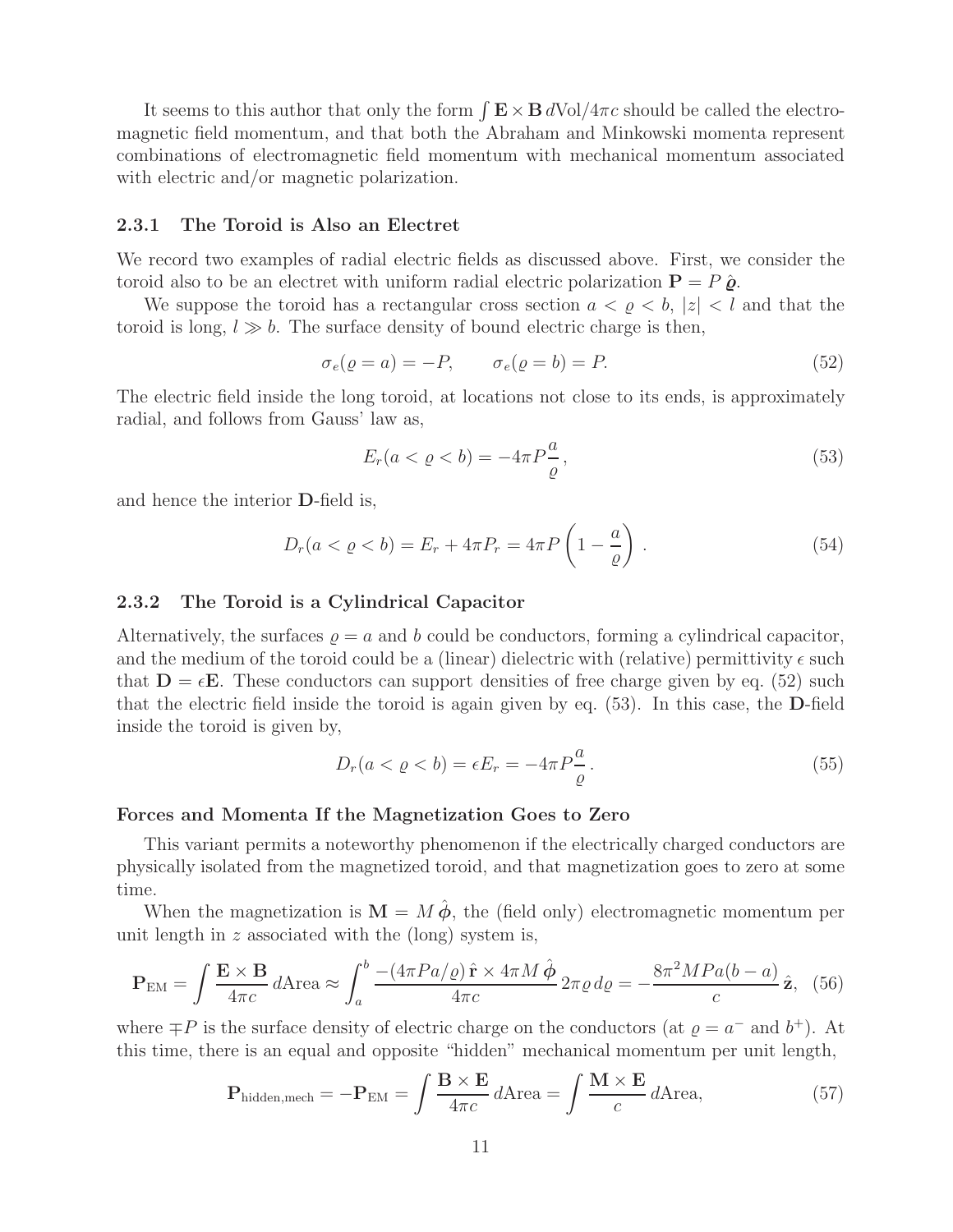such that the total momentum of the system is zero. Equation (57) is consistent with the earlier comment that the "hidden" mechanical momentum of a magnetic dipole **m** in an electric field **E** is  $\mathbf{m} \times \mathbf{E}/c$  [38], such that the volume density of "hidden" mechanical momentum is  $M \times E/c$  inside the magnetization density M.

If the magnetization drops to zero at some later time, a transient electric field is induced when the **B**-field is changing, which electric field is conveniently deduced from the changing vector potential,

$$
\mathbf{E}_{\rm ind} = -\frac{1}{c} \frac{\partial \mathbf{A}}{\partial t} \,. \tag{58}
$$

We ignore the small additional magnetic field and vector potential associated with the transient currents, and approximate the vector potential as the quasistatic value related to the instantaneous magnetization  $M(t)$ , still supposed to be spatially uniform as it drops to zero. This vector potential has only a z-component, related by,

$$
\mathbf{B} = \nabla \times \mathbf{A}, \qquad B_{\phi} = -\frac{\partial A_z}{\partial \varrho} = \begin{cases} 0 & (\varrho < a), \\ 4\pi M & (a < \varrho < b), \\ 0 & (\varrho > b). \end{cases} \tag{59}
$$

We take the vector potential to be zero at  $\rho = \infty$ , such that,

$$
A_z = 4\pi M \begin{cases} b-a & ( \varrho < a ), \\ b-\varrho & (a < \varrho < b ), \\ 0 & ( \varrho > b ). \end{cases}
$$
 (60)

When the magnetization drops at rate  $\dot{M} < 0$ , the induced electric field is,

$$
E_{\text{ind},z} = -\frac{1}{c} \frac{\partial A_z}{\partial t} = -\frac{4\pi \dot{M}}{c} \begin{cases} b - a & ( \varrho < a ),\\ b - \varrho & (a < \varrho < b ),\\ 0 & ( \varrho > b ). \end{cases}
$$
(61)

There is no induced electric field at the outer conductor  $(\rho = b)$ , while the field on the inner conductor ( $\rho = a$ ) is in the  $+z$  direction when  $M < 0$ . If the inner and outer conductors are free to move separately, only the inner conductor will move, and in the  $-z$  direction as its surface charge density  $-P$  is negative. The force per unit length on the inner conductor is,

$$
F_z = 2\pi a(-P)E_{\text{ind},z}(\varrho = a^-) = \frac{8\pi^2 \dot{M}Pa(b-a)}{c},\tag{62}
$$

so the (negatively charged) inner conductor takes on mechanical momentum per unit length,

$$
P_{\text{inner conductor}}, z = \int F_z dt = -\frac{8\pi^2 MPa(b-a)}{c}, \qquad (63)
$$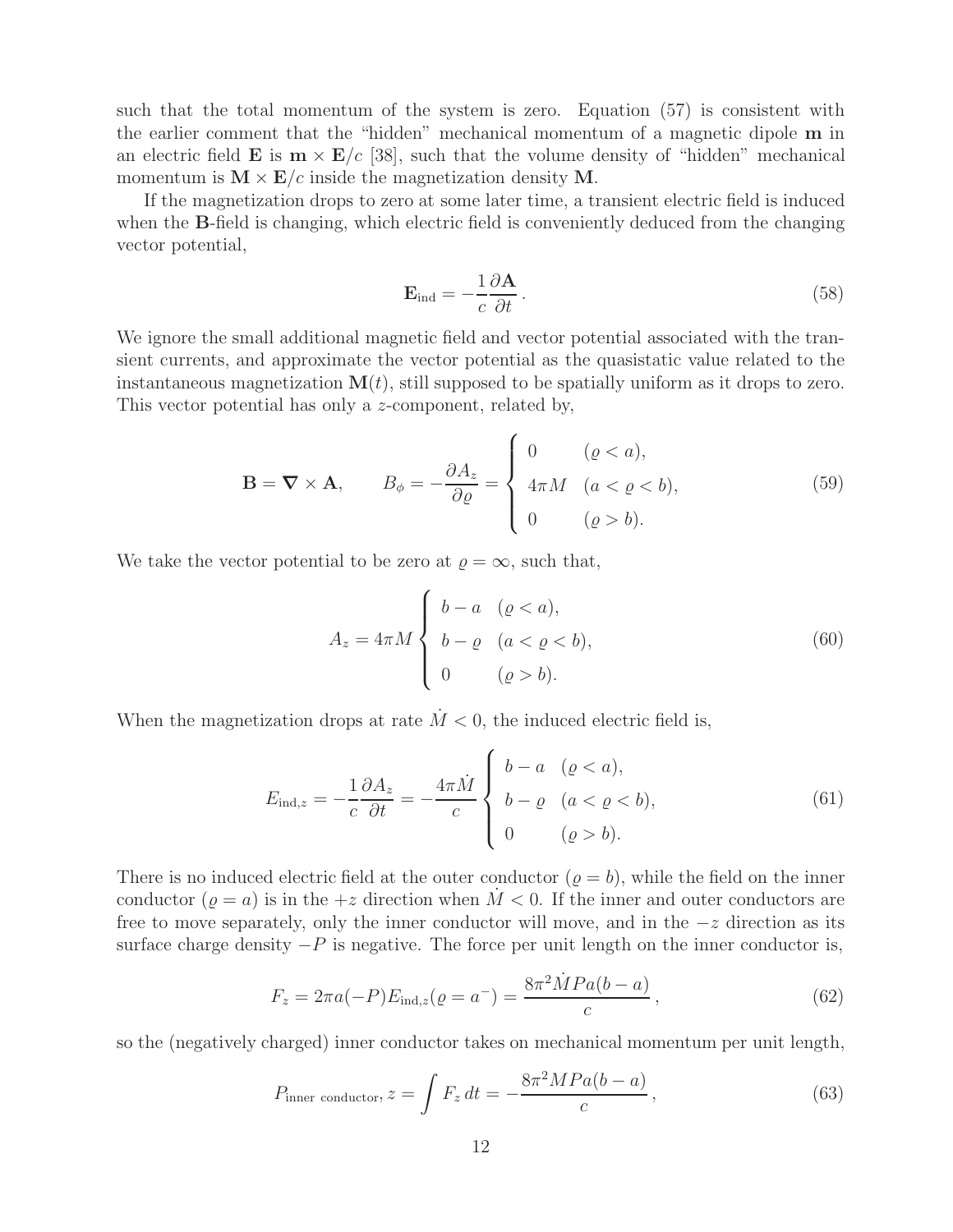when the magnetization drops from  $M$  to zero. If the conductors are free to move, the inner conductor has final velocity in the  $-z$  direction, while the outer conductor remains at rest.

Meanwhile, both the initial electromagnetic field momentum and the "hidden" mechanical momentum have dropped to zero, so if only the inner conductor has final momentum, there would be a violation of momentum conservation.

It remains to consider forces on the magnetized toroid while the magnetization changes.

The volume-force density  $f_M$  on the (Ampèrian) magnetization **M** is given, for example, in eq. (18) of [37],

$$
\mathbf{f}_M = (\mathbf{M} \cdot \mathbf{\nabla}) \mathbf{B} + \mathbf{M} \times \frac{1}{c} \frac{\partial \mathbf{E}}{\partial t} + c \mathbf{M} \times (\mathbf{\nabla} \times \mathbf{M}). \tag{64}
$$

This force density acts to change the mechanical momentum density of the toroid, which consists of the "overt" momentum density  $\mathbf{p}_{\text{overt}} = \rho_{\text{mass}} \mathbf{v}$  as well as the density  $\mathbf{p}_{\text{hidden,mech}} =$  $\mathbf{M} \times \mathbf{E}/c$  of "hidden" mechanical momentum.<sup>16</sup> In the present example, the first and last terms in eq. (63) vanish, so the mechanical momentum of the toroid varies according to,

$$
\mathbf{f}_M = \mathbf{M} \times \frac{1}{c} \frac{\partial \mathbf{E}}{\partial t} = \frac{d}{dt} \left( \mathbf{p}_{\text{toroid,over}} + \frac{\mathbf{M} \times \mathbf{E}}{c} \right), \qquad \frac{d\mathbf{p}_{\text{toroid,over}}}{dt} = -\frac{\partial \mathbf{M}}{\partial t} \times \frac{\mathbf{E}}{c} \,. \tag{65}
$$

As the magnetization **M** drops to zero, the overt mechanical momentum of the toroid changes, until finally the overt mechanical momentum per unit length of the toroid is,

$$
\mathbf{P}_{\text{toroid,over}} = \int d\text{Area} \int \frac{d\mathbf{p}_{\text{over}}}{dt} dt = \int \mathbf{M}_{\text{initial}} \times \frac{\mathbf{E}}{c} d\text{Area} = \int_{a}^{b} M \hat{\boldsymbol{\phi}} \times -\frac{4\pi P a \hat{\mathbf{r}}}{c\varrho} 2\pi \varrho d\varrho
$$

$$
= \frac{8\pi^2 M P a (b - a)}{c} \hat{\mathbf{z}} = -\mathbf{P}_{\text{inner conductor}}.
$$
(66)

Hence, the final, total momentum,  $P_{inner conductor} + P_{toroid, overt}$ , of the system is zero, as expected.

*The force density (64) is radial in the present example, so its volume integral vanishes, with the implication that the mechanical momentum of the toroid remains constant as the magnetization drops to zero.* If the toroid is free to move, its final velocity is in the  $+z$ *direction. Hence, the appearance of the final, "overt" mechanical momentum of the toroid can be regarded as evidence of the initial, "hidden" mechanical momentum. This suggests that a laboratory demonstration of the present example would be useful in convincing skeptics of the existence of "hidden" mechanical momentum.*

*So, we consider some numbers for a possible demonstration experiment. We take a*  $\approx$  $b \approx 1$  cm. A practical voltage across the 1-cm cylindrical capacitor might be around 1000 V  $= 3.3$  statvolt. This voltage is also given by  $V = \int_a^b E \, d\rho \approx 4\pi P \ln 2 \approx 3P$ , so the surface *charge density is*  $P \approx 1$  *statCoulomb/cm*<sup>2</sup>. The magnetic field inside a strong permanent *magnet is about*  $B \approx 1$  *T* = 10,000 *G* = 4 $\pi M$ *, so*  $M \approx 1000$  *in Gaussian units. Then, the final, overt momentum would be*  $\approx 8\pi^2 MP/c \approx 10^{-7}$  *g-cm/s, and for a toroid with mass of a few grams, its final velocity would be*  $\approx 10^{-7}$  *cm/s, too small to be observable in a simple demonstration.*

 $16$ This argument was made implicitly by Shockley [25], and explictly on p. 53 of [39].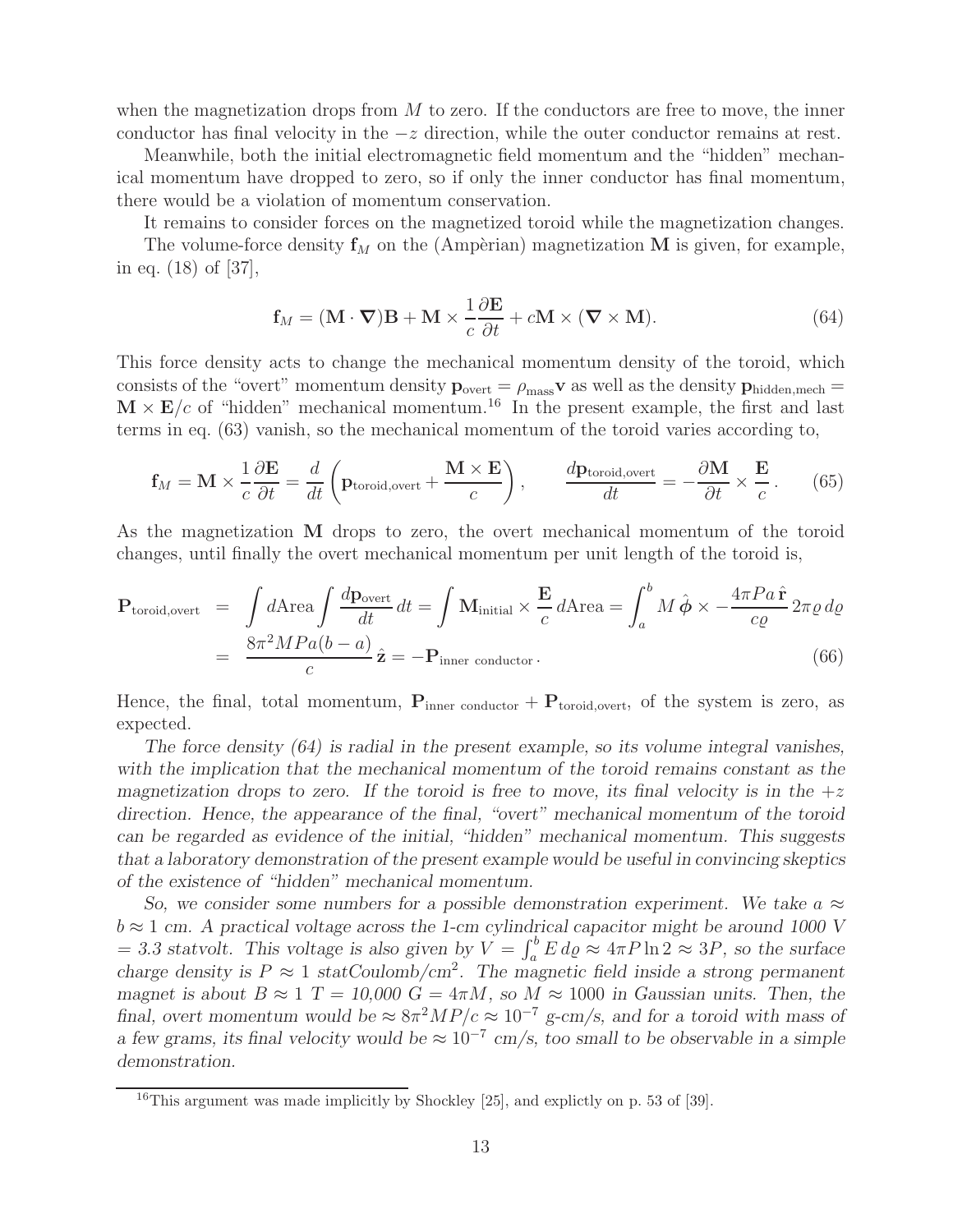### **Forces and Momenta If the Electric Field Goes to Zero**

If the electric field of the cylindrical capacitor drops to zero but the magnetization of the toroid remains constant, then according to eq. (65) there is no change in the "overt" mechanical momentum of the toroid, which therefore remains at rest as its "hidden" mechanical momentum drops to zero.

Meanwhile, the charges on the conductors of the cylindrical capacitor experience no axial electric field as the radial electric field drops to zero, so the conductors remain at rest.

In the final state, with zero electric field and nonzero **B** and **M** inside the toroid, there is no mechanical momentum anywhere, "hidden" or "overt", and the electromagnetic field momentum is also zero. $17$ 

#### **2.3.3 Comments**

The Minkowski momenta,  $\int \mathbf{D} \times \mathbf{B} dVol/4\pi c$ , for these two cases have the opposite signs, yet the microscopic electromagnetic field momenta of the magnetic dipoles is the same in both cases. This reinforces the conclusion of sec. 2.2 that the Minkowski momentum is not the "correct" one to be equal and opposite to the "hidden" mechanical momentum (which is the same in both cases).

### **2.3.4 Appendix: Toroid with Radial Magnetization and Azimuthal Polarization**

For possible amusement we consider a toroid with geometry as in sec. 2.3.1 but with radial magnetization,  $\mathbf{M} = M \hat{\boldsymbol{\varrho}}$ , and azimuthal polarization,  $\mathbf{P} = P \hat{\boldsymbol{\varphi}}$ . In this case there is no free or bound electric charge densities, either in the bulk or on the surface of the toroid. Hence, there are no sources of the electric field and  $\mathbf{E} = 0$  everywhere. Inside the toroid the displacement field in nonzero,  $\mathbf{D}_{\text{interior}} = \mathbf{E} + 4\pi \mathbf{P} = 4\pi P \phi$ .

There is no bulk density of "fictitious" magnetic charge associated with the radial magnetization, but there are "fictitious" surface magnetic charge densities given by,

$$
\sigma_m(\varrho = a) = -M, \qquad \sigma_m(\varrho = b) = M. \tag{67}
$$

The **H**-field inside the long toroid, at locations not close to its ends, is approximately radial, and follows from Gauss' law (here  $\nabla \cdot \mathbf{H} = 4\pi \rho_m$ ) as,

$$
H_r(a < \varrho < b) = -4\pi M \frac{a}{\varrho},\tag{68}
$$

and hence the interior **B**-field is,

$$
B_r(a < \varrho < b) = H_r + 4\pi M_r = 4\pi M \left( 1 - \frac{a}{\varrho} \right) \,. \tag{69}
$$

<sup>&</sup>lt;sup>17</sup>An example of this type was considered by J.J. Thomson on p. 348 of [6]; see also [40]. For examples with "hidden" mechanical momentum in systems with an electric dipole in a magnetic fields due to current loops, all "at rest", such that various equal and opposite "overt" mechanical momenta arise as the electromagnetic fields are brought to zero in various ways, see [41], especially secs. IV and V.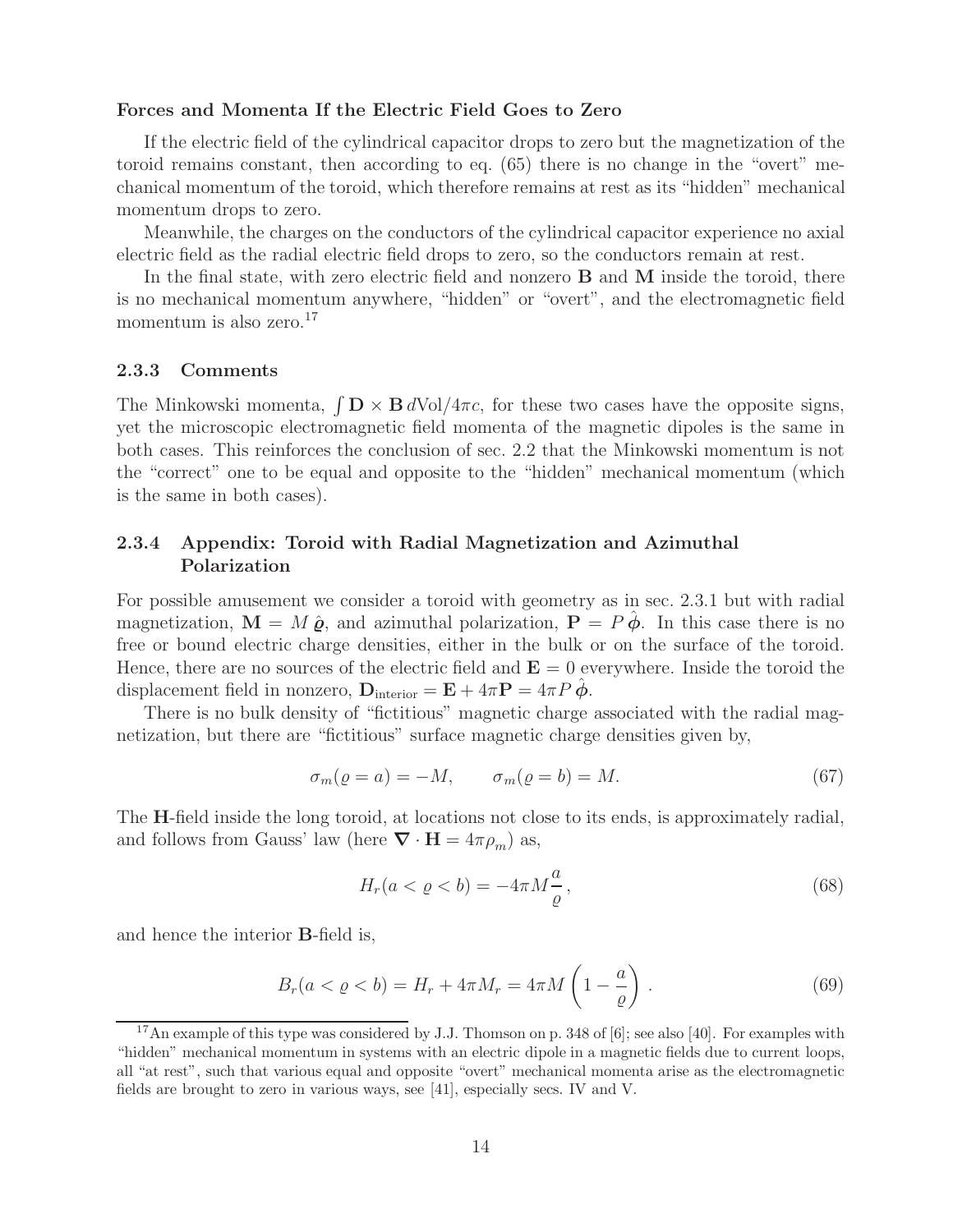This case is the dual of that described in sec. 2.3.1, with the duality relations  $\mathbf{M} \leftrightarrow \mathbf{P}$ ,  $\mathbf{E} \leftrightarrow \mathbf{H}$  and  $\mathbf{D} \leftrightarrow \mathbf{B}$ .

If we accept that "hidden" mechanical momentum is due to the "external" electric field **E** on the Ampèrian currents associated with the magnetization **M**, then there in no "hidden" mechanical momentum in the example of this Appendix. This is consistent with the "field only" momentum  $\int \mathbf{E} \times \mathbf{B} dvol/4\pi c$  being zero. Of course, the Abraham momentum is also zero in the case, but the Minkowski momentum is nonzero and in the <sup>−</sup><sup>z</sup> direction.

### **2.4 Hidden Momentum and a Wave in a Linear Medium**

*This section was inspired by [24] (October, 2017).*

A feature of the definition (8) is that the electromagnetic momentum (4) of a (source-free) electromagnetic wave in vacuum has no "hidden" momentum.

For example, a plane electromagnetic wave,

$$
\mathbf{E} = E_0 \cos(kz - \omega t) \hat{\mathbf{x}}, \qquad \mathbf{B} = E_0 \cos(kz - \omega t) \hat{\mathbf{y}}, \tag{70}
$$

propagates with velocity  $\mathbf{v} = (\omega/k)\hat{\mathbf{z}} = c\hat{\mathbf{z}}$ , and has energy, effective mass, and field momentum densities,

$$
u_{\rm EM} = \frac{E^2 + B^2}{8\pi} = \frac{E_0^2 \cos^2(kz - \omega t)}{4\pi}, \qquad \rho_{\rm eff, EM} = \frac{u_{\rm EM}}{c^2}, \tag{71}
$$

$$
\mathbf{p}_{\rm EM} = \frac{\mathbf{E} \times \mathbf{B}}{4\pi c} = \frac{E_0^2 \cos^2(kz - \omega t)}{4\pi c} \hat{\mathbf{z}} = m_{\rm eff, EM} c \hat{\mathbf{z}},\tag{72}
$$

such that the density of (electromagnetic) "hidden" momentum is,

$$
\mathbf{p}_{\text{hidden,EM}} = \mathbf{p}_{\text{EM}} - \rho_{\text{eff}} \mathbf{v} = 0. \tag{73}
$$

Turning to the case of an electromagnetic wave propagating inside a linear medium that is at rest, we note that the definition (8) of "hidden" momentum applies to an entire system, or to a subsystem thereof.

In most considerations of "hidden" momentum, one emphasizes the "mechanical" subsystem, which is considered distinct from the (macroscopic) "electromagnetic field" subsystem. This distinction is reasonably clear in examples where all material has unit (relative) permittivity and permeability, as has been the case in essentially all past discussion of "hidden" momentum, which also have been restricted to (quasi)static examples where electromagnetic waves were neglected. In such quasistatic examples, the total "hidden" momentum is always zero, but there can be nonzero "hidden" mechanical momentum that is equal and opposite to "hidden" electromagnetic field momentum (see sec.  $4.1.4$  of  $[28]$ ).<sup>18</sup>

However, in examples with waves, where the total momentum of the system can be nonzero, it is not clear that the total "hidden" momentum must be zero.

<sup>18</sup>Nonzero total electromagnetic field momentum in a static example is always "hidden" according to definition (8), in that the velocity  $\mathbf{v}_{EM}$  of the center of electromagnetic field energy is zero, and  $\mathbf{P}_{hidden, EM}$  $\mathbf{P}_{\text{EM}} - U_{\text{EM}} \mathbf{v}_{\text{EM}}/c^2 = \mathbf{P}_{\text{EM}}.$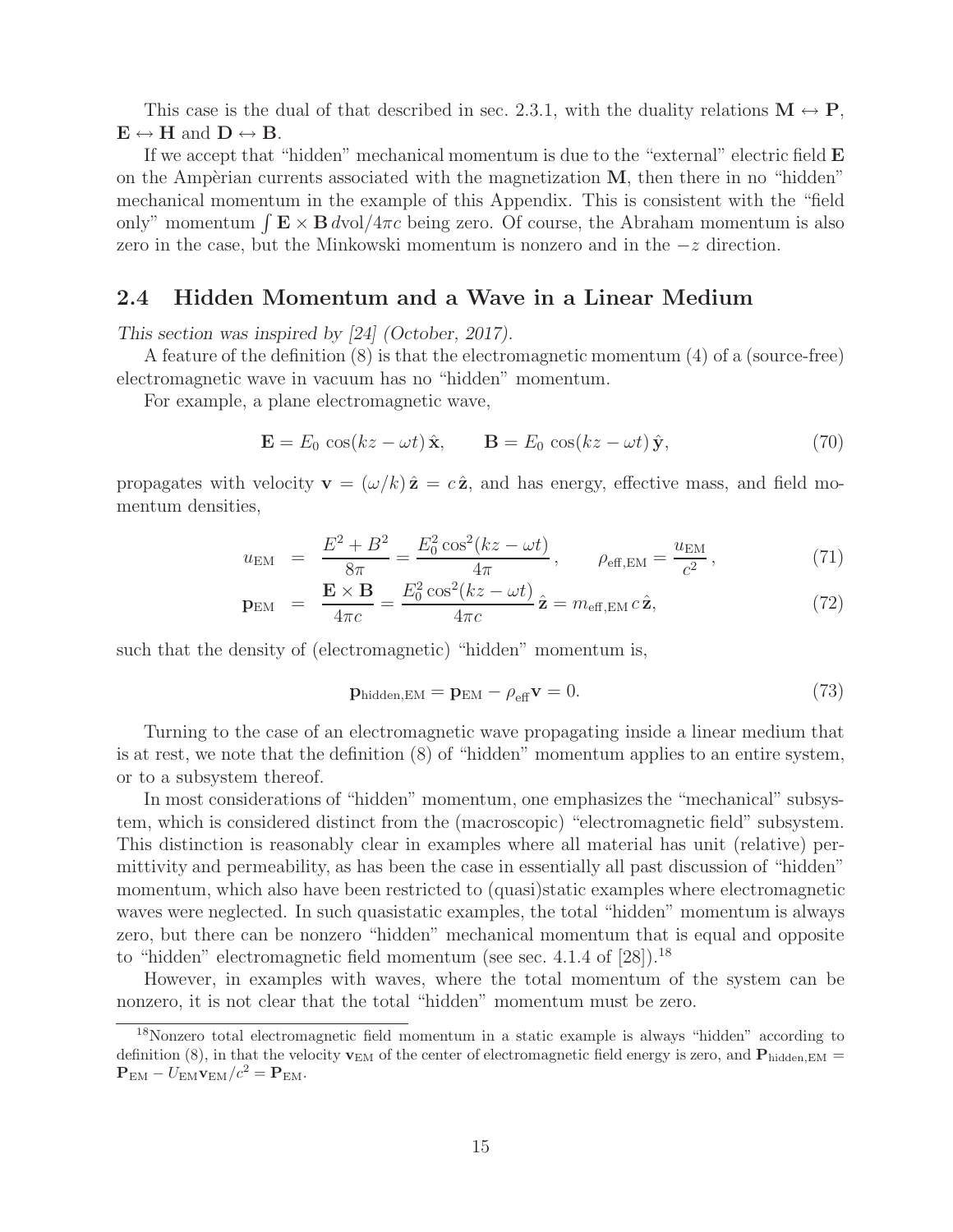We now consider a plane electromagnetic wave in a linear medium, with index of refraction  $n = \sqrt{\epsilon \mu}$ , such that the (phase) velocity of propagation is  $\mathbf{v} = (\omega/k) \hat{\mathbf{z}} = c \hat{\mathbf{z}}/n$ ,

$$
\mathbf{E} = E_0 \cos(kz - \omega t) \hat{\mathbf{x}} = \frac{\mathbf{D}}{\epsilon}, \qquad \mathbf{B} = nE_0 \cos(kz - \omega t) \hat{\mathbf{y}} = \mu \mathbf{H}.
$$
 (74)

If we consider the "electromagnetic field" subsystem to consist only of the (macroscopic) fields **E** and **B**, then the energy, effective mass, and field momentum densities are,

$$
u_{\rm EM} = \frac{E^2 + B^2}{8\pi} = \frac{E_0^2 (1 + n^2) \cos^2(kz - \omega t)}{8\pi}, \qquad \varrho_{\rm eff, EM} = \frac{u_{\rm EM}}{c^2}, \tag{75}
$$

$$
\mathbf{p}_{\text{EM}} = \frac{\mathbf{E} \times \mathbf{B}}{4\pi c} = \frac{2nE_0^2 \cos^2(kz - \omega t)}{8\pi c} \hat{\mathbf{z}},\tag{76}
$$

such that the density of "hidden" momentum is,

$$
\mathbf{p}_{\text{hidden,EM}} = \mathbf{p}_{\text{EM}} - \varrho_{\text{eff,EM}} \mathbf{v} = \frac{E_0^2 \cos^2(kz - \omega t)}{8\pi c} \left( 2n - \frac{1 + n^2}{n} \right) \hat{\mathbf{z}}
$$

$$
= \frac{n^2 - 1}{n} \frac{E_0^2 \cos^2(kz - \omega t)}{8\pi c} \hat{\mathbf{z}} = \frac{\epsilon \mu - 1}{\sqrt{\epsilon \mu}} \frac{E_0^2 \cos^2(kz - \omega t)}{8\pi c} \hat{\mathbf{z}}.
$$
(77)

Since the medium is at rest (in the frame of the present analysis), it has zero "overt" mechanical momentum, but it might have "hidden" mechanical momentum associated with the bound electric-current density,

$$
\mathbf{J}_{\text{bound}} = \frac{\partial \mathbf{P}}{\partial t} + c \nabla \times \mathbf{M} = \frac{\epsilon - 1}{4\pi} \frac{\partial \mathbf{E}}{\partial t} + c \frac{\mu - 1}{4\pi \mu} \nabla \times \mathbf{B} = \left(\frac{\epsilon - 1}{4\pi} - \frac{\mu - 1}{4\pi \mu}\right) \frac{\partial \mathbf{E}}{\partial t},\qquad(78)
$$

recalling that for a linear medium,  $\mathbf{D} = \mathbf{E} + 4\pi \mathbf{P} = \epsilon \mathbf{E}$  and  $\mathbf{H} = \mathbf{B} - 4\pi \mathbf{M} = \mathbf{B}/\mu$ . The current density  $(78)$  appears to be in the x-direction, and with zero time average, so it might seem that there can be no net, time-average mechanical momentum associated with it.

However, the Ampèrian model of magnetization  $M$  is that it is due to "molecular currents" which flow in small (atom-sized) loops in the plane perpendicular to **M** (and **B**). Then, the argument which led to an understanding of "hidden" mechanical momentum of current loops in an electric field (see, for example, [34, 35]) would appear to apply to the present case, such that for waves with wavelength large compared to the radius of an atom (which includes optical waves) there should be a density of bound, "hidden" mechanical momentum given by,

$$
\mathbf{p}_{\text{hidden, mechanical}} = \frac{\mathbf{M} \times \mathbf{E}}{c} = \frac{\mu - 1}{4\pi\mu} \frac{\mathbf{B} \times \mathbf{E}}{c} = -\frac{\mu - 1}{\mu} \mathbf{p}_{\text{EM}}.
$$
 (79)

This suggests that the total density of "hidden" momentum in the system is,

$$
\mathbf{p}_{\text{hidden,total}} = \mathbf{p}_{\text{hidden,EM}} + \mathbf{p}_{\text{hidden,mechanical}} = \frac{E_0^2 \cos^2(kz - \omega t)}{8\pi c} \left(\frac{\epsilon \mu - 1}{\sqrt{\epsilon \mu}} - 2\frac{\mu - 1}{\mu}\right) \hat{\mathbf{z}}. \tag{80}
$$

One premise of the above argument is that the electric field **E** be uniform over the loop, which implies that in the case of a wave field, the wavelength  $\lambda$  is large compared to the sides  $h$  and  $w$  of the loop.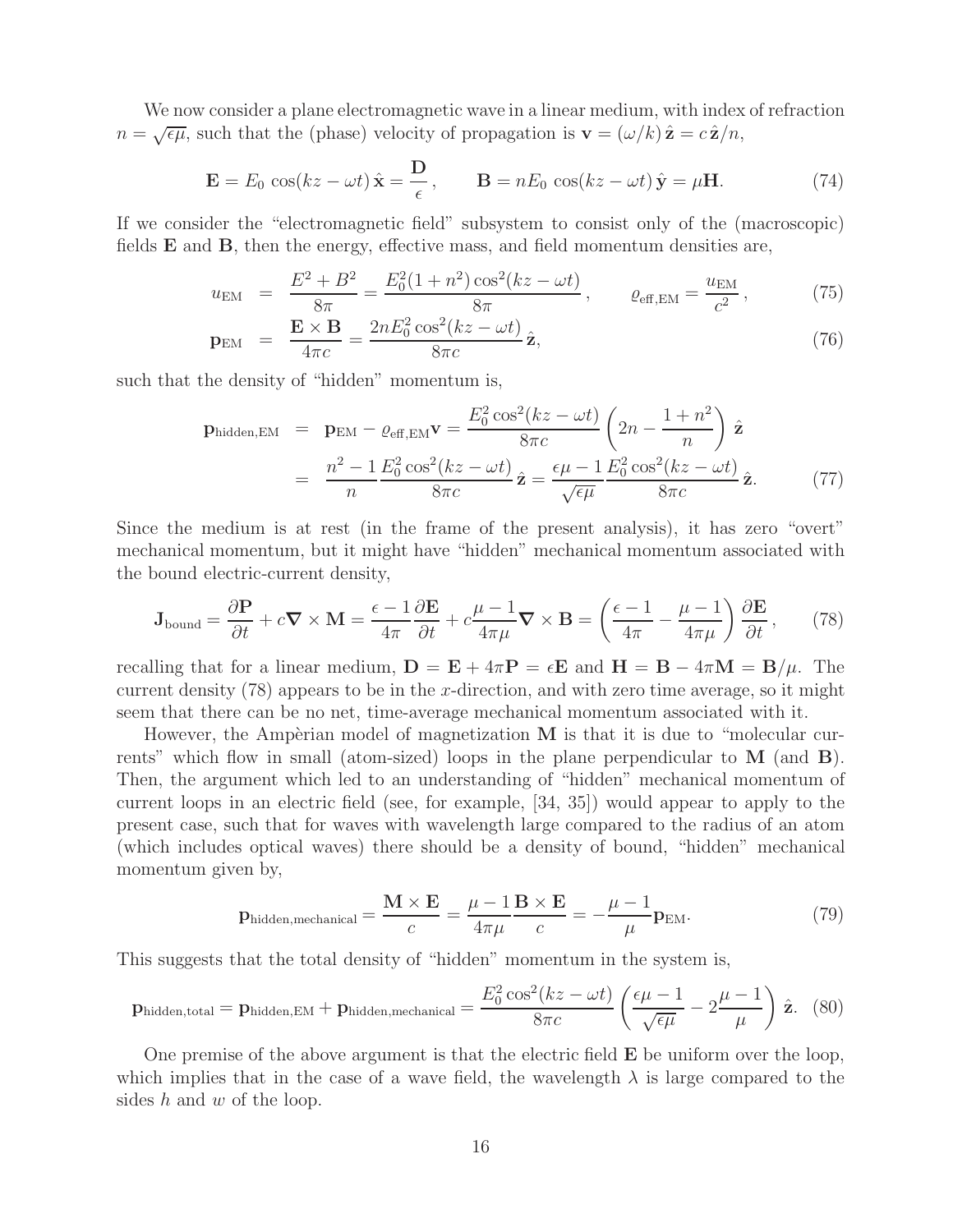In, addition, for the instantaneous "hidden" mechanical momentum to be  $\mathbf{m} \times \mathbf{E}(t)/c$ , it must be the period of the circulation of charges in the current loop be less than the period of the external wave field. That is, the angular velocity of the circulating charges must be larger than the angular velocity of the wave field.

We examine this requirement for a diamagnetic medium in the following subsection.

#### **2.4.1 Diamagnetism**

Diamagnetism is associated with magnetic momentum to due orbital motion of atomic electrons that is induced by the external electromagnetic field.

For an order-of-magnitude estimate, we take the effective radius of the magnetic moment to be the Bohr radius  $r_B = \lambda_C/\alpha$ , where  $\alpha = e^2/\hbar c$  is the fine-structure constant and e is the charge of an electron.

Then, the requirement that the external field be uniform over the magnetic moment is that the wavelength of the external field be large compared to the Bohr radius, which is well satisfied by optical fields.

The angular frequency of the induced orbital motion of electrons is less than  $v_{\text{max}}/r_B$ , where,

$$
v_{\text{max}} \approx a_{\text{max}} t_{\text{wave}} \approx \frac{eE_0}{m} \frac{1}{\omega},\tag{81}
$$

where  $E_0$  is the peak electric field of the wave. For  $\mathbf{m} \times \mathbf{E}(t)/c$  to describe the "hidden" mechanical momentum associated with diamagnetism, we must also have,

$$
\omega_{\text{orbital}} \approx \frac{v_{\text{max}}}{r_B} \approx \frac{eE_0}{m\omega r_B} = \alpha \frac{eE_0}{m\omega \lambda_C} \gg \omega, \qquad E_0 \gg \frac{m\omega^2 \lambda_C}{\alpha e} = \frac{\hbar^2 \omega^2}{e^3} = \frac{E_{\text{crit}}}{\alpha} \left(\frac{\lambda_C}{\lambda}\right)^2, \tag{82}
$$

where  $E_{\text{crit}} = m^2 c^3 / e \hbar = 1.6 \times 10^{16} \text{ V/cm}$  is the so-called QED critical field strength (above which a static electric field would spontaneously produce electron-positron pairs [42]). For optical waves, this requirement is that  $E_0 \gg 10^4$  V/cm, which is a reasonably strong field, but which is readily achieved in laser beams.

#### **2.4.2 Abraham and Minkowski Momenta**

Assuming that the requirement (82 is satisfied, we can also consider the Abraham and Minkowski momenta, although it is not immediately clear to which subsystem they apply. The Abraham momentum density in the present example is,

$$
\mathbf{p}_{\text{EM}}^{(\text{A})} = \frac{\mathbf{E} \times \mathbf{H}}{4\pi c} = \sqrt{\frac{\epsilon}{\mu}} \frac{E_0^2 \cos^2(kz - \omega t)}{4\pi c} \hat{\mathbf{z}}
$$
  
= 
$$
\frac{\mathbf{E} \times \mathbf{B}}{4\pi c} - \frac{\mathbf{E} \times \mathbf{M}}{c} = \mathbf{p}_{\text{EM}} + \mathbf{p}_{\text{hidden, mechanical}} = \mathbf{p}_{\text{total}}.
$$
 (83)

Thus, it appears that the Abraham momentum is not a subsystem momentum, but the total momentum of the system (in the rest frame of the medium).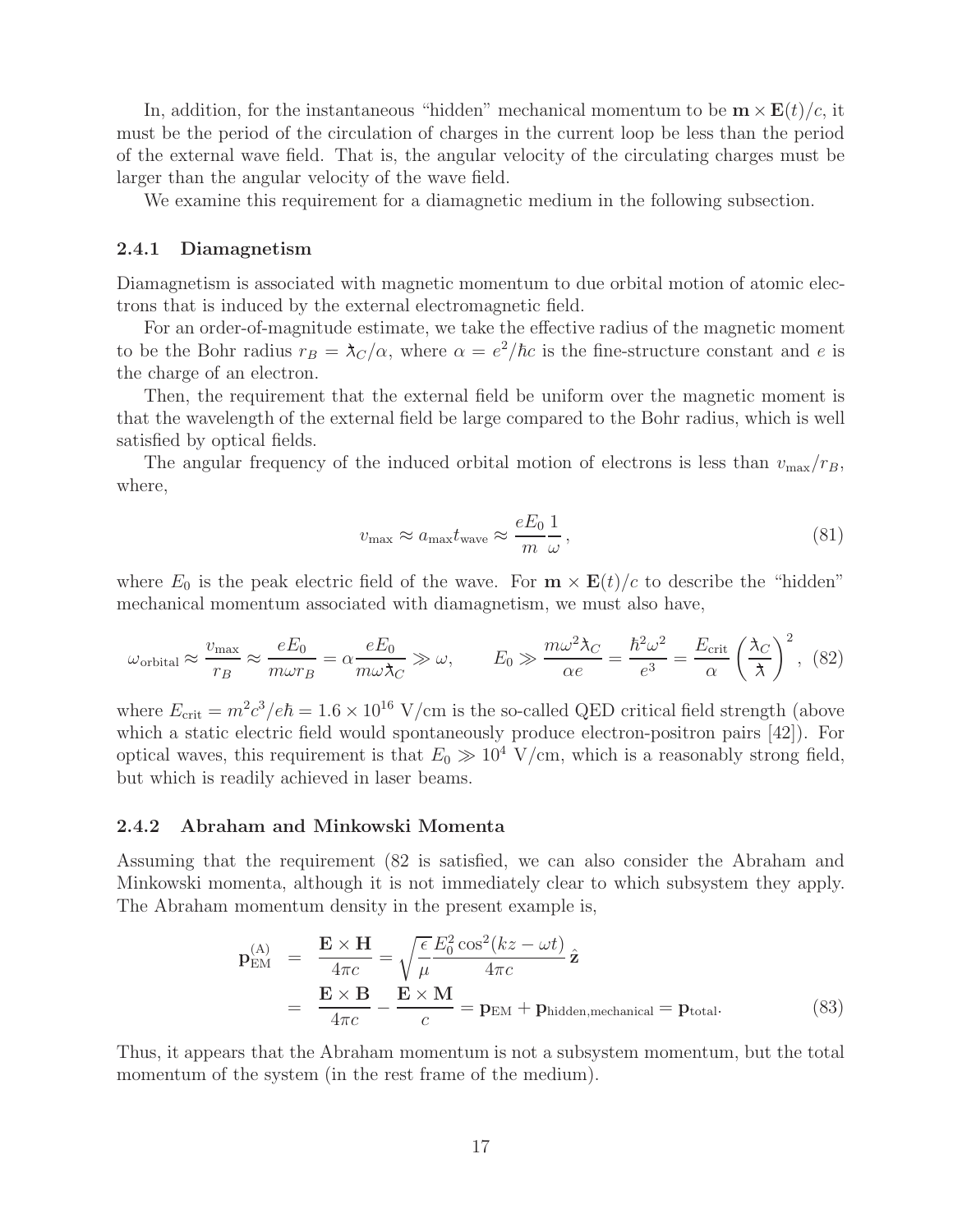The Minkowski momentum density is,

$$
\mathbf{p}_{\rm EM}^{(\rm M)} = \frac{\mathbf{D} \times \mathbf{B}}{4\pi c} = \epsilon \mathbf{p}_{\rm EM} = \epsilon \sqrt{\epsilon \mu} \frac{E_0^2 \cos^2(kz - \omega t)}{4\pi c} \hat{\mathbf{z}}
$$
(84)

The arguments that lead to the forms of the Abraham and Minkowski momentum both associate with them a field-energy density,

$$
u_{\rm A,M} = \frac{\epsilon E^2 + \mu H^2}{8\pi} = \epsilon \frac{E_0^2 \cos^2(kz - \omega t)}{4\pi}, \qquad \varrho_{\rm eff, A,M} = \frac{u_{\rm A,M}}{c^2},
$$
 (85)

such that one might consider densities of "hidden" momentum associated with the Abraham and Minkowski momenta to be, using eq. (83) for the Abraham momentum,

$$
\mathbf{p}_{\text{hidden}}^{(A)} = \mathbf{p}_{\text{EM}}^{(A)} - \varrho_{\text{eff},A,M} \mathbf{v} = 0, \tag{86}
$$

$$
\mathbf{p}_{\text{hidden}}^{(M)} = \mathbf{p}_{\text{EM}}^{(M)} - \varrho_{\text{eff},A,M} \mathbf{v} = \epsilon (\sqrt{\epsilon \mu} - 1) \frac{E_0^2 \cos^2(kz - \omega t)}{8\pi c} \hat{\mathbf{z}}.
$$
 (87)

The results (83) and (86) for the Abraham momentum of a plane wave in a linear medium are suggestive, but do not hold in general, as shown in sec. 2.2.4 for the case of a linear medium, at rest, together with free electric charges and currents.

#### **2.4.3 Canonical and Kinetic Momentum**

The above discussion of "hidden" momentum has been based on the notion that it might be possible to partition a system into "electromagnetic" and "mechanical" subsystems. While this concept seems well motivated from a "classical" perspective, its is doubtful in the quantum picture. In the latter, the interaction between electromagnetic waves and matter is associated with quanta that are neither purely "electromagnetic" nor "mechanical," but which are rather "quasiparticles" of the electromechanical interaction.

Within a "classical" context, one can seek a description that will not be in great contradiction with the quantum view. For this, we might start by considering a wave packet (photon) inside the linear medium, which we take to be nondispersive for now, such that the phase and group velocities are the same. This wave packet propagates with velocity  $\mathbf{v} = \omega k = c \mathbf{k}/n < c$ , where **k** is the wave vector of the packet, and it seems reasonable to associate an effective mass  $m_{\text{eff}} = U_{\text{packet}}/c^2$  with the wave packet. Then, the overt/kinetic momentum of the wave packet is,

$$
\mathbf{P}_{\text{kinetic}} = m_{\text{eff}} \mathbf{v} = \frac{U_{\text{packet}}}{cn} \hat{\mathbf{k}} = \int \frac{u_{\text{packet}}}{c\sqrt{\epsilon\mu}} d\text{Vol}\,\hat{\mathbf{k}}.\tag{88}
$$

Regarding the wave packet as an electromechanical effect, is it plausible to identify its energy density as,

$$
u_{\text{packet}} = u_{\text{A,M}} = \frac{\epsilon E^2 + \mu H^2}{8\pi} \approx \frac{\epsilon E^2}{4\pi},\tag{89}
$$

rather than  $u_{EM} = (E^2 + B^2)/8\pi$ , as would be appropriate if the wave packet were purely "electromagnetic". Then, the kinetic momentum is,

$$
\mathbf{P}_{\text{kinetic}} \approx \int \mathbf{p}_{\text{EM}}^{(A)} d\text{Vol},\tag{90}
$$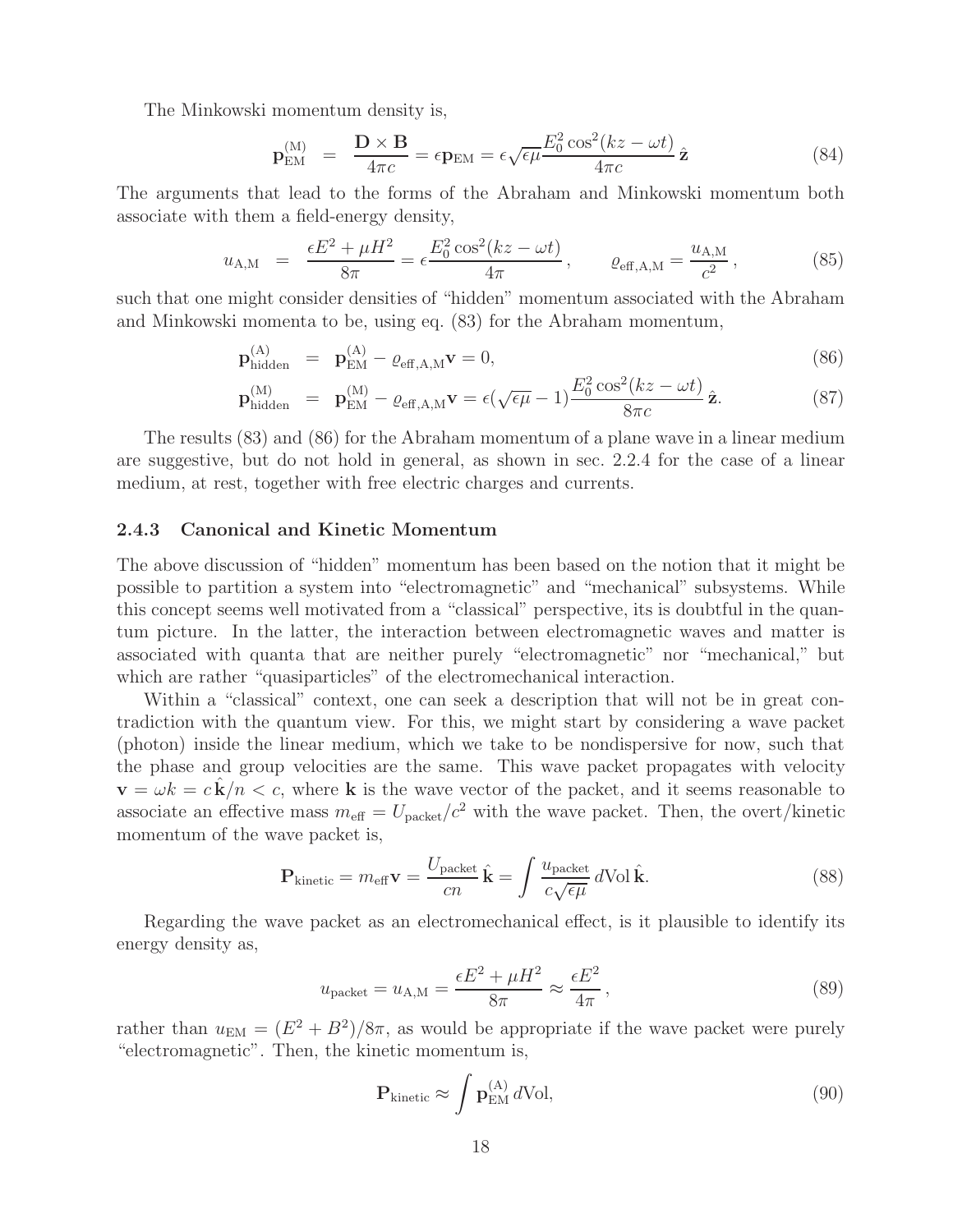recalling eq. (83). That is, the kinetic momentum of the wave packet is its total Abraham momentum.<sup>19</sup>

In contrast, when one works in a Hamiltonian/Lagrangian formalism, one naturally considers canonical momenta (in addition to kinetic momenta m**v**). Shortly after the original papers of Abraham [3, 15, 16, 17] and Minkowski [10], this was done by various authors [45, 46, 47], who identified the canonical stress-energy-momentum tensor (and hence the canonical momentum) of an electromechanical system as the Minkowski tensor (and momentum).<sup>20</sup>

## **A Appendix: If Magnetic Charges Also Existed**

*This Appendix was suggested by P. Saldanha (October, 2017).*

If magnetic charges (magnetic monopoles) existed in addition to electric charges the story is more complex.

In particular, one would then consider magnetic charge and current densities  $\rho_m$  and  $\mathbf{J}_m$ in addition to electric charge and current densities,  $\rho_e$  and  $\mathbf{J}_e$  respectively (which were called  $\rho$  and **J** in the main text).

As discussed in [9], Maxwell's equations for the electric and magnetic fields **E** and **B** would then be,

$$
\nabla \cdot \mathbf{E} = 4\pi \rho_e, \quad \nabla \cdot \mathbf{B} = 4\pi \rho_m, \quad -c\nabla \times \mathbf{E} = \frac{\partial}{\partial t} \mathbf{B} + 4\pi \mathbf{J}_m, \quad c\nabla \times \mathbf{B} = \frac{\partial \mathbf{E}}{\partial t} + 4\pi \mathbf{J}_e. \tag{91}
$$

There could then be magnetic dipoles  $\mathbf{m}_m$  formed from magnetic charges and electric dipoles  $\mathbf{p}_m$  formed from magnetic currents (in addition to electric dipoles  $\mathbf{p}_e$  formed from electric charges and magnetic dipoles **m**<sup>e</sup> formed from electric currents, previously denoted without the subscript  $e$ ).

Further, we should consider polarization densities  $P_m$  due to electric dipoles formed by magnetic currents and  $\mathbf{M}_m$  due to magnetic dipoles formed by magnetic charges (in addition to polarization densities  $P_e$  due to electric dipoles formed by electric charges and  $M_e$  due to magnetic dipoles formed by electric currents, as considered previously).

When we spoke of "free" and "bound" charges and currents, we would then include effects associated with magnetic charges and currents. The "free" charge and current densities will be denoted as  $\tilde{\rho}_e$ ,  $\mathbf{J}_e$ ,  $\tilde{\rho}_m$  and  $\mathbf{J}_m$ , and are related to the total charge and current densities (without a  $\tilde{\ }$ ) by,

$$
\rho_e = \tilde{\rho}_e - \mathbf{\nabla} \cdot \mathbf{P}_e, \qquad \mathbf{J}_e = \tilde{\mathbf{J}}_e + \frac{\partial \mathbf{P}_e}{\partial t} + c \mathbf{\nabla} \times \mathbf{M}_e,\tag{92}
$$

$$
\rho_m = \tilde{\rho}_m - \mathbf{\nabla} \cdot \mathbf{M}_m, \qquad \mathbf{J}_m = \tilde{\mathbf{J}}_m + \frac{\partial \mathbf{M}_m}{\partial t} - c \mathbf{\nabla} \times \mathbf{P}_m. \tag{93}
$$

<sup>19</sup>Arguments of this type can be traced to  $[43]$  (if not earlier), while the term "kinetic momentum" was perhaps first introduced in footnote 3 of [44].

<sup>&</sup>lt;sup>20</sup>This insight was somewhat forgotten until rediscovered in the late 1940's [48, 49, 50], and then rediscovered in the new millennium [18, 52, 53].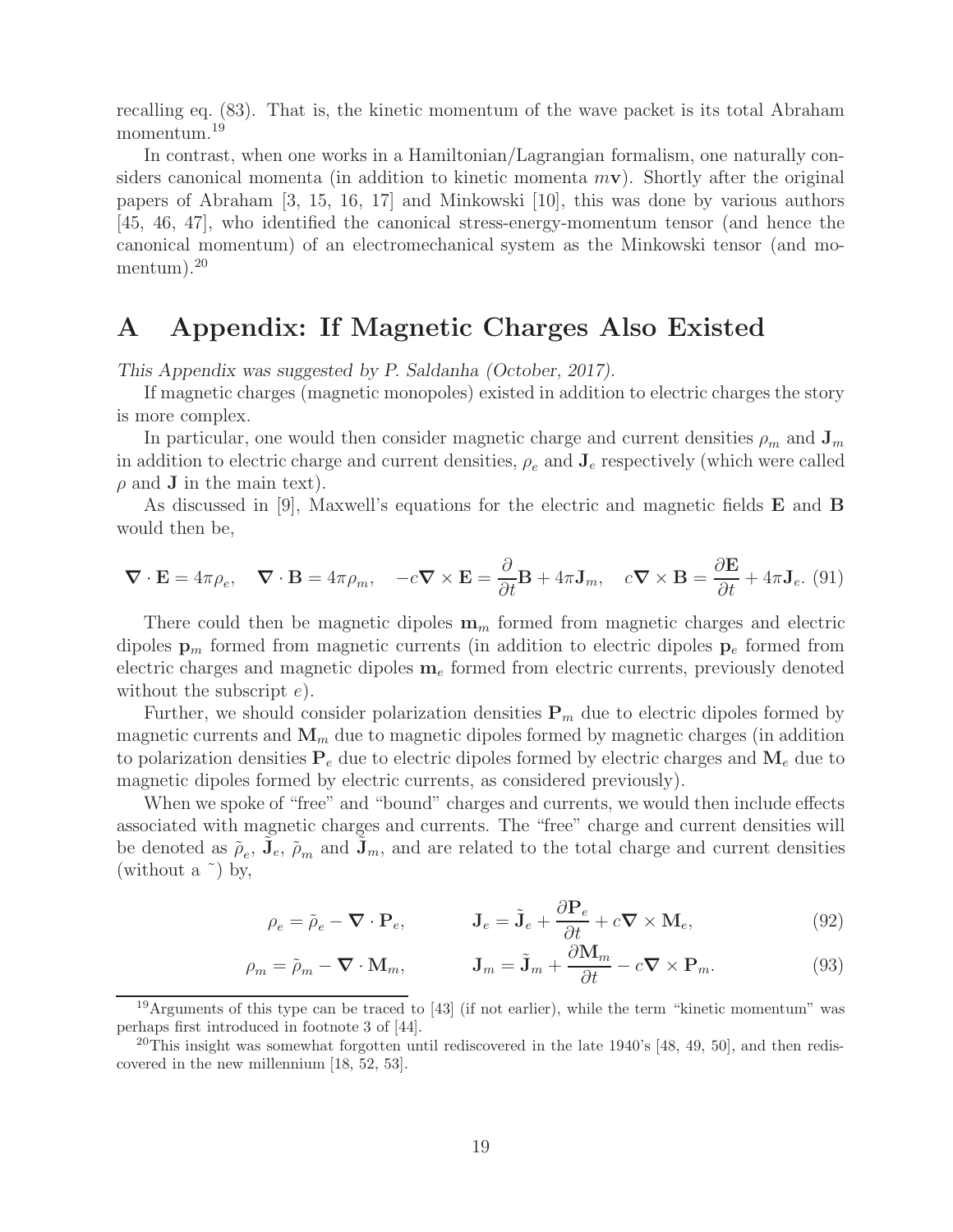It is customary in macroscopic electrodynamics to use versions of Maxwell's equations in which only "free" charge and current densities appear. For this we introduce the fields, $^{21}$ 

$$
\mathbf{D}_e = \mathbf{E} + 4\pi \mathbf{P}_e, \qquad \mathbf{H}_e = \mathbf{B} - 4\pi \mathbf{M}_e, \qquad \mathbf{D}_m = \mathbf{E} - 4\pi \mathbf{P}_m, \qquad \mathbf{H}_m = \mathbf{B} + 4\pi \mathbf{M}_m, \tag{94}
$$

such that  $D_e$  and  $H_m$ , and also  $H_e$  and  $D_m$ , have similar forms, and,

$$
\nabla \cdot \mathbf{D}_e = 4\pi \tilde{\rho}_e, \qquad \nabla \cdot \mathbf{H}_m = 4\pi \tilde{\rho}_m, \tag{95}
$$

$$
-\nabla \times \mathbf{D}_m = \frac{\partial \mathbf{H}_m}{\partial t} + 4\pi \tilde{\mathbf{J}}_m, \qquad \nabla \times \mathbf{H}_e = \frac{\partial \mathbf{D}_e}{\partial t} + 4\pi \tilde{\mathbf{J}}_e,\tag{96}
$$

where in the absence of magnetic charges  $D_e$  and  $H_e$  are the familiar fields  $D$  and  $H^{22}$ .

When the arguments of Abraham and Minkowski are extended to include magnetic charges and currents, one finds [9] that the Abraham and Minkowski momentum densities are,

$$
\mathbf{p}_{\text{EM}}^{(\text{A})} = \frac{\mathbf{S}}{c^2} = \frac{\mathbf{D_m} \times \mathbf{H}_e}{4\pi c}, \qquad \mathbf{p}_{\text{EM}}^{(\text{M})} = \frac{\mathbf{D_e} \times \mathbf{H_m}}{4\pi c}, \tag{97}
$$

which revert to the familiar forms (2) and (4) if magnetic charges and currents do not exist.

### **A.1 Romer's Example with Permanent Polarizations**

We now reconsider Romer's example [31], sec. 2.2 above, including the (hypothetical) magnetic charges as well as electric charges. Among the many possible variants, we only discuss the case of no free charges or currents, as in sec. 2.2.3 above, and for simplicity we consider only a single sphere of radius a that supports both electric and magnetic polarization.

We now have four (permanent) polarization densities to consider,  $P_e$ ,  $P_m$ ,  $M_e$  and  $M_m$ .

We desire that the fields **E** due to both  $P_e$  and  $P_m$  be those of eq. (18) outside the sphere of electric polarization, and the fields **B** due to both  $M_e$  and  $M_m$  be those of eq. (19) outside the sphere of magnetic polarization. As inferred from the top of p. 6, this implies that the polarization densities associated with electric charges and currents are, for  $r < a$ ,

$$
\mathbf{P}_e = \frac{3\mathbf{p}_e}{4\pi a^3}, \qquad \mathbf{P}_m = \frac{3\mathbf{p}_m}{4\pi a^3}, \qquad \mathbf{M}_e = \frac{3\mathbf{m}_e}{4\pi a^3}, \qquad \mathbf{M}_m = \frac{3\mathbf{m}_m}{4\pi a^3}.
$$
 (98)

However, the **E** and **B** fields inside the polarized sphere are different for the cases of electric charges/currents and magnetic charges/currents. For polarization due to electric charges and currents the fields are those given in eq. (18)-(19),

$$
\mathbf{E}_e = \begin{cases} -\frac{\mathbf{p}_e}{a^3} = -\frac{4\pi \mathbf{P}_e}{3} & (r < a), \\ \frac{3(\mathbf{p}_e \cdot \hat{\mathbf{r}})\hat{\mathbf{r}} - \mathbf{p}_e}{r^3} & (r > a), \end{cases} \quad \mathbf{B}_e = \begin{cases} \frac{2\mathbf{m}_e}{a^3} = \frac{8\pi \mathbf{M}_e}{3} & (r < a), \\ \frac{3(\mathbf{m}_e \cdot \hat{\mathbf{r}})\hat{\mathbf{r}} - \mathbf{m}_e}{r^3} & (r > a), \end{cases} \quad \text{(electric charges)}.\tag{99}
$$

<sup>&</sup>lt;sup>21</sup>See Appendix D.2 of [9] for a justification of eq.  $(94)$  via the concept of electromagnetic duality.

<sup>&</sup>lt;sup>22</sup>The relation  $\mathbf{B} = \mathbf{H} + 4\pi\mathbf{M}$  seems to have been first introduced by W. Thomson in 1871, eq. (r), p. 401 of [56], and appears in sec. 399 of Maxwell's *Treatise* [57].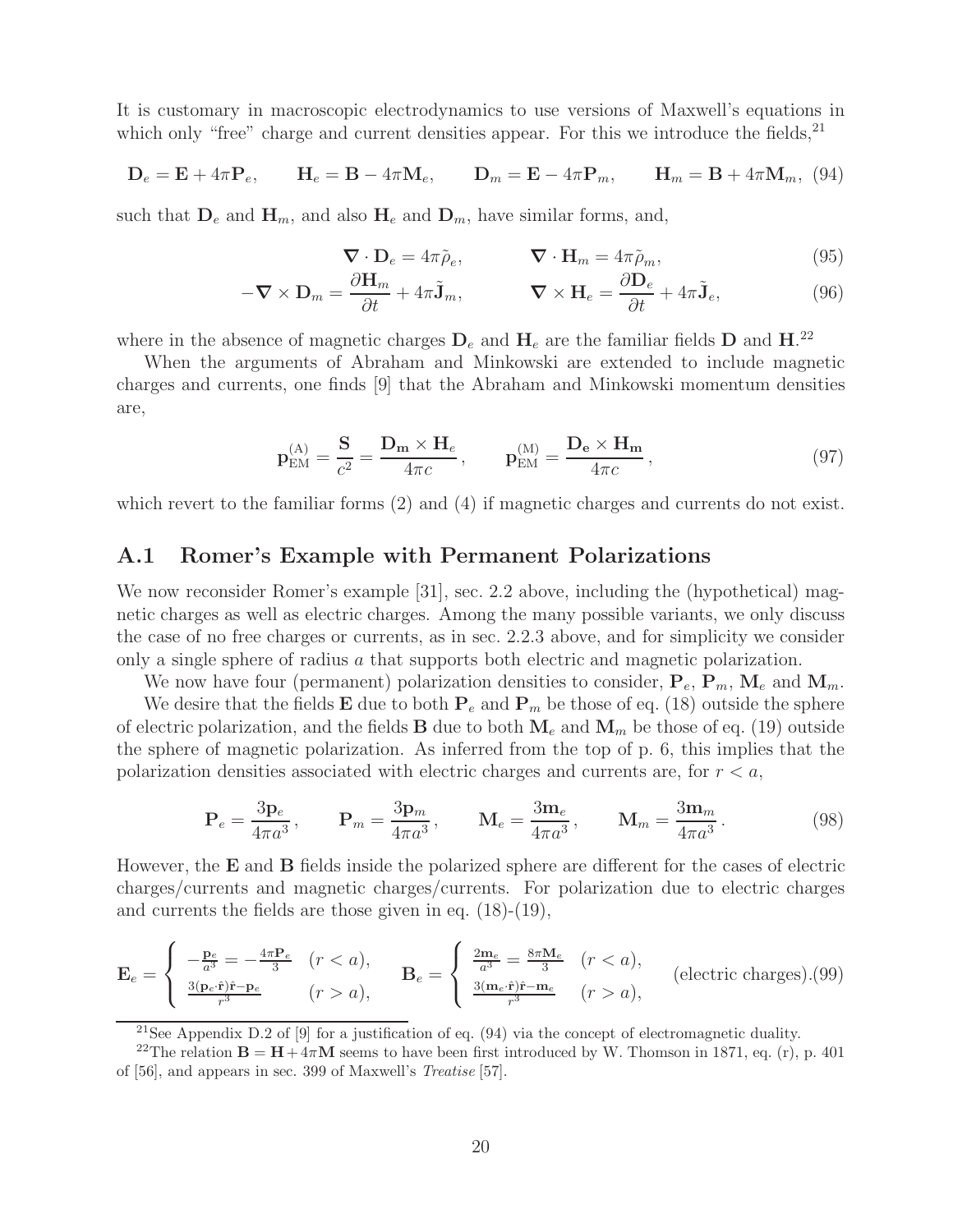The case of magnetic dipole density  $\mathbf{M}_m$  due to magnetic charges is analogous to the case of electric dipole density  $P_e$ , and similarly the case of electric dipole density  $P_m$  due to magnetic currents is analogous to the case of magnetic dipole density  $M_e$ . Hence, we have,

$$
\mathbf{E}_{m} = \begin{cases} \frac{2\mathbf{p}_{m}}{a^{3}} = \frac{8\pi \mathbf{P}_{m}}{3} & (r < a), \\ \frac{3(\mathbf{p}_{m} \cdot \hat{\mathbf{r}})\hat{\mathbf{r}} - \mathbf{p}_{m}}{r^{3}} & (r > a), \end{cases} \quad \mathbf{B}_{m} = \begin{cases} -\frac{\mathbf{m}_{m}}{a^{3}} = -\frac{4\pi \mathbf{M}_{m}}{3} & (r < a), \\ \frac{3(\mathbf{m}_{m} \cdot \hat{\mathbf{r}})\hat{\mathbf{r}} - \mathbf{m}_{m}}{r^{3}} & (r > a), \end{cases} \quad \text{(magnetic charges)} (100)
$$

We now consider four cases, each with one type of electric polarization, and one type of magnetic polarization.

In all four cases, the field momentum (4) outside the sphere is the same, and given by last two terms of the next to last line of eq. (20),

$$
\mathbf{P}_{\rm EM}(r > a) = \int_{r > a} \frac{\mathbf{E} \times \mathbf{B}}{4\pi c} d\text{Vol} = \frac{\mathbf{m} \times \mathbf{p}}{3a^3c}.
$$
 (101)

And, in all cases the total momentum is zero, since the systems are all "at rest," such that the ("hidden") mechanical momentum is equal and opposite to the electromagnetic momentum,

$$
\mathbf{P}_{\text{mech}} = \mathbf{P}_{\text{hidden,mech}} = -\mathbf{P}_{\text{EM}}.\tag{102}
$$

## **A.1.1**  $P_e \neq 0$ ,  $P_m = 0$ ,  $M_e \neq 0$ ,  $M_m = 0$

This case was discussed in sec. 2.2.3 above, so we just quote the results,

$$
\mathbf{P}_{\text{EM}} = -\mathbf{P}_{\text{hidden,mech}} = \frac{\mathbf{m}_e \times \mathbf{p}_e}{a^3 c} = -\frac{\mathbf{m}_e \times \mathbf{E}_e}{c},\tag{103}
$$

$$
\mathbf{P}_{\text{EM}}^{(\text{A})} = 0, \tag{104}
$$

$$
\mathbf{P}_{\text{EM}}^{(M)} = -\mathbf{P}_{\text{EM}} = \mathbf{P}_{\text{hidden,mech}}.
$$
 (105)

**A.1.2**  $P_e = 0$ ,  $P_m \neq 0$ ,  $M_e = 0$ ,  $M_m \neq 0$ 

$$
\mathbf{P}_{\text{EM}} = \frac{\mathbf{m}_m \times \mathbf{p}_m}{3a^3c} + \int_{r < a} \frac{\mathbf{E} \times \mathbf{B}}{4\pi c} d\text{Vol} = \frac{\mathbf{m}_m \times \mathbf{p}_m}{3a^3c} + \frac{2\mathbf{p}_m}{a^3} \times \frac{-\mathbf{m}_m}{a^3} \frac{a^3}{3c} = \frac{\mathbf{m}_m \times \mathbf{p}_m}{a^3c}
$$
\n
$$
= \frac{\mathbf{p}_m \times \mathbf{B}_m}{c} = -\mathbf{P}_{\text{hidden,mech}},\tag{106}
$$

$$
\mathbf{P}_{\text{EM}}^{(\text{A})} = \int \frac{\mathbf{D}_{\text{m}} \times \mathbf{H}_{e}}{4\pi c} d\text{Vol} = \int \frac{(\mathbf{E} - 4\pi \mathbf{P}_{m}) \times \mathbf{B}}{4\pi c} d\text{Vol} = \mathbf{P}_{\text{EM}} - \int_{r < a} \frac{\mathbf{P}_{m} \times \mathbf{B}}{c} d\text{Vol}
$$
\n
$$
= \frac{\mathbf{p}_{m} \times \mathbf{B}_{m}}{c} - \frac{\mathbf{p}_{m} \times \mathbf{B}_{m}}{c} = 0,\tag{107}
$$

$$
\mathbf{P}_{\text{EM}}^{(M)} = \int \frac{\mathbf{D}_{\text{e}} \times \mathbf{H}_{m}}{4\pi c} d\text{Vol} = \int \frac{\mathbf{E} \times (\mathbf{B} + 4\pi \mathbf{M}_{m})}{4\pi c} d\text{Vol} = \mathbf{P}_{\text{EM}} + \int_{r < a} \frac{\mathbf{E} \times \mathbf{M}_{m}}{c} d\text{Vol}
$$
\n
$$
= \frac{\mathbf{p}_{m} \times \mathbf{B}_{m}}{c} - \frac{2\mathbf{p}_{m} \times \mathbf{B}_{m}}{c} = -\frac{\mathbf{p}_{m} \times \mathbf{B}_{m}}{c} = -\mathbf{P}_{\text{EM}} = \mathbf{P}_{\text{hidden,mech}}.
$$
\n(108)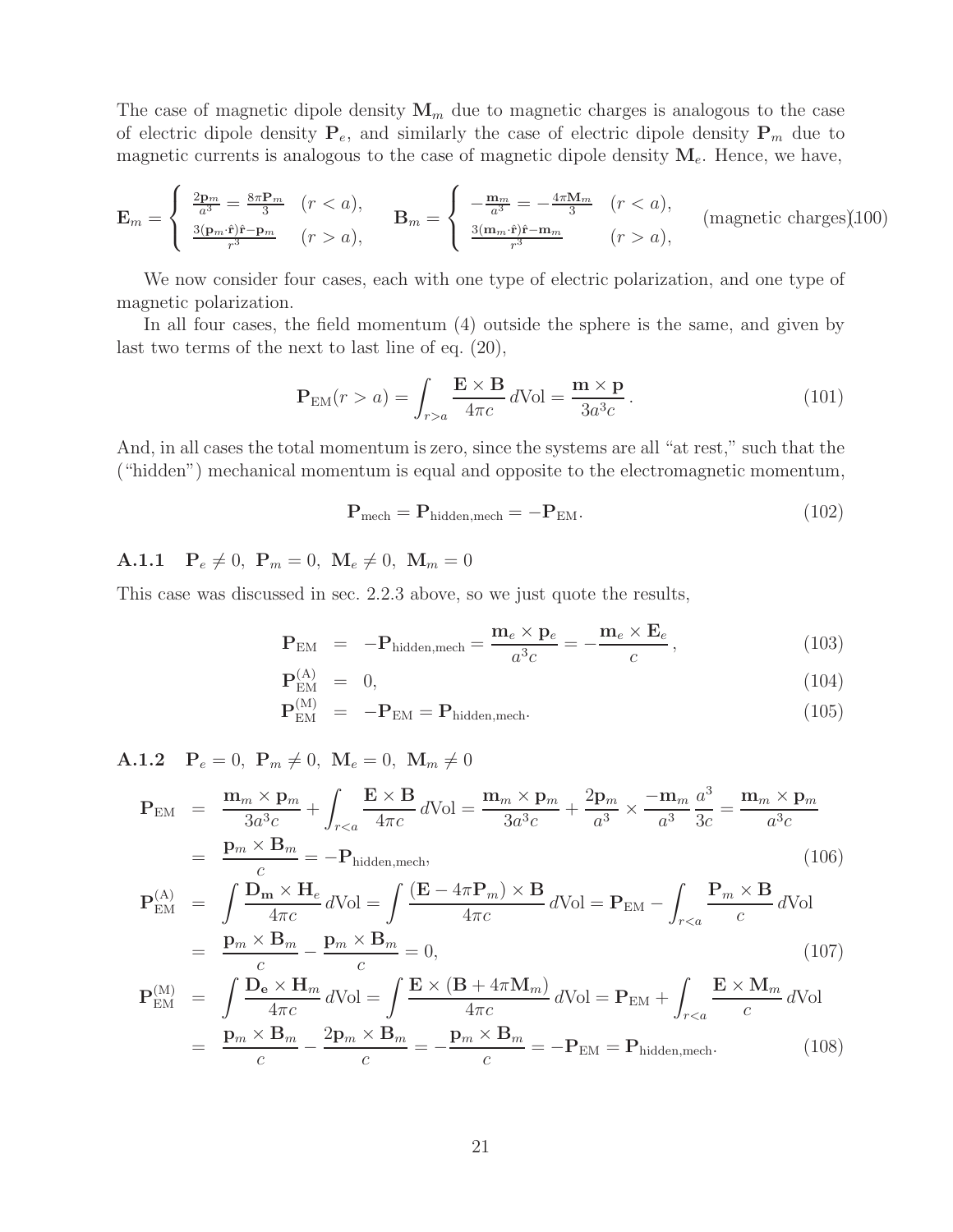**A.1.3**  $P_e = 0$ ,  $P_m \neq 0$ ,  $M_e \neq 0$ ,  $M_m = 0$ 

$$
\mathbf{P}_{\text{EM}} = \frac{\mathbf{m}_e \times \mathbf{p}_m}{3a^3c} + \int_{r < a} \frac{\mathbf{E} \times \mathbf{B}}{4\pi c} d\text{Vol} = \frac{\mathbf{m}_e \times \mathbf{p}_m}{3a^3c} + \frac{2\mathbf{p}_m}{a^3} \times \frac{2\mathbf{m}_e}{a^3} \frac{a^3}{3c} = \frac{\mathbf{p}_m \times \mathbf{m}_e}{a^3c}
$$
\n
$$
= \frac{\mathbf{p}_m \times \mathbf{B}_e(r < a)}{4c} - \frac{\mathbf{m}_e \times \mathbf{E}_m(r < a)}{4c} = \int \left(\frac{\mathbf{P}_m \times \mathbf{B}_e}{4c} - \frac{\mathbf{M}_e \times \mathbf{E}_m}{4c}\right) d\text{Vol}
$$
\n
$$
= -\mathbf{P}_{\text{hidden,mech}}, \tag{109}
$$

Also, $^{23}$ 

$$
\mathbf{P}_{\text{EM}}^{(\text{A})} = \int \frac{\mathbf{D}_{\text{m}} \times \mathbf{H}_{e}}{4\pi c} d\text{Vol} = \int \frac{(\mathbf{E} - 4\pi \mathbf{P}_{m}) \times (\mathbf{B} - 4\pi \mathbf{M}_{e})}{4\pi c} d\text{Vol} \n= \int \frac{\mathbf{E} \times \mathbf{B}}{c} d\text{Vol} - \int_{r < a} \frac{\mathbf{P}_{m} \times \mathbf{B}}{c} d\text{Vol} - \int_{r < a} \frac{\mathbf{E} \times \mathbf{M}_{e}}{c} d\text{Vol} + 4\pi \int_{r < a} \frac{\mathbf{P}_{m} \times \mathbf{M}_{e}}{c} d\text{Vol} \n= \frac{\mathbf{p}_{m} \times \mathbf{m}_{e}}{a^{3}c} - \frac{2\mathbf{p}_{m} \times \mathbf{m}_{e}}{a^{3}c} - \frac{2\mathbf{p}_{m} \times \mathbf{m}_{e}}{a^{3}c} + \frac{3\mathbf{p}_{m} \times \mathbf{m}_{e}}{a^{3}c} = 0,
$$
\n(113)

$$
\mathbf{P}_{\text{EM}}^{(M)} = \int \frac{\mathbf{D}_{\text{e}} \times \mathbf{H}_{m}}{4\pi c} d\text{Vol} = \int \frac{\mathbf{E} \times \mathbf{B}}{4\pi c} d\text{Vol} = \mathbf{P}_{\text{EM}} = -\mathbf{P}_{\text{hidden,mech}}.
$$
 (114)

**A.1.4**  $P_e \neq 0$ ,  $P_m = 0$ ,  $M_e = 0$ ,  $M_m \neq 0$ 

$$
\mathbf{P}_{\text{EM}} = \frac{\mathbf{m}_m \times \mathbf{p}_e}{3a^3c} + \int_{r < a} \frac{\mathbf{E} \times \mathbf{B}}{4\pi c} d\text{Vol} = \frac{\mathbf{m}_m \times \mathbf{p}_e}{3a^3c} + \frac{-\mathbf{p}_e}{a^3} \times \frac{-\mathbf{m}_m}{a^3} \frac{a^3}{3c} = 0,
$$
\n(115)\n
$$
\mathbf{P}_{\text{EM}}^{(\text{A})} = \int \frac{\mathbf{D}_m \times \mathbf{H}_e}{4\pi c} d\text{Vol} = \int \frac{(\mathbf{E} - 4\pi \mathbf{P}_m) \times \mathbf{B}}{4\pi c} d\text{Vol} = \int \frac{\mathbf{E} \times \mathbf{B}}{4\pi c} d\text{Vol}
$$

$$
= \mathbf{P}_{\text{EM}} = 0,
$$
\n
$$
\mathbf{P}_{\text{EM}}^{(M)} = \int \frac{\mathbf{D}_{\text{e}} \times \mathbf{H}_{m}}{4\pi c} d\text{Vol} = \int \frac{(\mathbf{E} + 4\pi \mathbf{P}_{e}) \times \mathbf{B}}{4\pi c} d\text{Vol} = \mathbf{P}_{\text{EM}} + \int_{r < a} \frac{\mathbf{P}_{e} \times \mathbf{B}}{c} d\text{Vol}
$$
\n(116)

$$
= \frac{\mathbf{p}_e \times \mathbf{B}_m}{c} \qquad \text{(while } \mathbf{P}_{\text{hidden,mech}} = 0\text{)}.
$$
 (117)

<sup>23</sup>(June 22, 2020) This case has subtleties discussed in Appendix B.2 of [35], so it may be useful to record some details supposing the sphere of uniform electric magnetization  $M_e$  has radius  $a > b$ , where b is the radius of the sphere of uniform magnetic polarization  $P_m$ . Then,

$$
\mathbf{P}_{\text{EM}} = \int_{r>a} \frac{\mathbf{E} \times \mathbf{B}}{4\pi c} d\text{Vol} + \int_{b < r < a} \frac{\mathbf{E} \times \mathbf{B}}{4\pi c} d\text{Vol} + \int_{r < b} \frac{\mathbf{E} \times \mathbf{B}}{4\pi c} d\text{Vol}. \tag{110}
$$

As in the computation of eq. (20), the integral over  $b < r < a$  vanishes, while the integral for  $r > a$  has the form of eq. (101). Hence,

$$
\mathbf{P}_{\rm EM} = \frac{\mathbf{m}_e \times \mathbf{p_m}}{3a^3c} + \left(\frac{2\mathbf{p}_m}{b^3} \times \frac{2\mathbf{m}_e}{a^3}\right) \frac{4\pi b^3}{3(4\pi c)} = \frac{\mathbf{p}_m \times \mathbf{m}_e}{a^3c} = -\mathbf{P}_{\rm hidden, mech},\tag{111}
$$

$$
\int \left(\frac{\mathbf{P}_m \times \mathbf{B}_e}{4c} - \frac{\mathbf{M}_e \times \mathbf{E}_m}{4c}\right) d\text{Vol} = \int_{r
$$
= \int_{r(112)
$$
$$

Thus, the forms for  $P_{EM}$  found in eq. (109) do not depend on the spheres of polarization  $P_m$  and  $M_e$  having precisely the same radii.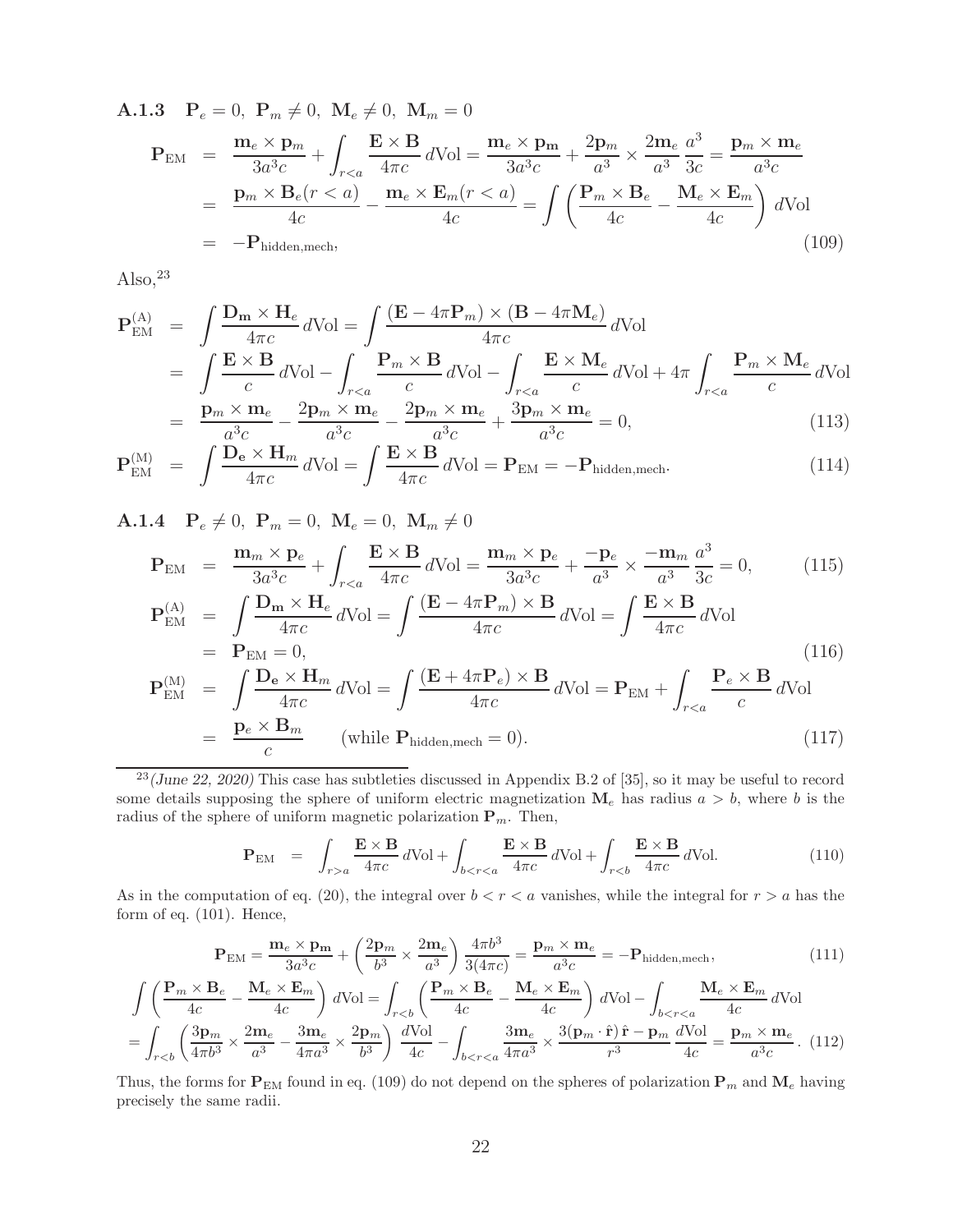#### **A.1.5 Comments**

The cases reported in secs. A1.1, A1.2 and A1.3 all have charges (electric and/or magnetic) in motion, and all have "hidden" mechanical momentum  $\mathbf{m} \times \mathbf{p}/a^3c$ , while the case in sec. A.1.4 has no charges in motion and no "hidden" mechanical momentum.

The "hidden" mechanical momenta associated with dipoles due to charges in motion can be summarized as,

$$
\mathbf{P}_{\text{hidden,mech}}(\mathbf{m}_e) = \frac{\mathbf{m}_e \times \mathbf{E}}{c}, \qquad \mathbf{P}_{\text{hidden,mech}}(\mathbf{p}_m) = -\frac{\mathbf{p}_m \times \mathbf{B}}{c}, \qquad (118)
$$

for electric and magnetic fields from both electric and magnetic charges/currents.<sup>24</sup> Further, these forms hold for **E** and **B** due to either electric charges/currents or magnetic charges/currents (or both).<sup>25</sup>

This is an example of the duality transformation between cases with only electric charges/currents and those with only magnetic charges/currents, as discussed, for example, in [27],

$$
\rho_e \to \rho_m, \quad \mathbf{J}_e \to \mathbf{J}_m, \quad \Rightarrow \quad \mathbf{E}_e \to \mathbf{B}_m, \quad \mathbf{B}_e \to -\mathbf{E}_m, \quad \mathbf{p}_e \to \mathbf{m}_m, \quad \mathbf{m}_e \to -\mathbf{p}_m. \tag{119}
$$

The reverse transformation is,  $2^6$ 

$$
\rho_m \to -\rho_e, \quad \mathbf{J}_m \to -\mathbf{J}_e, \quad \Rightarrow \quad \mathbf{E}_m \to \mathbf{B}_e, \quad \mathbf{B}_m \to -\mathbf{E}_e, \quad \mathbf{p}_m \to \mathbf{m}_e, \quad \mathbf{m}_m \to -\mathbf{p}_e(120)
$$

Thus, the duality transformation of the "hidden" mechanical momentum of dipoles is,

$$
\frac{\mathbf{m}_e \times \mathbf{E}}{c} \leftrightarrow -\frac{\mathbf{p}_m \times \mathbf{B}}{c} \,. \tag{121}
$$

*While it is intriguing that the Abraham momentum is zero in all four variants of Romer's example for media at rest with permanent dipole moments, recall from sec. 2.2 above that the Abraham momentum is nonzero in the variants with "free" surface electric currents.*

## **A.2 Romer's Example with Linear Media** (June 2020)

This section extends sec. 2.2.4 above to include the possibility of linear media with magnetic charges and currents, which would be characterized by relative permittivity  $\epsilon_m$  and relative permeability  $\mu_m$ . We now denote  $\epsilon_e$  as the relative permittivity, and  $\mu_e$  as the relative permeability, of linear media with electric charges and currents.

We discuss only that case when the radii of the two spheres are the same,  $a$ , and that the relative permittivity and permeabilities are both unity for  $r > a$ .

<sup>&</sup>lt;sup>24</sup>For an example in which the "hidden" mechanical momentum is  $-\mathbf{p}_m \times \mathbf{B}/c$  for a loop of magnetic current, see Appendix B of [35].

 $^{25}$ The case presented in sec. A.1.3, in which electric and magnetic currents coexist within the same volume, is an exception, with "hidden" mechanical momentum  $\mathbf{m}_e \times \mathbf{E}_m/4c - \mathbf{p}_m \times \mathbf{B}_e/4c$  (although this does equal  $\mathbf{m}_e \times \mathbf{p}_m/a^3c$ . This unusual case is considered in greater detail in Appendix B.2.2 of [35].

<sup>&</sup>lt;sup>26</sup>The identity transformation consists of a sequence of four transformations,  $e \rightarrow m$ ,  $m \rightarrow e$ ,  $e \rightarrow m$ ,  $m \to e$  (rather than only two,  $e \to m$ ,  $m \to e$ ).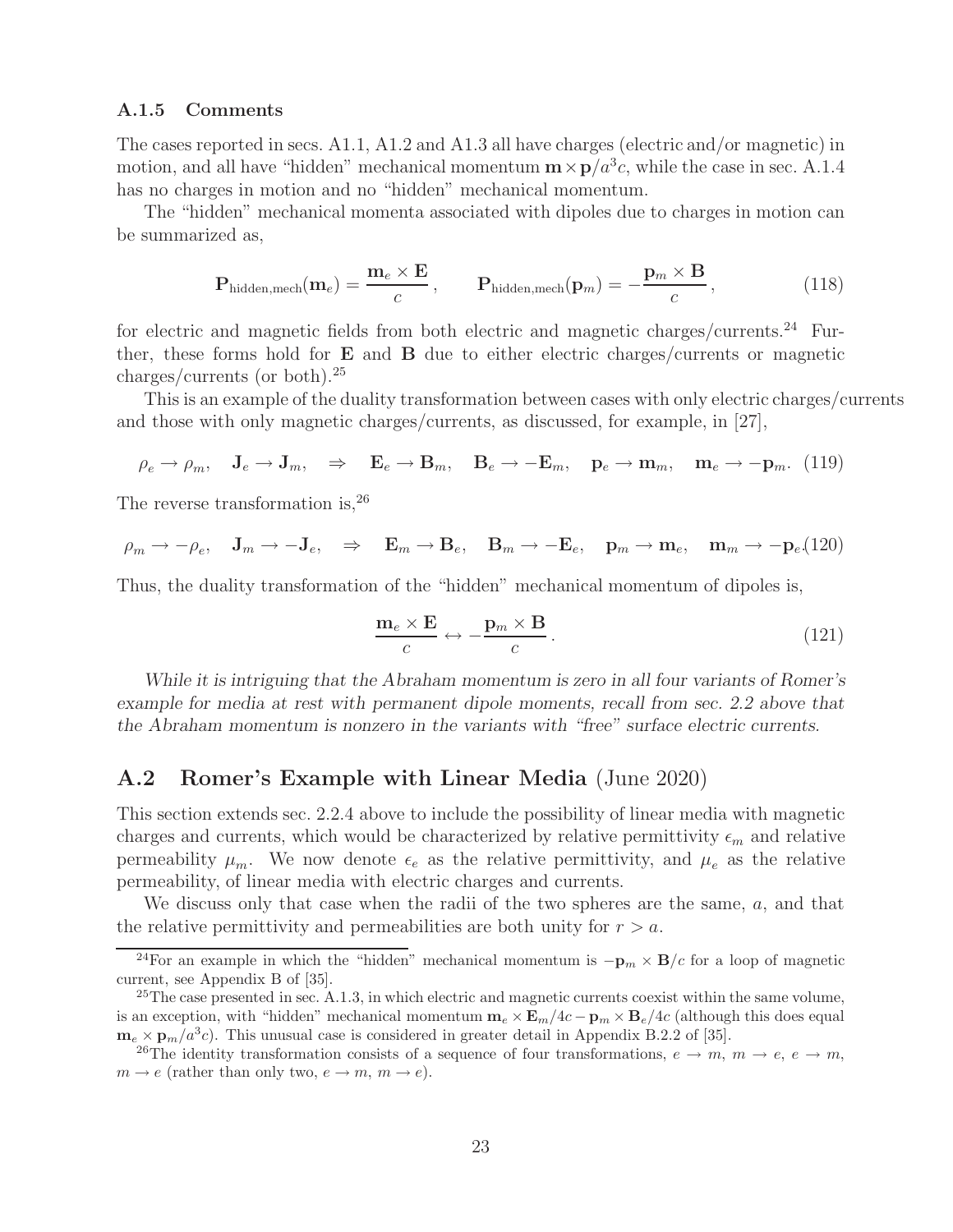In eqs.  $(41)-(42)$  of sec. 2.2.4, we found the fields associated with electric charges and currents, which can be written in the notation of the present section as,

$$
\mathbf{D}_{e} = \begin{cases} -\frac{3\epsilon_{e}}{2+\epsilon_{e}} \frac{\mathbf{p}_{e,\text{free}}}{a^{3}} & (r < a), \\ \frac{3}{2+\epsilon_{e}} \frac{3(\mathbf{p}_{e,\text{free}}\cdot\hat{\mathbf{r}})\hat{\mathbf{r}} - \mathbf{p}_{e,\text{free}}}{r^{3}} & (r > a), \end{cases} \qquad \mathbf{E}_{e} = \begin{cases} -\frac{3}{2+\epsilon_{e}} \frac{\mathbf{p}_{e,\text{free}}}{a^{3}} & (r < a), \\ \frac{3}{2+\epsilon_{e}} \frac{3(\mathbf{p}_{e,\text{free}}\cdot\hat{\mathbf{r}})\hat{\mathbf{r}} - \mathbf{p}_{e,\text{free}}}{r^{3}} & (r > a), \end{cases} (122)
$$

$$
\mathbf{H}_{e} = \begin{cases} \frac{3}{2+\mu_{e}} \frac{2\mathbf{m}_{e,\text{free}}}{a^{3}} & (r < a), \\ \frac{3\mu_{e}}{2+\mu_{e}} \frac{3(\mathbf{m}_{e,\text{free}}\cdot\hat{\mathbf{r}})\hat{\mathbf{r}} - \mathbf{m}_{e,\text{free}}}{r^{3}} & (r > a), \end{cases} \qquad \mathbf{B}_{e} = \begin{cases} \frac{3\mu_{e}}{2+\mu_{e}} \frac{2\mathbf{m}_{e,\text{free}}}{a^{3}} & (r < a), \\ \frac{3\mu_{e}}{2+\mu_{e}} \frac{3(\mathbf{m}_{e,\text{free}}\cdot\hat{\mathbf{r}})\hat{\mathbf{r}} - \mathbf{m}_{e,\text{free}}}{r^{3}} & (r > a). \end{cases} \tag{123}
$$

We can obtain the expressions associated with magnetic charges and currents from eqs.  $(122)-(123)$  via the duality transformations  $(119)$  above and eq.  $(114)$  of  $[9]$ ,

$$
\mathbf{D}_e \to \mathbf{H}_m, \qquad \mathbf{H}_e \to -\mathbf{D}_m, \qquad \mathbf{D}_m \to \mathbf{H}_e, \qquad \mathbf{H}_m \to -\mathbf{D}_e. \tag{124}
$$

We also note the duality relations for the relative permittivities and permeabilities,

$$
\mathbf{D}_e = \epsilon_e \mathbf{E}, \qquad \mathbf{H}_e = \frac{\mathbf{B}}{\mu_e}, \qquad \mathbf{D}_m \to \epsilon_m \mathbf{E}, \qquad \mathbf{H}_m = \frac{\mathbf{B}}{\mu_m}, \qquad (125)
$$

$$
\epsilon_e \to \frac{1}{\mu_m}, \qquad \mu_e \to \frac{1}{\epsilon_m}, \qquad \epsilon_m \to \frac{1}{\mu_e}, \qquad \mu_m \to \frac{1}{\epsilon_e}.
$$
\n(126)

Then,

$$
\mathbf{H}_{m} = \begin{cases}\n-\frac{3}{2\mu_{m}+1} \frac{\mathbf{m}_{m,\text{free}}}{a^{3}}, & \mathbf{B}_{m} = \begin{cases}\n-\frac{3\mu_{m}}{2\mu_{m}+1} \frac{\mathbf{m}_{m,\text{free}}}{a^{3}} & (r < a), \\
\frac{3\mu_{m}}{2\mu_{m}+1} \frac{3(\mathbf{m}_{m,\text{free}} \cdot \hat{\mathbf{r}})\hat{\mathbf{r}} - \mathbf{m}_{m,\text{free}}}{r^{3}}, & \mathbf{B}_{m} = \begin{cases}\n\frac{3\mu_{m}}{2\mu_{m}+1} \frac{3(\mathbf{m}_{m,\text{free}} \cdot \hat{\mathbf{r}})\hat{\mathbf{r}} - \mathbf{m}_{m,\text{free}}}{r^{3}}, & (127)\n\end{cases}\n\end{cases}
$$
\n
$$
\mathbf{D}_{m} = \begin{cases}\n\frac{3\epsilon_{m}}{2\epsilon_{m}+1} \frac{2\mathbf{p}_{m,\text{free}}}{a^{3}}, & \mathbf{E}_{m} = \begin{cases}\n\frac{3}{2\epsilon_{m}+1} \frac{2\mathbf{p}_{m,\text{free}}}{a^{3}}, & (r < a), \\
\frac{3}{2\epsilon_{m}+1} \frac{3(\mathbf{p}_{m,\text{free}} \cdot \hat{\mathbf{r}})\hat{\mathbf{r}} - \mathbf{p}_{m,\text{free}}}{r^{3}}, & (128)\n\end{cases}
$$

It is useful to recall from eq. (20) that,

$$
\int_{r>a} \frac{3(\mathbf{p}_{\text{free}} \cdot \hat{\mathbf{r}}) \hat{\mathbf{r}} - \mathbf{p}_{\text{free}}}{r^3} \times \frac{3(\mathbf{m}_{\text{free}} \cdot \hat{\mathbf{r}}) \hat{\mathbf{r}} - \mathbf{m}_{\text{free}}}{r^3} \frac{d\text{Vol}}{4\pi c} = \frac{\mathbf{m}_{\text{free}} \times \mathbf{p}_{\text{free}}}{3a^3c} \,. \tag{129}
$$

**A.2.1**  $\mathbf{p}_e \neq 0$ ,  $\mathbf{p}_m = 0$ ,  $\mathbf{m}_e \neq 0$ ,  $\mathbf{m}_m = 0$ 

This case was treated in sec. 2.2.4 above.

$$
\mathbf{P}_{\text{EM}} = -\frac{3\mathbf{p}_{e,\text{free}}}{(2+\epsilon_e)a^3c} \times \frac{3\mu_e \mathbf{m}_{e,\text{free}}}{2+\mu_e},\tag{130}
$$

$$
\mathbf{P}_{\text{EM}}^{(\text{A})} = \frac{3\mathbf{m}_{m,\text{free}}}{(2\mu_m + 1)a^3c} \times \mathbf{p}_{m,\text{free}},\tag{131}
$$

$$
\mathbf{P}_{\text{EM}}^{(\text{M})} = -\frac{(2\epsilon_e + 1)\mathbf{p}_{e,\text{free}}}{(2 + \epsilon_e)a^3c} \times \frac{3\mu_e \mathbf{m}_{e,\text{free}}}{2 + \mu_e}.
$$
 (132)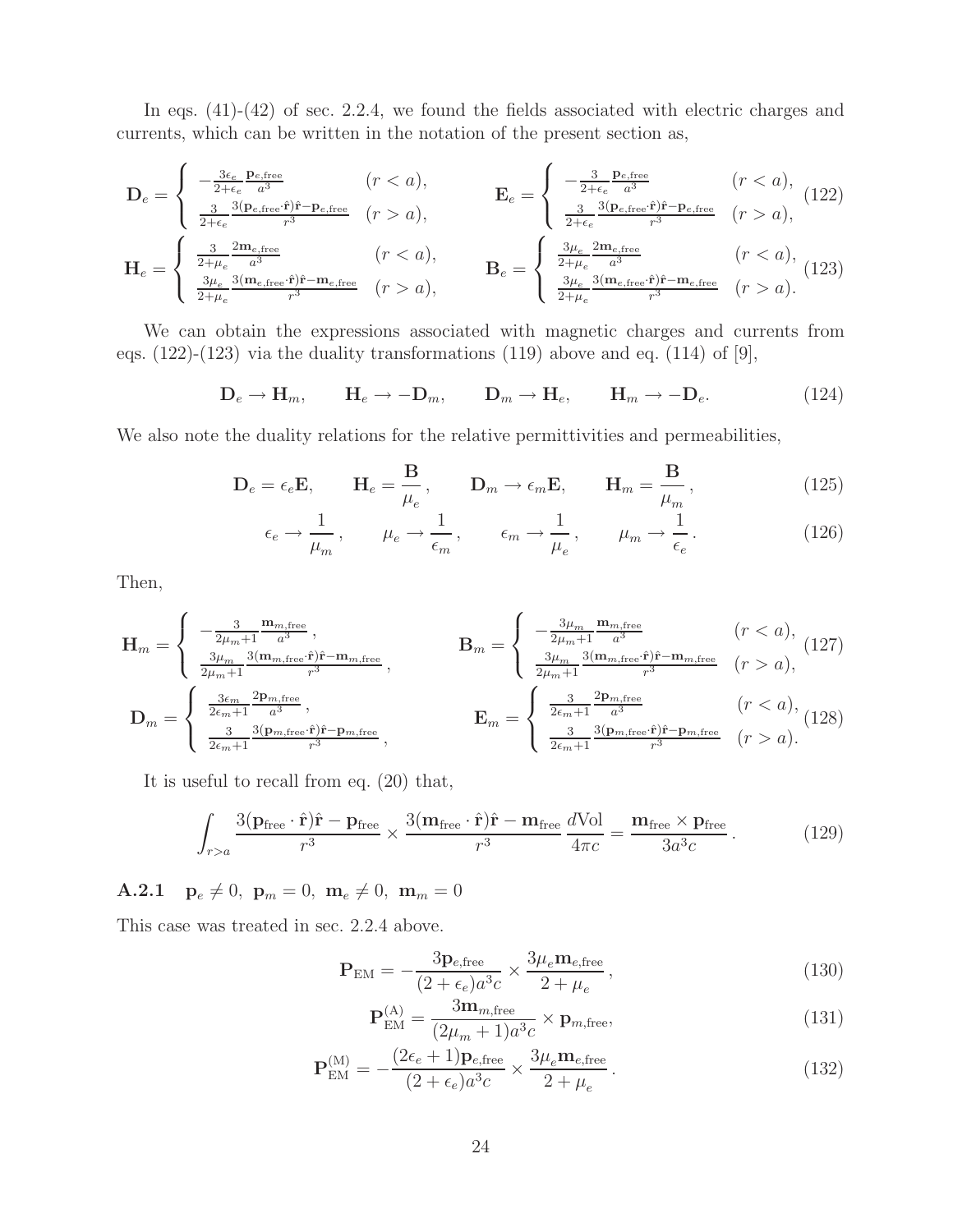**A.2.2**  $\mathbf{p}_e = 0$ ,  $\mathbf{p}_m \neq 0$ ,  $\mathbf{m}_e = 0$ ,  $\mathbf{m}_m \neq 0$ 

This case is the dual of that in sec. A.2.1.

$$
\mathbf{P}_{\text{EM}} = \frac{3\mu_m \mathbf{m}_{m,\text{free}}}{(2\mu_m + 1)a^3 c} \times \frac{3\mathbf{p}_{m,\text{free}}}{2\epsilon_m + 1},\tag{133}
$$

$$
\mathbf{P}_{\text{EM}}^{(\text{A})} = -\frac{3\mathbf{p}_{e,\text{free}}}{(2 + \epsilon_e)a^3c} \times \mathbf{m}_{e,\text{free}},\tag{134}
$$

$$
\mathbf{P}_{\text{EM}}^{(\text{M})} = -\frac{(2 + \mu_m)\mathbf{m}_{m,\text{free}}}{(2\mu_m + 1)a^3c} \times \frac{3\mathbf{p}_{m,\text{free}}}{2\epsilon_\mu + 1}.
$$
 (135)

**A.2.3**  $\mathbf{p}_e = 0$ ,  $\mathbf{p}_m \neq 0$ ,  $\mathbf{m}_e \neq 0$ ,  $\mathbf{m}_m = 0$ 

$$
\mathbf{P}_{\text{EM}} = \int \frac{\mathbf{E}_{m} \times \mathbf{B}_{e}}{4\pi c} d\text{Vol} = \int_{ra} \frac{3}{2\epsilon_{m}+1} \frac{3(\mathbf{p}_{m,\text{free}} \cdot \hat{\mathbf{r}})\hat{\mathbf{r}} - \mathbf{p}_{m,\text{free}}}{r^{3}} \times \frac{3\mu_{e}}{2+\mu_{e}} \frac{3(\mathbf{m}_{e,\text{free}} \cdot \hat{\mathbf{r}})\hat{\mathbf{r}} - \mathbf{m}_{e,\text{free}}}{r^{3}} \frac{d\text{Vol}}{4\pi c} \n= \frac{3}{2\epsilon_{m}+1} \frac{3\mu_{e}}{2+\mu_{e}} \left(\frac{4\mathbf{p}_{m,\text{free}} \times \mathbf{m}_{e,\text{free}}}{3a^{3}c} + \frac{\mathbf{m}_{e,\text{free}} \times \mathbf{p}_{m,\text{free}}}{3a^{3}c}\right) \n= \frac{3\mu_{e}}{(2\epsilon_{m}+1)(2+\mu_{e})} \frac{\mathbf{p}_{m,\text{free}} \times \mathbf{m}_{e,\text{free}}}{a^{3}c},
$$
\n(136)

$$
\mathbf{P}_{\text{EM}}^{(\text{A})} = \int \frac{\mathbf{D}_{m} \times \mathbf{H}_{e}}{4\pi c} d\text{Vol} = \int_{ra} \frac{\mathbf{E}_{m} \times \mathbf{B}_{e}}{4\pi c} d\text{Vol}
$$

$$
= \frac{\epsilon_{m}}{\mu_{e}} \int_{r
$$
+ \int_{r>a} \frac{3}{2\epsilon_{m} + 1} \frac{3(\mathbf{p}_{m, \text{free}} \cdot \hat{\mathbf{r}}) \hat{\mathbf{r}} - \mathbf{p}_{m, \text{free}}}{r^{3}} \times \frac{3\mu_{e}}{2 + \mu_{e}} \frac{3(\mathbf{m}_{e, \text{free}} \cdot \hat{\mathbf{r}}) \hat{\mathbf{r}} - \mathbf{m}_{e, \text{free}} d\text{Vol}}{4\pi c}
$$

$$
= \frac{3}{2\epsilon_{m} + 1} \frac{3\mu_{e}}{2 + \mu_{e}} \left( \frac{4\epsilon_{m} \mathbf{p}_{m, \text{free}} \times \mathbf{m}_{e, \text{free}}}{3a^{3}c} + \frac{\mathbf{m}_{e, \text{free}} \times \mathbf{p}_{m, \text{free}}}{3a^{3}c} \right)
$$

$$
= \frac{3(4\epsilon_{m} - \mu_{e})}{(2\epsilon_{m} + 1)(2 + \mu_{e})} \frac{\mathbf{p}_{m, \text{free}} \times \mathbf{m}_{e, \text{free}}}{a^{3}c}, \qquad (137)
$$
$$

$$
\mathbf{P}_{\text{EM}}^{(\text{M})} = \int \frac{\mathbf{D}_e \times \mathbf{H}_m}{4\pi c} d\text{Vol} = \int \frac{\mathbf{E}_m \times \mathbf{B}_e}{4\pi c} d\text{Vol} = \mathbf{P}_{\text{EM}}.\tag{138}
$$

**A.2.4**  $\mathbf{p}_e \neq 0$ ,  $\mathbf{p}_m = 0$ ,  $\mathbf{m}_e = 0$ ,  $\mathbf{m}_m \neq 0$ 

This case, like that of sec. A.1.4 above, has no moving charges, so  $P_{EM} = 0$ . We can confirm this using,

$$
\mathbf{P}_{\text{EM}} = \int \frac{\mathbf{E}_e \times \mathbf{B}_m}{4\pi c} d\text{Vol} = \int_{r < a} -\frac{3}{2 + \epsilon_e} \frac{\mathbf{p}_{e,\text{free}}}{a^3} \times -\frac{3\mu_m}{2\mu_m + 1} \frac{\mathbf{m}_{m,\text{free}}}{a^3} \frac{d\text{Vol}}{4\pi c} \n+ \int_{r > a} \frac{3}{2 + \epsilon_e} \frac{3(\mathbf{p}_{e,\text{free}} \cdot \hat{\mathbf{r}}) \hat{\mathbf{r}} - \mathbf{p}_{e,\text{free}}}{r^3} \times \frac{3\mu_m}{2\mu_m + 1} \frac{3(\mathbf{m}_{m,\text{free}} \cdot \hat{\mathbf{r}}) \hat{\mathbf{r}} - \mathbf{m}_{m,\text{free}}}{r^3} \frac{d\text{Vol}}{4\pi c} \n= \frac{3}{2 + \epsilon_e} \frac{3\mu_m}{2\mu_m + 1} \left( \frac{\mathbf{p}_{e,\text{free}} \times \mathbf{m}_{m,\text{free}}}{3a^3c} + \frac{\mathbf{m}_{m,\text{free}} \times \mathbf{p}_{e,\text{free}}}{3a^3c} \right) = 0. \tag{139}
$$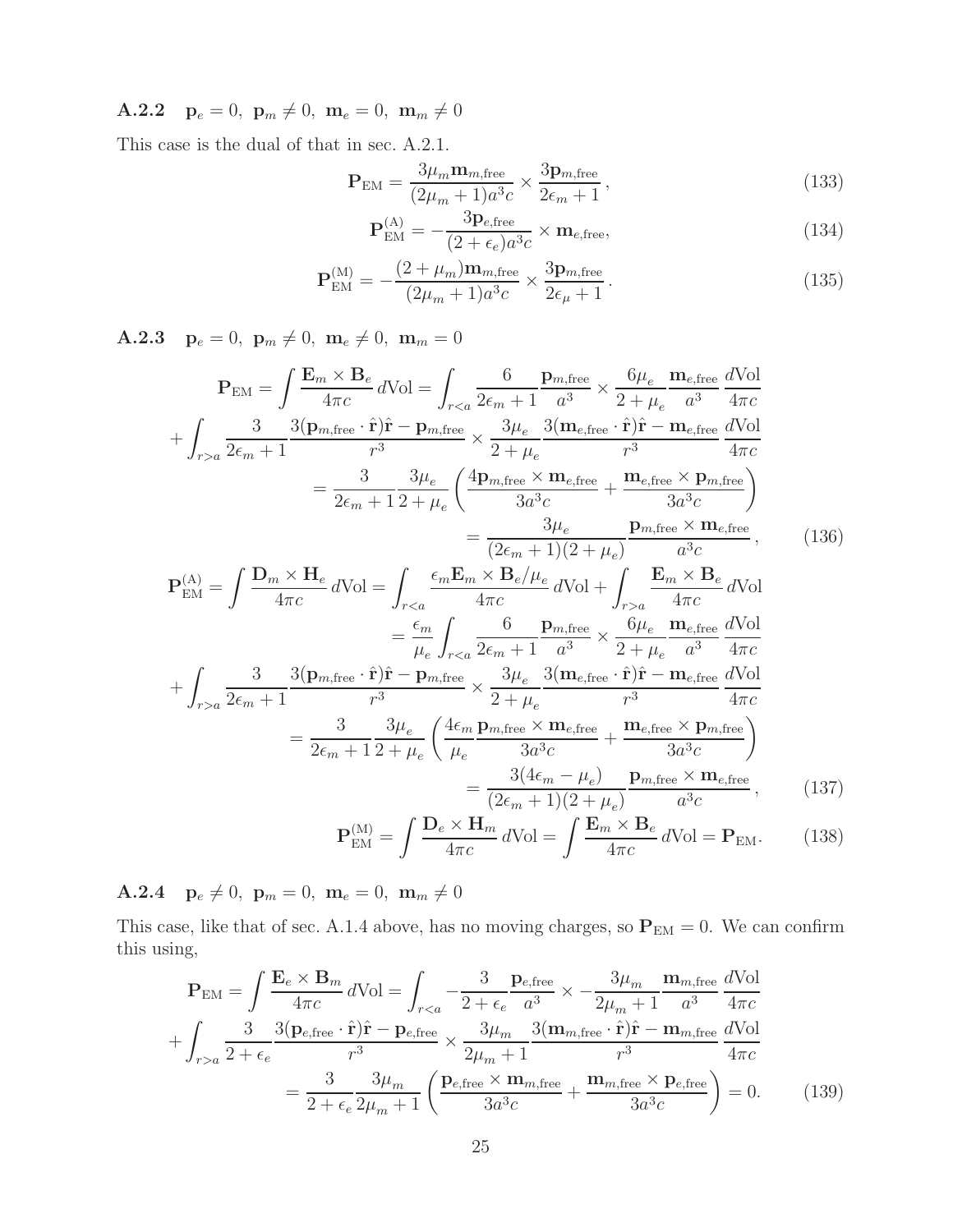Also,

$$
\mathbf{P}_{EM}^{(A)} = \int \frac{\mathbf{D}_m \times \mathbf{H}_e}{4\pi c} d\text{Vol} = \int \frac{\mathbf{E}_e \times \mathbf{B}_m}{4\pi c} d\text{Vol} = 0. \tag{140}
$$
\n
$$
\mathbf{P}_{EM}^{(M)} = \int \frac{\mathbf{D}_e \times \mathbf{H}_m}{4\pi c} d\text{Vol} = \int_{r < a} \frac{\epsilon_e \mathbf{E}_e \times \mathbf{B}_m / \mu_m}{4\pi c} d\text{Vol} + \int_{r > a} \frac{\mathbf{E}_e \times \mathbf{B}_m}{4\pi c} d\text{Vol}
$$
\n
$$
= \frac{\epsilon_e}{\mu_m} \int_{r < a} -\frac{3}{2 + \epsilon_e} \frac{\mathbf{p}_{e,\text{free}}}{a^3} \times -\frac{3\mu_m}{2\mu_m + 1} \frac{\mathbf{m}_{m,\text{free}}}{a^3} \frac{d\text{Vol}}{4\pi c}
$$
\n
$$
+ \int_{r > a} \frac{3}{2 + \epsilon_e} \frac{3(\mathbf{p}_{e,\text{free}} \cdot \hat{\mathbf{r}}) \hat{\mathbf{r}} - \mathbf{p}_{e,\text{free}}}{r^3} \times \frac{3\mu_m}{2\mu_m + 1} \frac{3(\mathbf{m}_{m,\text{free}} \cdot \hat{\mathbf{r}}) \hat{\mathbf{r}} - \mathbf{m}_{m,\text{free}}}{r^3} \frac{d\text{Vol}}{4\pi c}
$$
\n
$$
= \frac{3}{2 + \epsilon_e} \frac{3\mu_m}{2\mu_m + 1} \left( \frac{\epsilon_e}{\mu_m} \frac{\mathbf{p}_{e,\text{free}} \times \mathbf{m}_{m,\text{free}}}{3a^3c} + \frac{\mathbf{m}_{m,\text{free}} \times \mathbf{p}_{e,\text{free}}}{3a^3c} \right)
$$
\n
$$
= \frac{3(\epsilon_e - \mu_m)}{(2 + \epsilon_e)(2\mu_m + 1)} \frac{\mathbf{p}_{e,\text{free}} \times \mathbf{m}_{m,\text{free}}}{a^3c} . \tag{141}
$$

**B** Appendix: Why Does 
$$
\mathbf{p}_m = -\int \mathbf{r} \times \mathbf{J}_m \ d\text{Vol}/2c
$$
 ?

The duality transformation (119) contains the prescription that the dual of a magnetic-dipole moment due to electric currents is the negative of an electric-dipole moment due to magnetic currents,

$$
\mathbf{m}_e \to -\mathbf{p}_m,\tag{142}
$$

which minus sign is perhaps counterintuitive. Now,

$$
\mathbf{m}_e = \int \frac{\mathbf{r} \times \mathbf{J}_e}{2c} d\text{Vol} \to \int \frac{\mathbf{r} \times \mathbf{J}_m}{2c} d\text{Vol},\tag{143}
$$

so eqs.  $(142)$ - $(143)$  imply that,

$$
\mathbf{p}_m = -\int \frac{\mathbf{r} \times \mathbf{J}_m}{2c} d\text{Vol},\tag{144}
$$

which also is perhaps surprising.

We recall that for a magnetic dipole  $m_e$  associated with an electric-current density  $J_e$ that flows in a loop, say in a static situation, the Maxwell equation  $\nabla \times \mathbf{B} = 4\pi \mathbf{J}_e/c$  implies that,

$$
\frac{4\pi}{c} \oint_{\text{loop}} \mathbf{J}_e \cdot d\mathbf{l} = \oint_{\text{loop}} \mathbf{\nabla} \times \mathbf{B} \cdot d\mathbf{l} = \int_{\text{loop}} \mathbf{B} \cdot d\mathbf{A} \mathbf{rea.} \tag{145}
$$

That is, the direction of the magnetic field **B** at the center of the loop is related to the direction of  $J_e$  by the righthand rule, as sketched in the left figure below.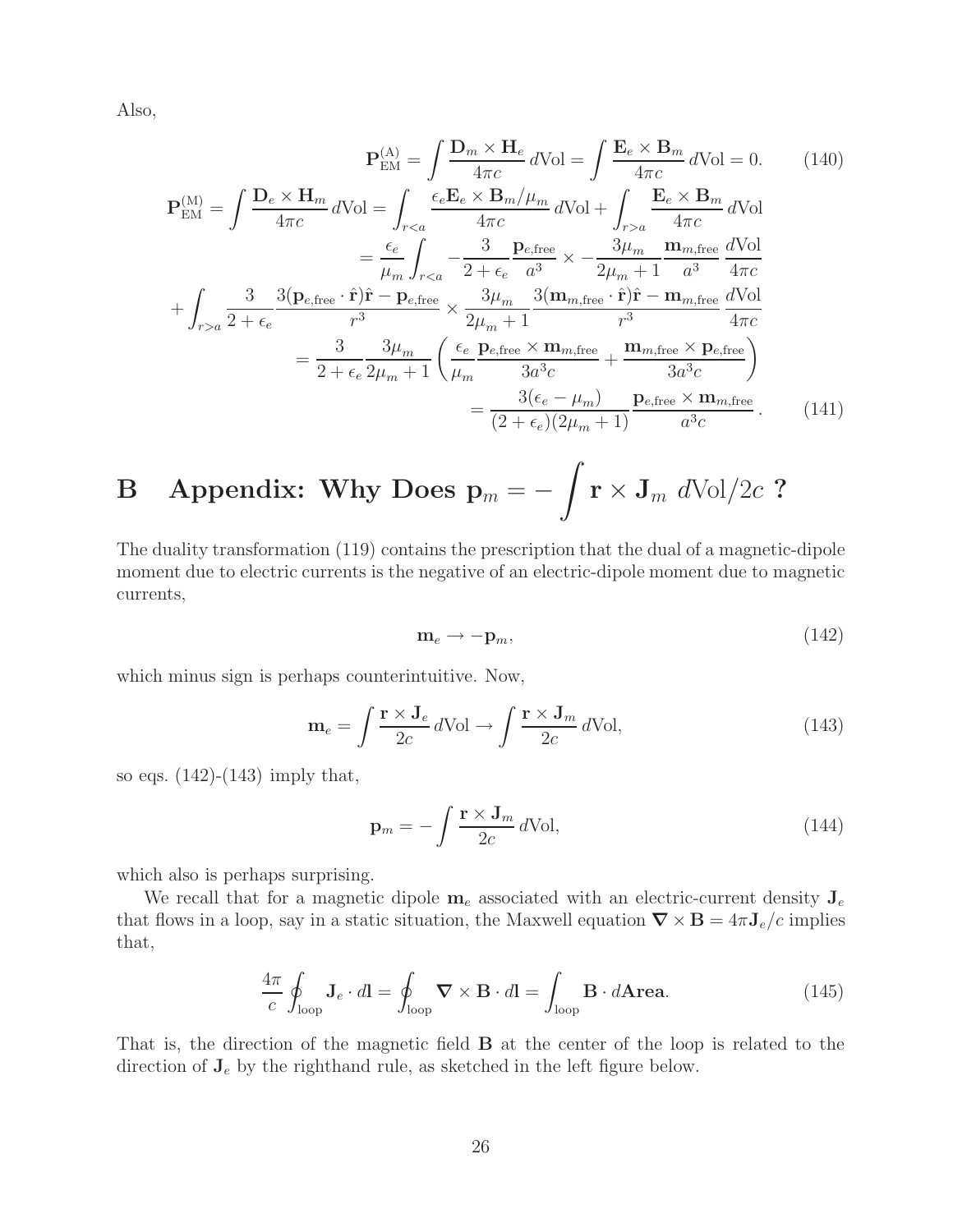

This is consistent with the usual relation,

$$
\mathbf{m}_e = \int \frac{\mathbf{r} \times \mathbf{J}_e}{2c} \, d\text{Vol.} \tag{146}
$$

In the case of a loop of magnetic current density  $J_m$ , again in a static situation, the Maxwell equation (91),  $\nabla \times \mathbf{E} = -4\pi \mathbf{J}_m/c$ , implies that,

$$
\frac{4\pi}{c} \oint_{\text{loop}} \mathbf{J}_m \cdot d\mathbf{l} = -\oint_{\text{loop}} \mathbf{\nabla} \times \mathbf{E} \cdot d\mathbf{l} = \int_{\text{loop}} \mathbf{E} \cdot d\mathbf{Area}.
$$
 (147)

That is, the direction of the magnetic field **E** at the center of the loop is related to the direction of  $J_m$  by the lefthand rule, as sketched in the right figure above. This is consistent with the relation (144), which is in turn consistent with the duality relation (142),  $m_e \rightarrow -p_m$ .

Thus, the difference in sign between the relations (144) and (146) is due to the difference in signs of the terms in the current densities in the Maxwell equations,

$$
\frac{c}{4\pi}\nabla \times \mathbf{E} = -\left(\frac{1}{4\pi}\frac{\partial \mathbf{B}}{\partial t} + \mathbf{J}_m\right), \qquad \frac{c}{4\pi}\nabla \times \mathbf{B} = \frac{1}{4\pi}\frac{\partial \mathbf{E}}{\partial t} + \mathbf{J}_e.
$$
 (148)

The equation for  $\nabla \times \mathbf{E}$  with magnetic currents was first discussed by Heaviside in 1885 [58]. He argued (p. 448 of [58]) that just as in the equation for *∇* × **B** where the current density **J**<sup>e</sup> and the "displacement-current density" (1/4π) ∂**E**/∂t have the same sign, the current density  $J_m$  and the "magnetic-displacement-current density" (1/4π)  $\partial \mathbf{B}/\partial t$  should have the same sign in the equation for  $\nabla \times \mathbf{E}^{27}$ 

## **Acknowledgment**

The author thanks Daniel Cross, David Griffiths, Vladimir Hnizdo, Pablo Saldanha and Daniel Vanzella for e-discussions leading to this note.

## **References**

[1] V.L. Ginzburg, *Radiation and Radiation Friction Force in Uniformly Accelerated Motion of a Charge*, Sov. Phys. Usp. **12**, 565 (1970), http://kirkmcd.princeton.edu/examples/EM/ginzburg\_spu\_12\_565\_70.pdf

 $27$ See also [59].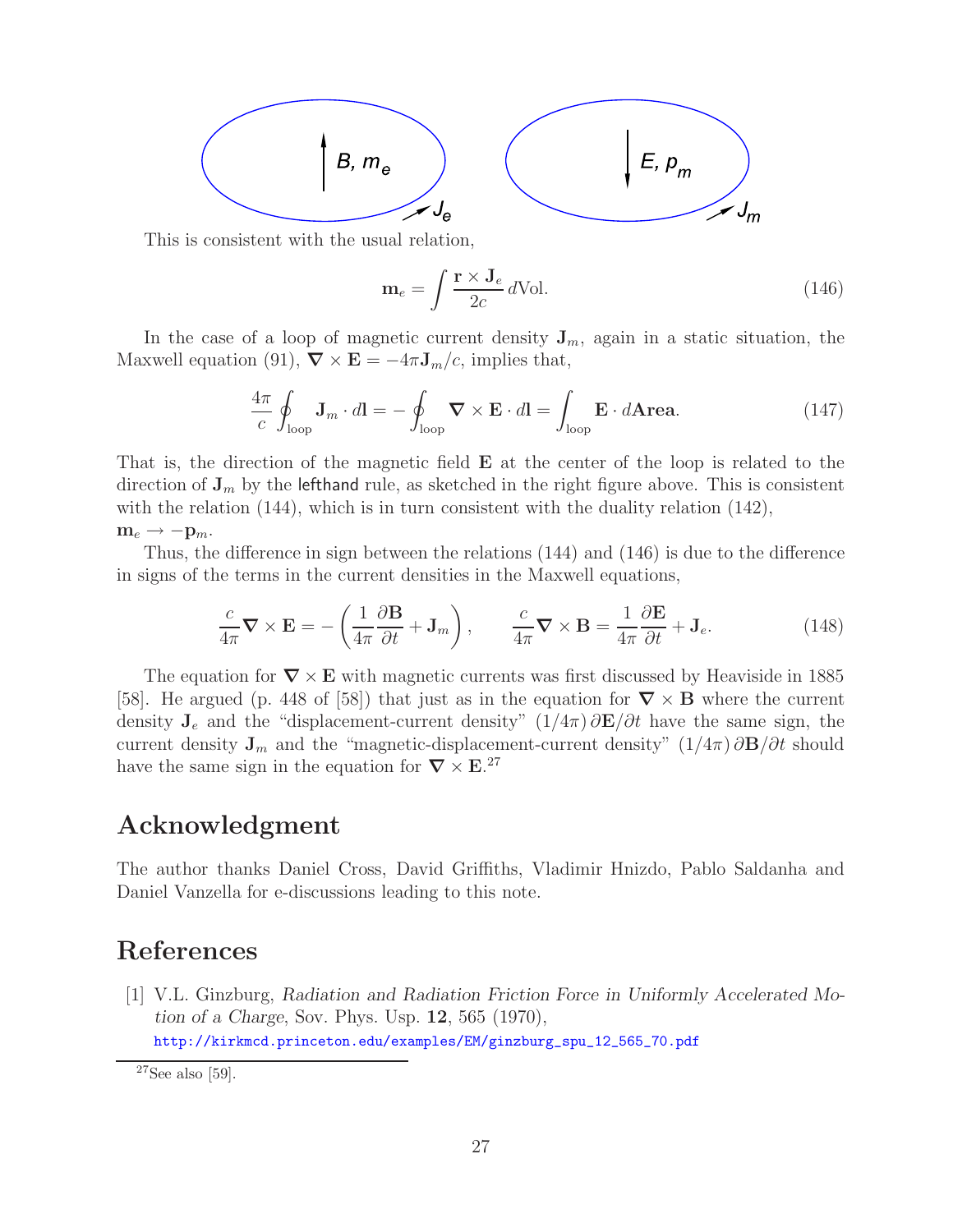- [2] K.T. McDonald, *Bibliography on the Abraham-Minkowski Debate* (Feb. 17, 2015), http://kirkmcd.princeton.edu/examples/ambib.pdf
- [3] M. Abraham, *Prinzipien der Dynamik des Elektrons*, Ann. d. Phys. **10**, 105 (1903), http://physics.princeton.edu/~mcdonald/examples/EM/abraham\_ap\_10\_105\_03.pdf http://kirkmcd.princeton.edu/examples/EM/abraham\_ap\_10\_105\_03\_english.pdf
- [4] J.H. Poynting, *On the Transfer of Energy in the Electromagnetic Field*, Phil. Trans. Roy. Soc. London **175**, 343 (1884), http://kirkmcd.princeton.edu/examples/EM/poynting\_ptrsl\_175\_343\_84.pdf
- [5] J.J. Thomson, *On the Illustration of the Properties of the Electric Field by Means of Tubes of Electrostatic Induction*, Phil. Mag. **31**, 149 (1891), http://kirkmcd.princeton.edu/examples/EM/thomson\_pm\_31\_149\_91.pdf
- [6] J.J. Thomson, *On Momentum in the Electric Field*, Phil. Mag. **8**, 331 (1904), http://kirkmcd.princeton.edu/examples/EM/thomson\_pm\_8\_331\_04.pdf
- [7] H. Poincar´e, *La Th´eorie de Lorentz et la Principe de R´eaction*, Arch. Neer. **5**, 252 (1900), http://kirkmcd.princeton.edu/examples/EM/poincare\_an\_5\_252\_00.pdf Translation: *The Theory of Lorentz and the Principle of Reaction*, http://kirkmcd.princeton.edu/examples/EM/poincare\_an\_5\_252\_00\_english.pdf
- [8] H.A. Lorentz, *La Th´eorie Electromagn´ ´ etique Maxwell et Son Application aux Corps Mouvants*, (Brill, Leiden, 1892), http://kirkmcd.princeton.edu/examples/EM/lorentz\_theorie\_electromagnetique\_92.pdf
- [9] K.T. McDonald, *Poyntings Theorem with Magnetic Monopoles* (Mar. 23, 2013), http://kirkmcd.princeton.edu/examples/poynting.pdf
- [10] H. Minkowski, *Die Grundgleichungen für die elektromagnetischen Vorgänge in bewegten Körper*, Nachr. Ges. Wiss. Göttingen **1**, 53 (1908), http://kirkmcd.princeton.edu/examples/EM/minkowski\_ngwg\_53\_08.pdf http://kirkmcd.princeton.edu/examples/EM/minkowski\_ngwg\_53\_08\_english.pdf
- [11] O. Heaviside, *Electromagnetic Theory*, Vol. 1 (Electrician Publishing, 1893), http://kirkmcd.princeton.edu/examples/EM/heaviside\_electromagnetic\_theory\_1.pdf
- [12] O. Heaviside, *Electromagnetic Theory*, Vol. 3 (Electrician Publishing, 1912), http://kirkmcd.princeton.edu/examples/EM/heaviside\_electromagnetic\_theory\_3.pdf
- [13] J.C. Garrison and R.Y. Chiao, *Canonical and kinetic forms of the electromagnetic momentum in an ad hoc quantization scheme for a dispersive dielectric*, Phys. Rev. A **70**, 053826 (2004), http://kirkmcd.princeton.edu/examples/EM/garrison\_pra\_70\_053826\_04.pdf
- [14] P. Milonni and R.W. Boyd, *Momentum of Light in a Dielectric Medium*, Adv. Opt. Phot. **2**, 519 (2010), http://kirkmcd.princeton.edu/examples/EM/milonni\_aop\_2\_519\_10.pdf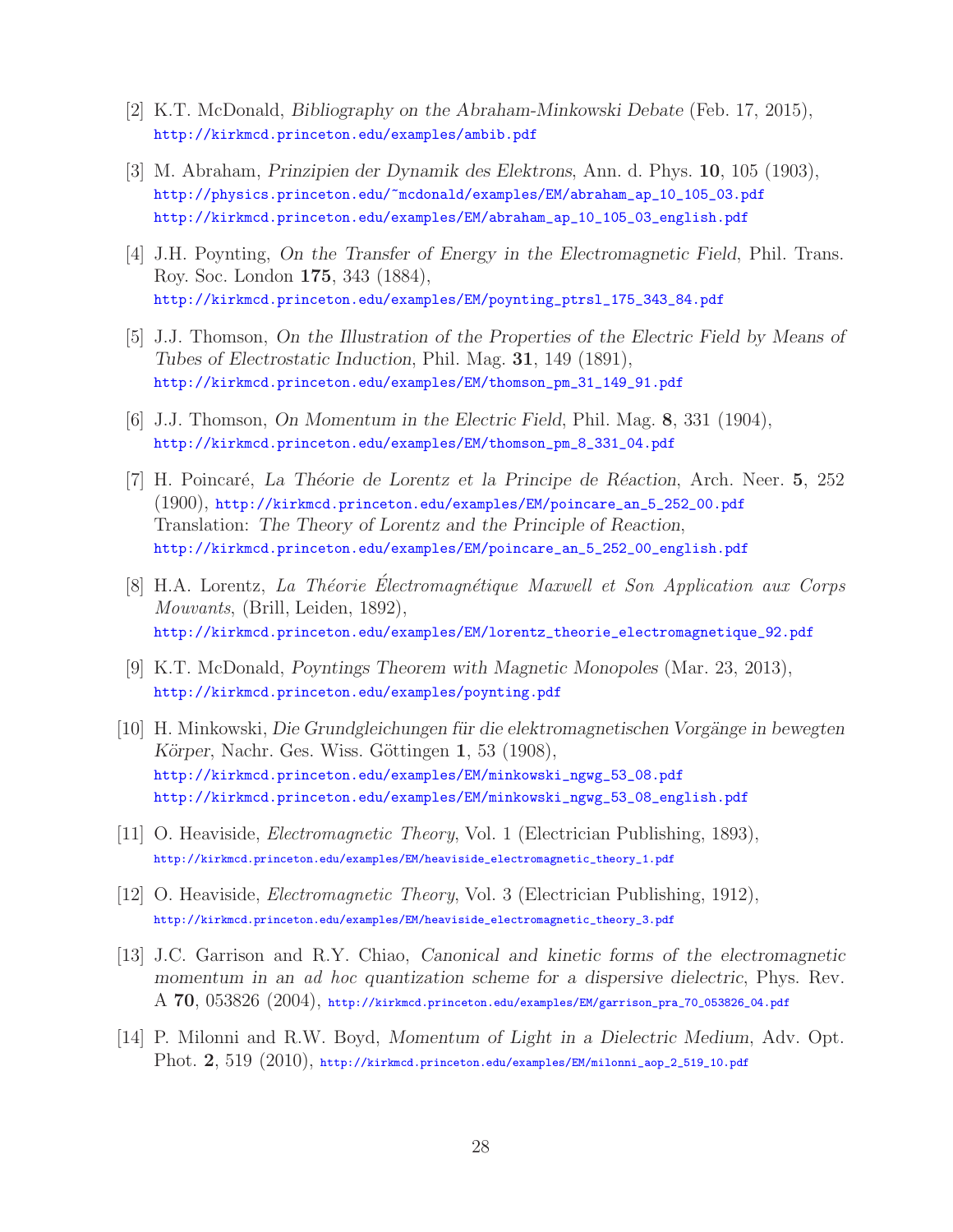- [15] M. Abraham, *Zur Elektrodynamik bewegten K¨orper*, Rend. Circ. Matem. Palermo **28**, 1 (1909), http://kirkmcd.princeton.edu/examples/EM/abraham\_rcmp\_28\_1\_09.pdf http://kirkmcd.princeton.edu/examples/EM/abraham\_rcmp\_28\_1\_09\_english.pdf
- [16] M. Abraham, *Sull'Elettrodinamica di Minkowski*, Rend. Circ. Matem. Palermo **30**, 33 (1910), http://kirkmcd.princeton.edu/examples/EM/abraham\_rcmp\_30\_33\_10.pdf http://kirkmcd.princeton.edu/examples/EM/abraham\_rcmp\_30\_33\_10\_english.pdf
- [17] M. Abraham, *Zur Frage der Symmetrie des elektromagnetischen Spannungstensors*, Ann. d. Phys. **44**, 537 (1914), http://kirkmcd.princeton.edu/examples/EM/abraham\_ap\_44\_537\_14.pdf http://kirkmcd.princeton.edu/examples/EM/abraham\_ap\_44\_537\_14\_english.pdf
- [18] S.M. Barnett, *Resolution of the Abraham-Minkowski Dilemma*, Phys. Rev. Lett. **104**,  $070401$   $(2010)$ , http://kirkmcd.princeton.edu/examples/EM/barnett\_prl\_104\_070401\_10.pdf
- [19] B.A. Kemp, *Resolution of the Abraham-Minkowski debate: Implications for the electromagnetic wave theory of light in matter*, J. Appl. Phys. **109**, 111101 (2011), http://kirkmcd.princeton.edu/examples/EM/kemp\_jap\_109\_111101\_11.pdf
- [20] D.J. Griffiths, *Electromagnetic momentum*, Am. J. Phys. **80**, 7 (2012), http://kirkmcd.princeton.edu/examples/EM/griffiths\_ajp\_80\_7\_12.pdf
- [21] K.T. McDonald, *Negative Group Velocity* (June 23, 2000), http://kirkmcd.princeton.edu/examples/negativegroupvelocity.pdf
- [22] K.T. McDonald, *Doubly Negative Metamaterials* (Apr. 14, 2010), http://kirkmcd.princeton.edu/examples/metamaterials.pdf
- [23] K.T. McDonald, *"Hidden" Momentum in a Sound Wave* (Oct. 31, 2007), http://kirkmcd.princeton.edu/examples/hidden\_sound.pdf
- [24] P.L. Saldanha and J.S. Oliveira Filho, *Hidden momentum and the Abraham-Minkowski debate*, Phys. Rev. A **95**, 043804 (2017), http://kirkmcd.princeton.edu/examples/EM/saldanha\_pra\_95\_043804\_17.pdf
- [25] W. Shockley and R.P. James, *"Try Simplest Cases" Discovery of "Hidden Momentum" Forces on "Magnetic Currents"*, Phys. Rev. Lett. **18**, 876 (1967), http://kirkmcd.princeton.edu/examples/EM/shockley\_prl\_18\_876\_67.pdf
- [26] S. Coleman and J.H. Van Vleck, *Origin of "Hidden Momentum" Forces on Magnets*, Phys. Rev. **171**, 1370 (1968), http://kirkmcd.princeton.edu/examples/EM/coleman\_pr\_171\_1370\_68.pdf
- [27] D.J. Griffiths, *Dipoles at rest*, Am. J. Phys. **60**, 979 (1992), http://kirkmcd.princeton.edu/examples/EM/griffiths\_ajp\_60\_979\_92.pdf
- [28] K.T. McDonald, *On the Definition of "Hidden" Momentum* (July 9, 2012), http://kirkmcd.princeton.edu/examples/hiddendef.pdf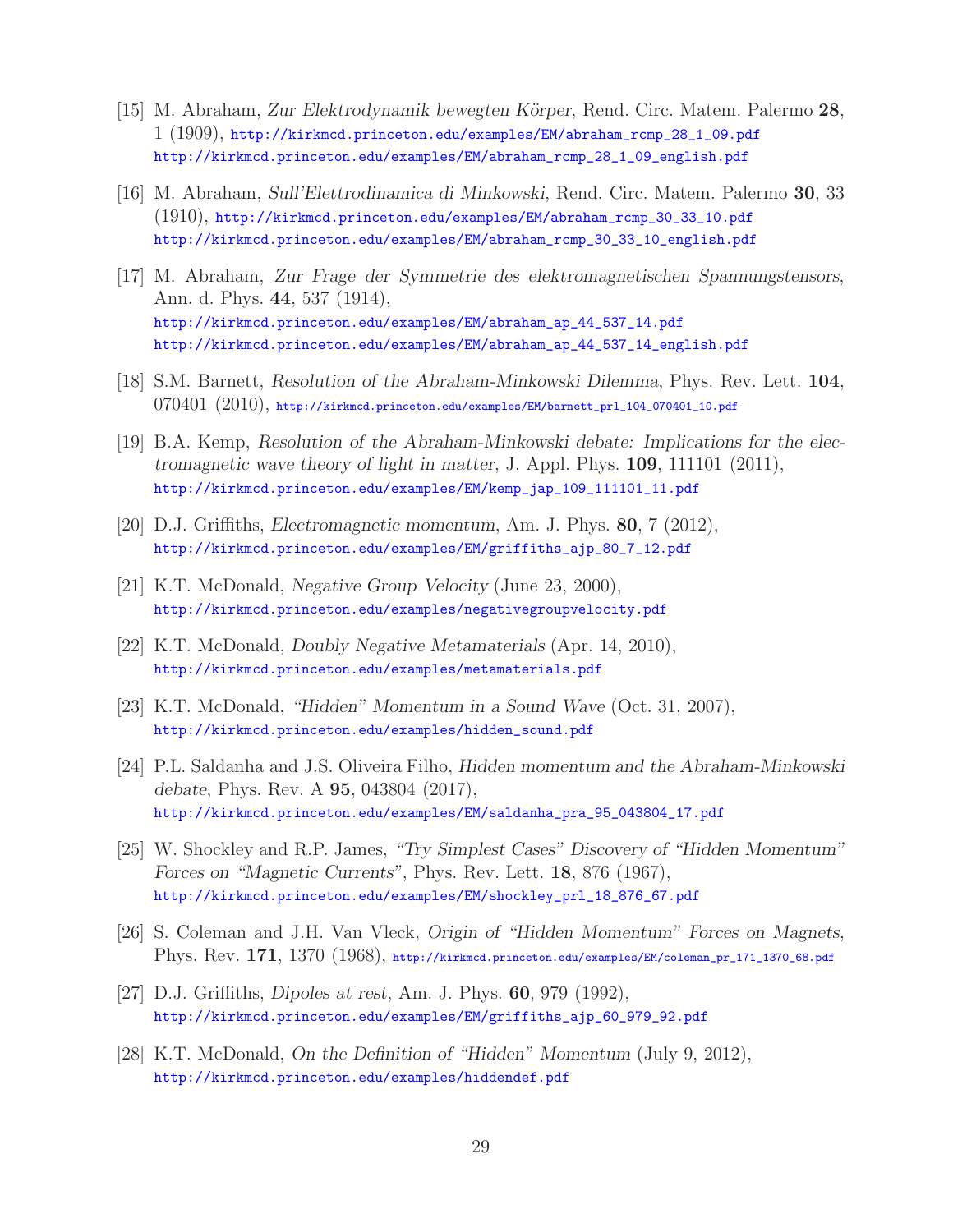- [29] L.D. Landau and E.M. Lifshitz, *The Classical Theory of Fields*, 4th ed. (Pergamon Press, 1975), http://kirkmcd.princeton.edu/examples/EM/landau\_ctf\_71.pdf The first Russian edition appeared in 1941. http://kirkmcd.princeton.edu/examples/EM/landau\_teoria\_polya\_41.pdf
- [30] J.D. Jackson, *Classical Electrodynamics*, 3rd ed. (Wiley, 1999), http://kirkmcd.princeton.edu/examples/EM/jackson\_ce3\_99.pdf
- [31] R.H. Romer, *Question #26: Electromagnetic field momentum*, Am. J. Phys. **63**, 777 (1995), http://kirkmcd.princeton.edu/examples/EM/romer\_ajp\_63\_777\_95.pdf
- [32] L. Page, *Momentum Considerations in Crossed Fields*, Phys. Rev. **42**, 101 (1932), http://kirkmcd.princeton.edu/examples/EM/page\_pr\_42\_101\_32.pdf
- [33] I. Brevik and S.Å. Ellingsen, *Electromagnetic momentum conservation in media*, Ann. Phys. (N.Y.) 326, 754 (2011), http://kirkmcd.princeton.edu/examples/EM/brevik\_ap\_326\_754\_11.pdf
- [34] P. Penfield, Jr. and H.A. Haus, *Electrodynamics of Moving Media*, p. 215 (MIT, 1967), http://kirkmcd.princeton.edu/examples/EM/penfield\_haus\_chap7.pdf
- [35] K.T. McDonald, *"Hidden" Momentum in a Current Loop* (June 30, 2012), http://kirkmcd.princeton.edu/examples/penfield.pdf
- [36] D.J. Griffiths, *Comment on "Electromagnetic momentum conservation in media"*, Ann. Phys. (N.Y.) **327**, 1290 (2012), http://kirkmcd.princeton.edu/examples/EM/griffiths\_ap\_327\_1290\_12.pdf
- [37] K.T. McDonald, *Forces on Magnetic Dipoles* (Oct. 26, 2014), http://kirkmcd.princeton.edu/examples/neutron.pdf
- [38] W.H. Furry, *Examples of Momentum Distributions in the Electromagnetic Field and in Matter*, Am. J. Phys. **37**, 621 (1969), http://kirkmcd.princeton.edu/examples/EM/furry\_ajp\_37\_621\_69.pdf
- [39] M.G. Calkin, *Lagrangian and Hamiltonion Mechanics* (World Scientific, 1996), http://kirkmcd.princeton.edu/examples/mechanics/calkin\_96.pdf
- [40] K.T. McDonald, *J.J. Thomson and "Hidden" Momentum* (Apr. 30, 2014), http://kirkmcd.princeton.edu/examples/thomson.pdf
- [41] D. Babson *et al.*, *Hidden momentum, field momentum, and electromagnetic impulse*, Am. J. Phys. **77**, 826 (2009), http://kirkmcd.princeton.edu/examples/EM/babson\_ajp\_77\_826\_09.pdf
- [42] F. Sauter, *Uber das Verhalten eines Elektrons im homogenen elektrischen Feld nach der ¨ relativistischen Theorie Diracs*, Z. Phys. **69**, 742 (1931), http://kirkmcd.princeton.edu/examples/QED/sauter\_zp\_69\_742\_31.pdf *Zum 'Kleinschen Paradoxon'*, Z. Phys. **73**, 547 (1931), http://kirkmcd.princeton.edu/examples/QED/sauter\_zp\_73\_547\_31.pdf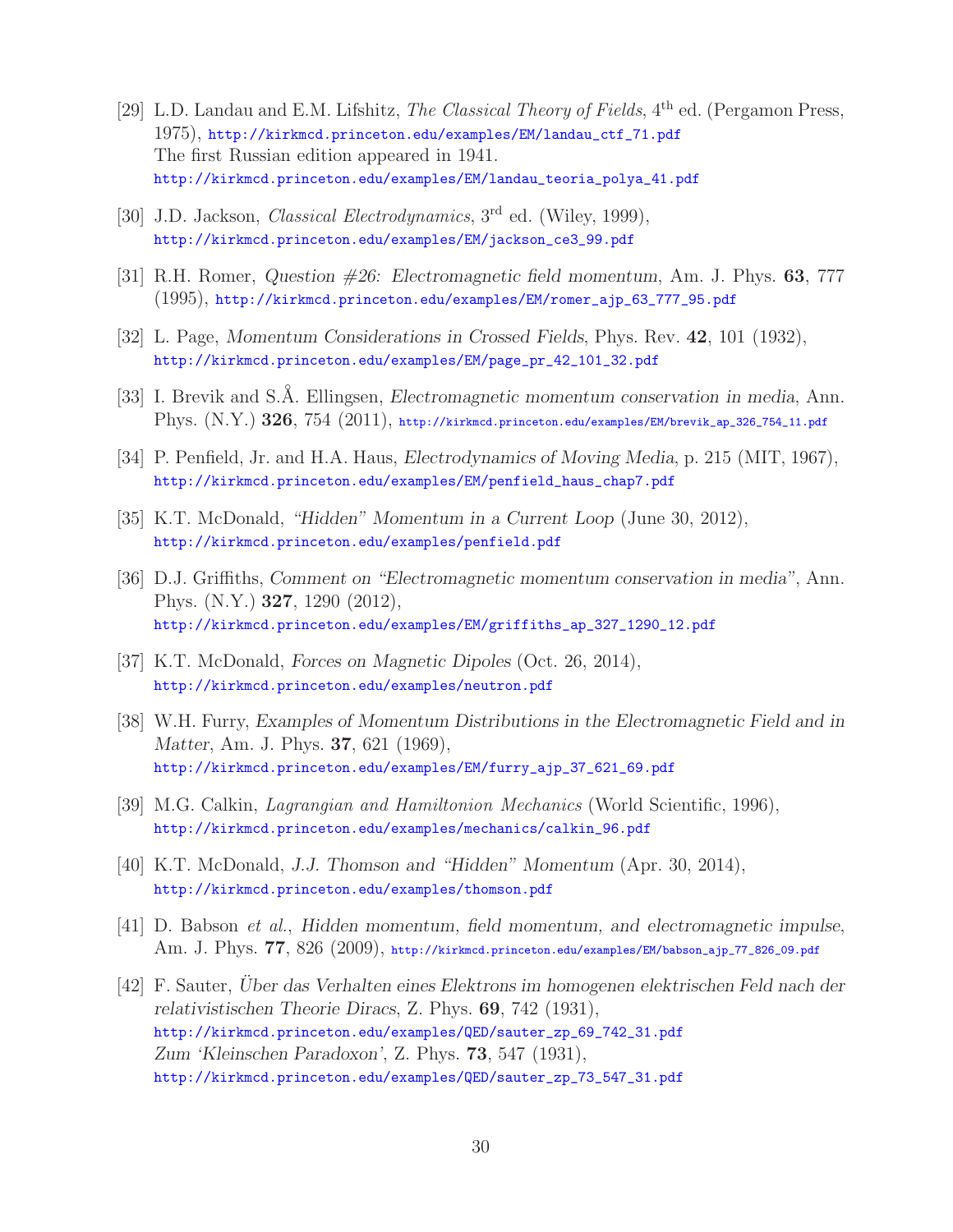- [43] N.L. Balazs, *The Energy-Momentum Tensor of the Electromagnetic Field inside Matter*, Phys. Rev. **91**, 408 (1953), http://kirkmcd.princeton.edu/examples/EM/balazs\_pr\_91\_408\_53.pdf
- [44] H.A. Haus, *Momentum, energy, and power densities of TEM wave packet*, Physica **43**, 77 (1969), http://kirkmcd.princeton.edu/examples/EM/haus\_physica\_43\_77\_69.pdf
- [45] J. Ishiwara, *Uber das Prinzip der kleinsten Wirkung in der Elektrodynamik: bewegter ¨ pomderabler K¨orper*, Ann. d. Phys. **40**, 986 (1913), http://kirkmcd.princeton.edu/examples/EM/ishiwara\_ap\_40\_986\_13.pdf
- [46] W. D¨allenbach, *Die allgemein kovarianten Grundgleichungen des elektromagnetischen Feldes im Innern ponderabler Materie vom Standpunkt der Elektronentheorie*, Ann. d. Phys. **58**, 523 (1919), http://kirkmcd.princeton.edu/examples/EM/dallenbach\_ap\_58\_523\_19.pdf
- [47] W. D¨allenbach, *Hamiltonsches Prinzip der elektromagnetischen Grundgleichungen im Innern ponderabler Materie*, Ann. d. Phys. **59**, 28 (1919), http://kirkmcd.princeton.edu/examples/EM/dallenbach\_ap\_59\_28\_19.pdf
- [48] K.F. Novobatzky, *Bewegtes Dielektrikum*, Hung. Phys. Acta **1**, 25 (1947), http://kirkmcd.princeton.edu/examples/EM/novobatzky\_hap\_1\_25\_47.pdf
- [49] J.M. Jauch and K.M. Watson, *Phenomenological Quantum-Electrodynamics*, Phys. Rev. **74**, 950 (1948), http://kirkmcd.princeton.edu/examples/QED/jauch\_pr\_74\_950\_48.pdf
- [50] K. Nagy, *Phenomenological Quantum Electrodynamics of Anisotropic Media*, Acta Phys. Hung. **51**, 125 (1981), http://kirkmcd.princeton.edu/examples/QED/nagy\_aph\_51\_125\_81.pdf
- [51] C. Baxter, M. Babiker, and R. Loudon, *Canonical approach to photon pressure*, Phys. Rev. A **47**, 1278 (1993), http://kirkmcd.princeton.edu/examples/EM/baxter\_pra\_47\_1278\_93.pdf
- [52] J.C. Garrison and R.Y. Chiao, *Canonical and kinetic forms of the electromagnetic momentum in an ad hoc quantization scheme for a dispersive dielectric*, Phys. Rev. A **70**, 053826 (2004), http://kirkmcd.princeton.edu/examples/EM/garrison\_pra\_70\_053826\_04.pdf
- [53] S.M. Barnett and R. Loudon, *The enigma of optical momentum in a medium*, Phil. Trans. Roy. Soc. London A **368**, 927 (2010), http://kirkmcd.princeton.edu/examples/EM/barnett\_ptrsa\_368\_927\_10.pdf
- [54] O. Heaviside, *On the Forces, Stresses and Fluxes of Energy in the Electromagnetic Field*, Phil. Trans. Roy. Soc. London **183**, 423 (1892), http://kirkmcd.princeton.edu/examples/EM/heaviside\_ptrsla\_183\_423\_92.pdf
- [55] X. Artru and D. Fayolle, *Dynamics of a Magnetic Monopole in Matter, Maxwell Equations in Dyonic Matter and Detection of Electric Dipole Moments*, Prob. Atom. Sci. Tech. **6**, 110 (2001), http://kirkmcd.princeton.edu/examples/EM/artru\_past\_6\_110\_01.pdf A sign error 6 lines before eq. (6) is corrected in http://arxiv.org/pdf/physics/0208007.pdf
- [56] W. Thomson, *Reprints of Papers on Electrostatics and Magnetism* (Macmillan, 1884), http://kirkmcd.princeton.edu/examples/EM/thomson\_electrostatics\_magnetism.pdf